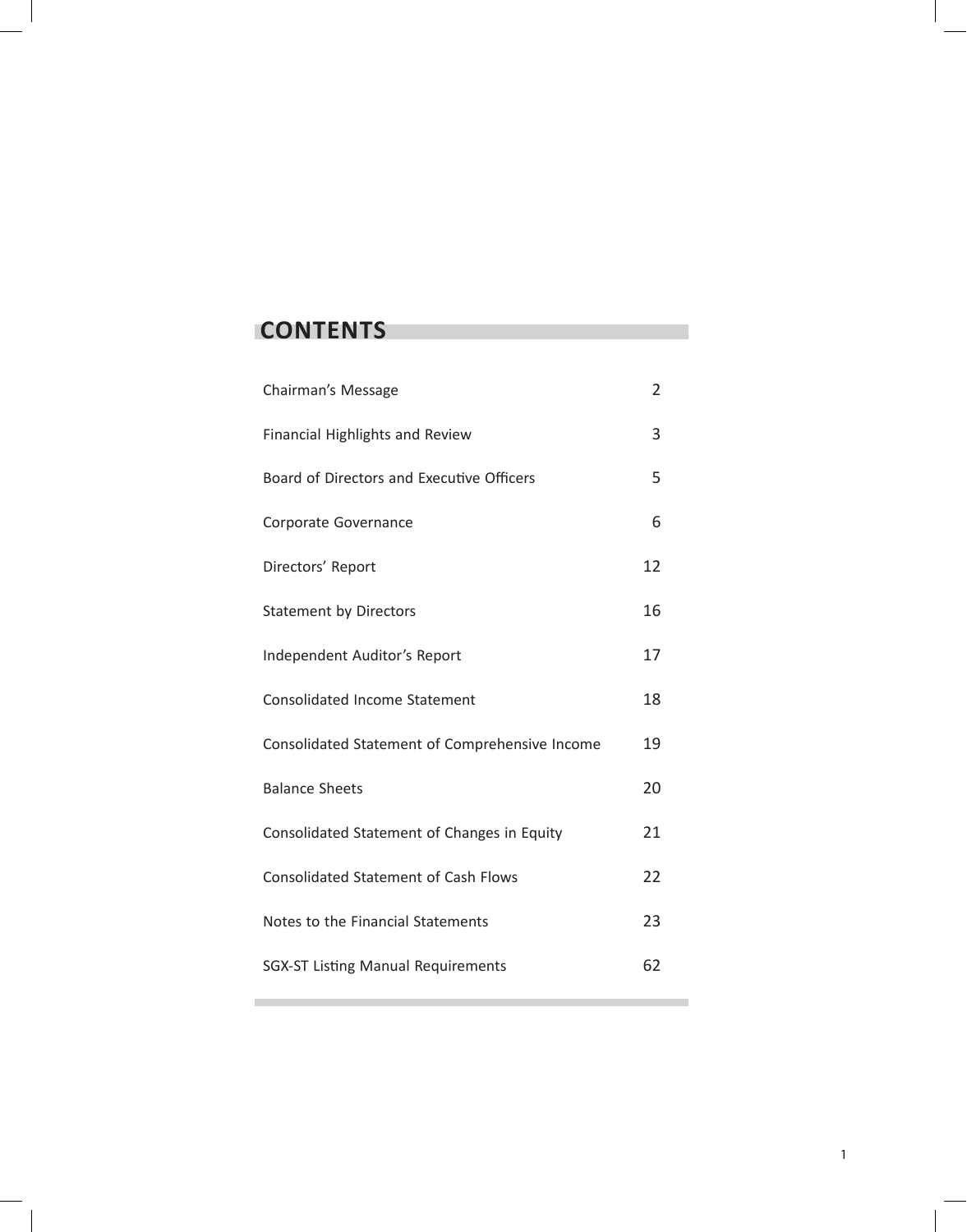# **CHAIRMAN'S MESSAGE**

Dear Shareholders,

Fiscal 2015 continued to be a challenging year for the Group. While we have introduced a number of new products in the key product categories, revenue contributions from these products during the year were not significant enough to offset the decline in revenues from existing products resulting from the challenging market conditions. The difficult and uncertain market conditions for the Group's products continued to adversely affect product sales and the financial performance of the Group.

Sales for fiscal year 2015 were US\$100 million compared to US\$116 million for fiscal year 2014. Gross profit as a percentage of sales was 29% in fiscal 2015 compared to 26% in fiscal 2014. Net loss for fiscal 2015 was US\$33 million, compared to a net loss of US\$22 million in fiscal 2014. While sales were lower in fiscal 2015, operating results for the Group had improved slightly due to higher gross profit margin and a reduction in operating expenses. However, net results for the year was negatively affected by higher other losses, comprising mainly foreign exchange losses. Further highlights of the Group's financial performance are detailed in the "Financial Highlights and Review" section of the annual report.

During the year, despite the very challenging market conditions, we continued with the development and introduction of new products in key product categories, including the Sound Blaster X7, Sound Blaster E-Series, Sound Blaster Roar 2, Creative Outlier and the Sound BlasterX Professional Gaming Series.

The Sound Blaster X7 is an ultra high-end Sound Blaster that comes with a very high quality USB DAC, Bluetooth and a powerful high-end audio amplifier.

The Sound Blaster E-Series are high performance and portable audio devices with headphone amplifiers, comprising the professionalgrade Sound Blaster E5, and the smaller but very powerful Sound Blaster E3 and Sound Blaster E1 audio solutions.

The Sound Blaster Roar 2 is a smaller and feature-packed follow-up to the acclaimed Sound Blaster Roar portable Bluetooth wireless speaker. Despite being smaller than its predecessor, the Sound Blaster Roar 2 offers more placement options and has new passive bass radiators.

The Creative Outlier is a new and powerful wireless on-ear headphone with integrated MP3 player that caters for users with active outdoor lifestyles. The appearance can be customised with a set of colourful acoustic rings.

We have also recently launched the Sound BlasterX Professional Gaming Series, a new line of high-end gaming audio peripherals for gaming enthusiasts and pro-gamers. The series includes the Sound BlasterX H7 and Sound BlasterX H5 circumaural (over-theear) and the Sound BlasterX P5 in-ear headsets, and the Sound BlasterX G5, an external USB 7.1 HD sound card with built-in headphone amplifier.

Looking ahead, for the current fiscal year, the Group expects no significant change in market conditions. In view of the uncertain and challenging market conditions, the Group is undertaking a restructuring exercise to reduce worldwide headcount and costs. With a lower cost structure, and the potential revenue growth opportunities provided by the introduction of new products, the Group is working towards an improvement in financial performance for the year.

Thank you

Sim Wong Hoo Chairman & Chief Executive Officer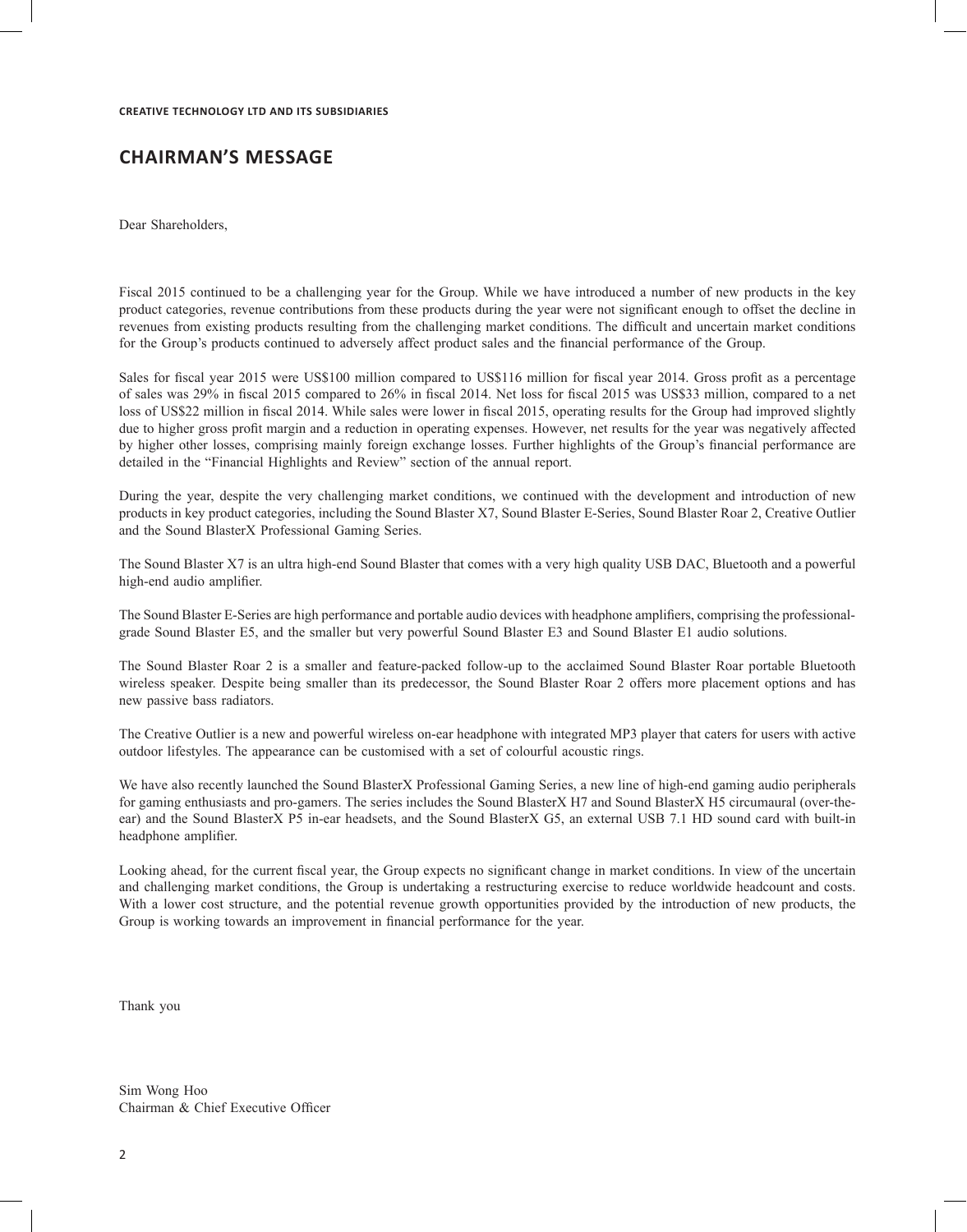# **FINANCIAL HIGHLIGHTS AND REVIEW**

For the financial year ended 30 June 2015

#### **Overview**

| <b>US\$million</b> |       |  |
|--------------------|-------|--|
| 2015               | 2014  |  |
| 99.5               | 116.3 |  |
| 28.5               | 30.1  |  |
| 29%                | 26%   |  |
| 55.8               | 59.6  |  |
| 33.4               | 21.8  |  |
|                    |       |  |

Sales for the financial year ended 30 June 2015 ("FY2015") were US\$99.5 million compared to US\$116.3 million for the financial year ended 30 June 2014 ("FY2014"). Gross profit in FY2015 was US\$28.5 million at a margin of 29% compared to US\$30.1 million at a margin of 26% in FY2014. Net loss in FY2015 was US\$33.4 million compared to US\$21.8 million in FY2014.

#### **Sales**

The Group's sales decreased by 14% to US\$99.5 million in FY2015 compared to US\$116.3 million in FY2014. Sales were lower in FY2015 due to the uncertain and difficult market conditions which affected the sales of the Group's products and impacted sales across all three geographical regions.

|                                  |      | <b>US\$million</b> |
|----------------------------------|------|--------------------|
| <b>Sales by Product Category</b> | 2015 | 2014               |
| Audio, speakers and headphones   | 90.2 | 103.5              |
| Personal digital entertainment   | 5.1  | 8.2                |
| Other products                   | 4.2  | 4.6                |
|                                  | 99.5 | 116.3              |

Sales of all product categories in FY2015 have decreased compared to FY2014.

|                 | <b>US\$million</b> |       |  |
|-----------------|--------------------|-------|--|
| Sales by Region | 2015               | 2014  |  |
| Asia Pacific    | 51.7               | 59.3  |  |
| The Americas    | 16.7               | 17.2  |  |
| Europe          | 31.1               | 39.8  |  |
|                 | 99.5               | 116.3 |  |

By geographical region, the decrease in sales in FY2015 was across all three regions at 13%, 3% and 22% in Asia Pacific, the Americas and Europe region respectively. As a percentage of total sales, sales in the Asia Pacific region was 52% in FY2015 compared to 51% in FY2014. Sales in the Americas region were 17% of total sales in FY2015 compared to 15% in FY2014 and sales in the Europe region were 31% of total sales in FY2015 compared to 34% in FY2014.

# **Gross Profit**

Gross profit was US\$28.5 million in FY2015 compared to US\$30.1 million in FY2014. Gross profit for FY2015 was in line with the sales mix. Gross profit margin as a percentage of sales was 29% in FY2015 compared to 26% in FY2014.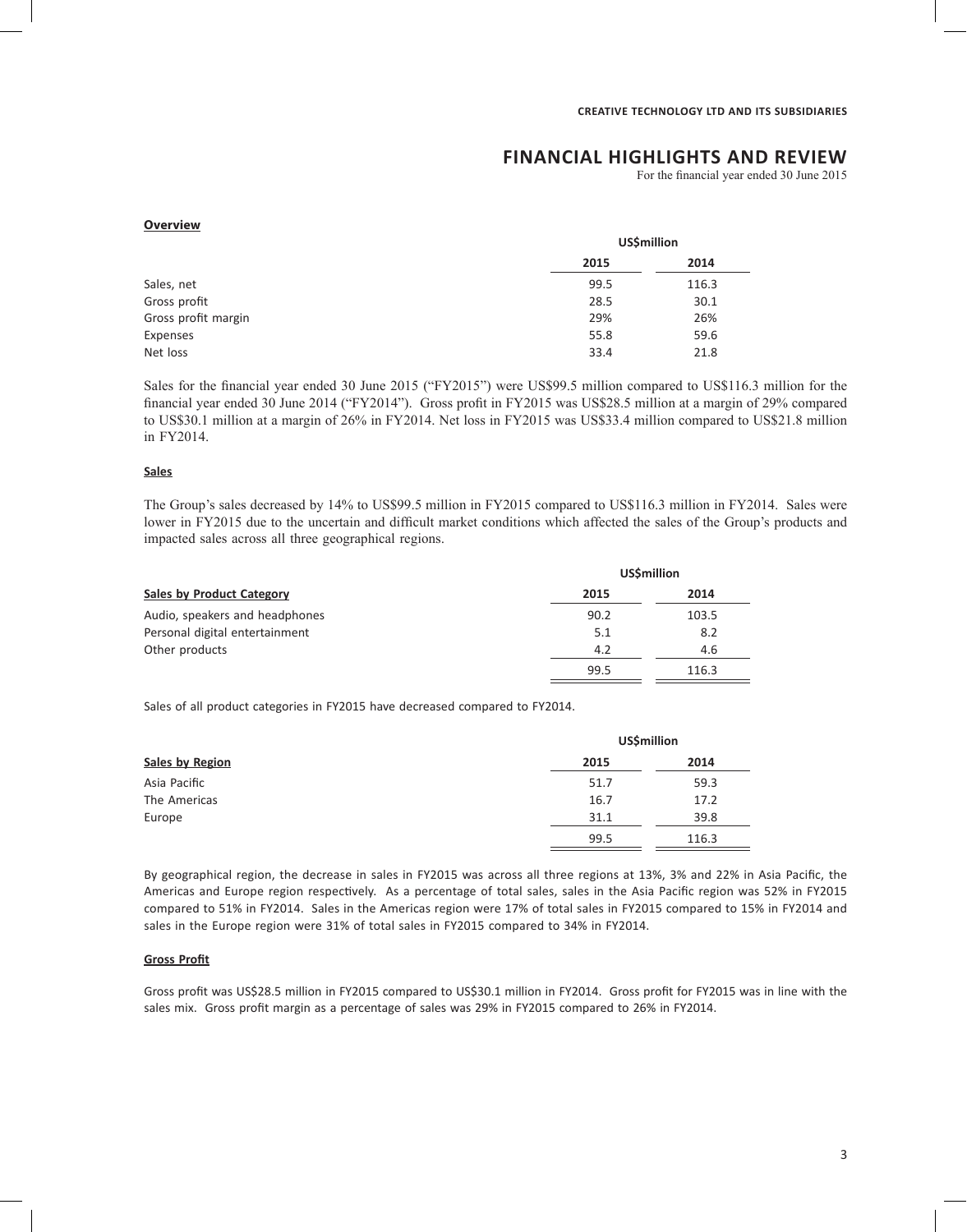# **FINANCIAL HIGHLIGHTS AND REVIEW**

For the financial year ended 30 June 2015

#### **Expenses**

Total expenses decreased from US\$59.6 million in FY2014 to US\$55.8 million in FY2015.

Selling, general and administrative expenses were US\$36.1 million in FY2015 compared to US\$34.1 million in FY2014. The reduction in selling, general and administrative expenses resulting from the lower level of sales was offset by an increase in marketing expenses for new products, and an increase in legal expenses for on-going litigation.

Research and development expenses were US\$19.7 million in FY2015 compared to US\$25.5 million in FY2014. The decrease in research and development expenses was due mainly to cost cutting actions taken by management in FY2014.

#### **Net Loss**

Net loss in FY2015 was US\$33.4 million compared to US\$21.8 million in FY2014. Net loss in FY2015 included other gains of US\$9.6 million compared to US\$4.0 million in FY2014 and other losses of US\$16.8 million in FY2015 compared to US\$1.0 million in FY2014.

Other gains of US\$9.6 million in FY2015 were mainly due to a US\$9.2 million gain on disposal of investments and a US\$0.4 million gain on disposal of a property owned by a subsidiary in Ireland. Other gains of US\$4.0 million in FY2014 were due mainly to foreign exchange gain of US\$2.2 million and a US\$1.5 million reversal of provisions upon finalisation of all costs and liabilities relating to the divestment of a subsidiary, ZiiLABS Limited in FY2013.

Other losses of US\$16.8 million in FY2015 relates to foreign exchange loss of US\$12.1 million and impairment loss on investments of US\$4.7 million. Other losses of US\$1.0 million in FY2014 relates to impairment loss on investments.

The Group's income tax credit of US\$0.7 million and US\$4.5 million in FY2015 and FY2014 respectively, was due mainly to writeback of deferred tax liabilities resulting from an adjustment to the Group's provision for transfer pricing and withholding tax exposure of foreign subsidiaries.

#### **Balance Sheet**

The decrease in cash and cash equivalents was due mainly to net cash used in operating activities and exchange loss on translation of cash and cash equivalents.

The decrease in financial assets available-for-sale by US\$3.4 million to US\$18.2 million was due mainly to disposal of investments and impairment loss.

The decrease in property and equipment by US\$5.1 million to US\$1.4 million was due mainly to the disposal of a property owned by a subsidiary in Ireland for net sales proceeds of US\$4.9 million.

Trade payables increased by US\$6.2 million to US\$15.6 million as at 30 June 2015 was due mainly to a payment cycle crossing over year end closing on 26 June 2015. The Group and the Company operate on a thirteen week calendar closing on the Friday nearest to the natural calendar quarter.

Accrued liabilities and provisions decreased by US\$6.5 million to US\$31.4 million as at 30 June 2015 was due mainly to lower level of operating activities.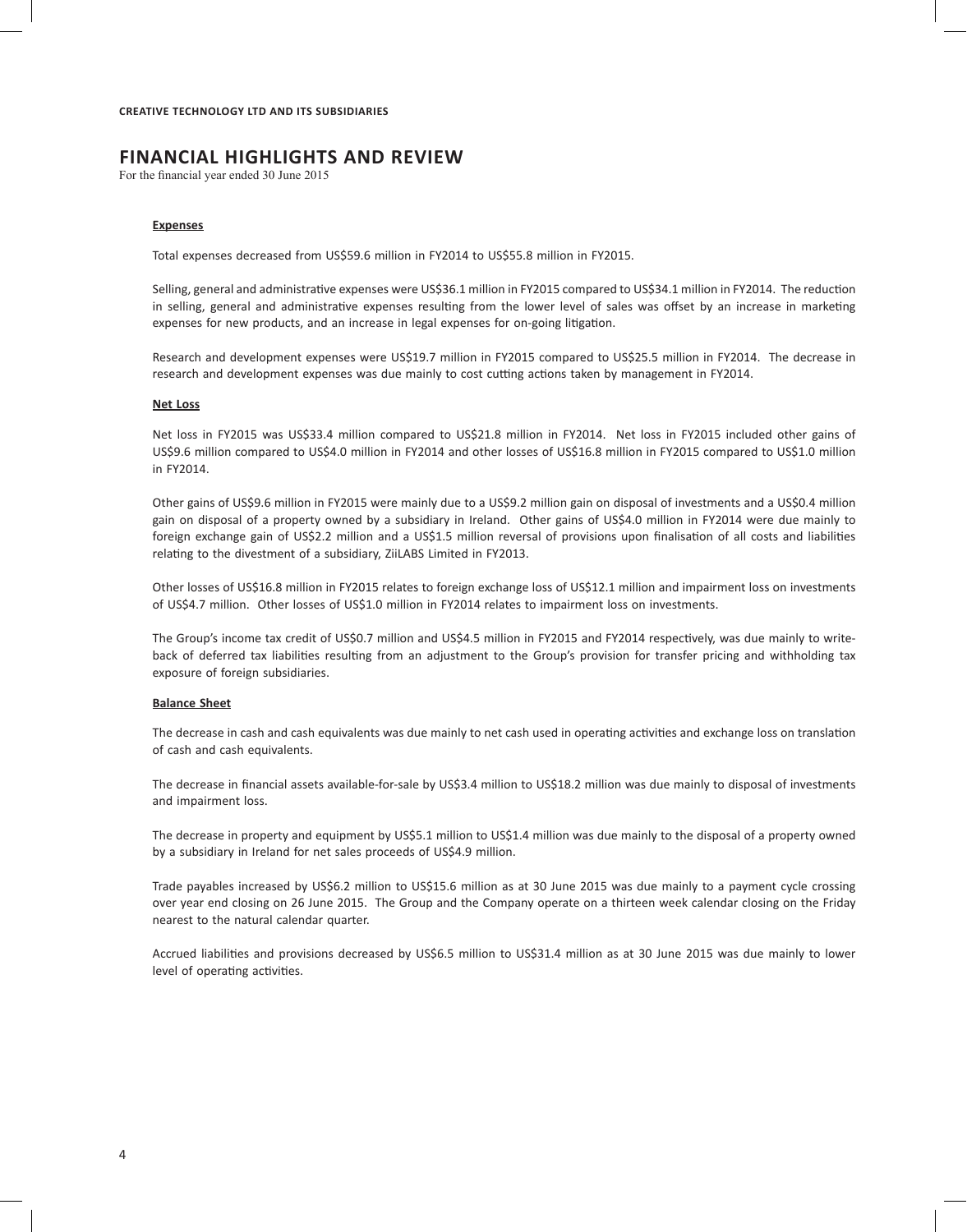# **BOARD OF DIRECTORS AND EXECUTIVE OFFICERS**

### **DIRECTORS AND EXECUTIVE OFFICERS**

Creative's directors and executive officers are as follows:-

| <b>Name</b>   | Age | <b>Position</b>                                   |  |
|---------------|-----|---------------------------------------------------|--|
|               |     |                                                   |  |
| Sim Wong Hoo  | 60  | Chairman of the Board and Chief Executive Officer |  |
| Lee Kheng Nam | 67  | Independent Non-Executive Director                |  |
| Ng Kai Wa     | 59  | Independent Non-Executive Director                |  |
| Lee Gwong-Yih | 60  | Independent Non-Executive Director                |  |
| Ng Keh Long   | 56  | <b>Chief Financial Officer</b>                    |  |

**SIM WONG HOO** founded Creative in 1981 and has been its Chairman of the Board and Chief Executive Officer since its inception.

**LEE KHENG NAM** has been a Director of Creative since 1991. He is presently a Venture Partner of GGV Capital and also Chairman of Advantec Pte Ltd, an investment holding company. Mr. Lee is also currently Deputy Chairman of Vertex Venture Holdings Ltd (VVH), wholly-owned subsidiary of Temasek Holdings (Private) Limited engaged in the venture capital direct investment and fund management business. Mr. Lee was General Manager (1988 to February 1995) and subsequently President of Vertex Management Pte Ltd (VMPL) and executive Director of VVH from March 1995 to February 2004. Prior to this, he was with NatSteel group of companies as the Manager of the Project Development Department and the Ministry of National Development where he was Deputy Director of Planning. He sits on the boards of several companies, both local and overseas. He formerly served on the boards of Centillium Communications, Inc, Chartered Semiconductor Manufacturing Ltd, GRIC Communications Inc., ActivCard Corp and Gemplus International S.A. Mr. Lee holds a Bachelor of Science degree in Mechanical Engineering (First Class Honours) from Queen's University, Canada and a Master of Science degree in Operations Research and Systems Analysis from the U.S. Naval Postgraduate School.

**NG KAI WA** became a Director of Creative in 2005. He has been the Co-Founder, Chairman and Chief Executive Officer of InnoMedia Pte Ltd since 1995. InnoMedia is a leading supplier of broadband access IP Telephony, and SIP Trunking solutions to Cable MSOs, broadband service providers and distribution partners. Prior to that, he was the Co-Founder, Chief Technology Officer and Vice Chairman of the Board of Creative Technology Ltd. Mr. Ng holds an Executive Master of Business Administration Degree from the National University of Singapore and a Diploma in Electronic and Electrical Engineering from Ngee Ann Polytechnic.

**LEE GWONG-YIH** became a Director of Creative in 2009. He is currently a Senior Managing Director of Translink Capital, a Silicon Valley-based venture capital firm. Prior to joining Translink Capital in 2014, Mr. Lee was Chairman and Chief Executive Officer of the CyberTAN Technology, Inc., a leading networking company listed in Taiwan, since 2006. From September 1999 to January 2004, Mr. Lee served as General Manager and Senior Director at Cisco Systems, Inc. In March 1998, Mr. Lee established TransMedia Communications, a communication equipment company, and served as its President and Chief Executive Officer until September 1999 when TransMedia Communications was acquired by Cisco Systems, Inc. He also acts as an Independent Non-executive Director of AFOP, listed in NASDAQ, Tailyn Technologies, listed in Taiwan, and an Advisor of Foxconn. Mr. Lee holds a Bachelor of Science degree in Control Engineering from National Chiao-Tung University in Taiwan and a Master of Science degree in Electrical Engineering from New York University.

**NG KEH LONG** joined the Company in April 1993 as Financial Controller and held various financial positions until 1998 when he was appointed as Chief Financial Officer. Prior to joining Creative, he was a Senior Manager with Price Waterhouse (now PricewaterhouseCoopers LLP), where he gained more than ten years' experience in finance, accounting and auditing.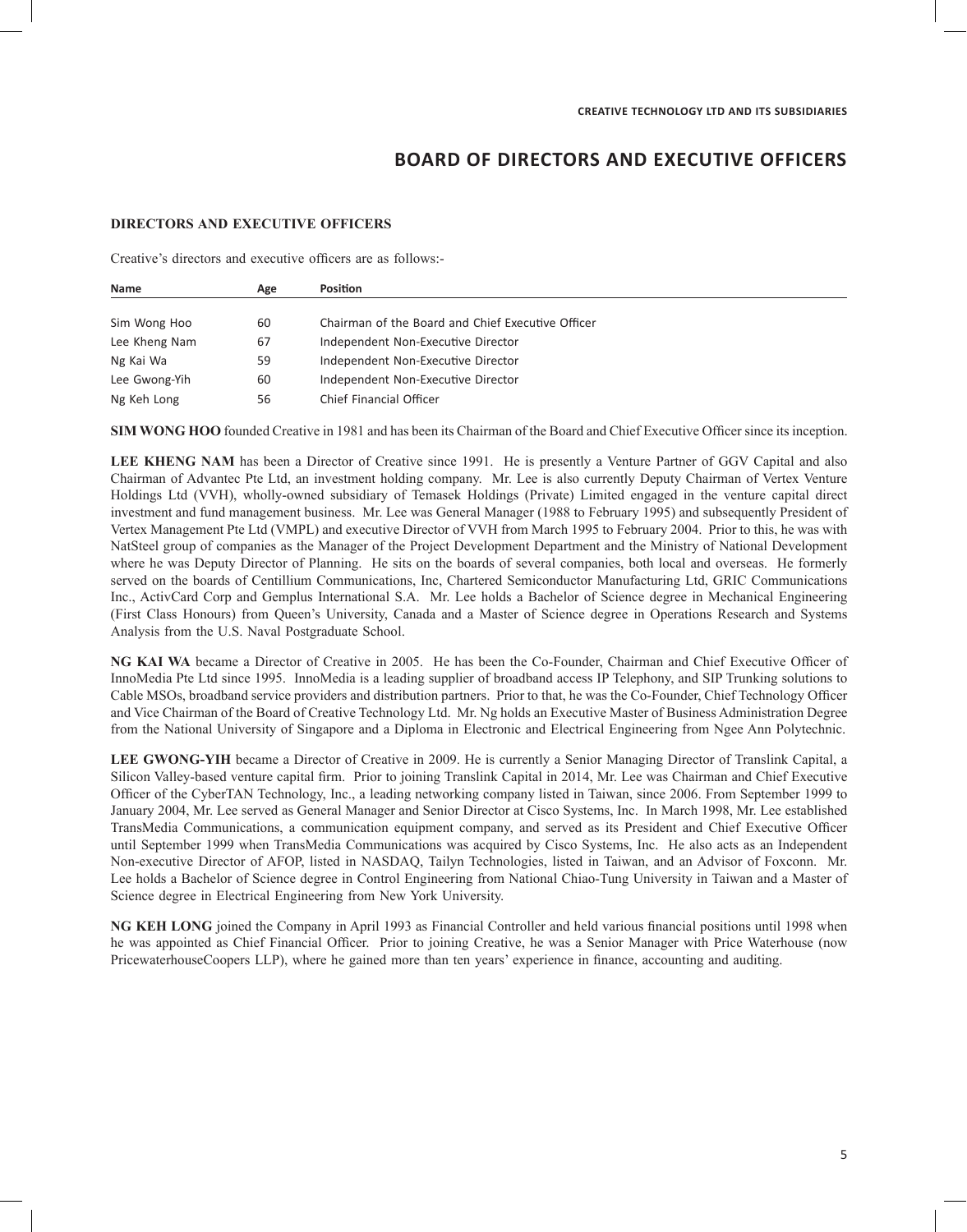# **CORPORATE GOVERNANCE**

For the financial year ended 30 June 2015

Creative Technology Ltd ("Creative" or the "Company", and together with its subsidiaries, the "Group") is committed to maintaining good corporate governance in accordance with the principles and guidelines set out in the Code of Corporate Governance issued in May 2012 (the "Code"). Creative's approach on corporate governance takes into consideration the principles and guidelines set out in the Code, substantially complied with the key principles and supporting guidelines set out in the Code except where specifically identified and disclosed in this report.

This report outlines the main corporate governance practices that were in place throughout the financial year, with specific references to each of the principles of the Code.

### **PRINCIPLE 1: THE BOARD'S CONDUCT OF ITS AFFAIRS**

The principal functions of the Board of Directors of the Company (the "Board") are to provide guidance and to decide on certain important matters, including those involving the review and approval of strategic plans, direction and policies, to review the Group's performance, to review the adequacy and integrity of internal controls, and to approve material acquisitions and disposals of assets.

These functions are either carried out directly by the Board or through committees, namely the Audit Committee, the Nominating Committee and the Remuneration Committee, established by the Board (collectively referred to as "Board Committees").

Matters which are specifically reserved to the full Board for decision-making include those involving the review and approval of strategic plans, direction and policies, material acquisitions and disposals of assets, corporate or financial restructuring and share issuances, dividends and other returns to shareholders.

The Articles of Association of the Company allow the Company's Directors to participate in a Board meeting by telephone conference or video conference whereby all persons participating in the meeting are able to communicate as a group, without requiring the Directors' physical presence at the meeting.

The number of Board and Board Committee meetings held in the financial year ended 30 June 2015 and the attendance of directors during these meetings is as follows:

| Name of Director          | <b>Board</b> | Audit<br><b>Committee</b> | Remuneration<br>Committee | Nominating<br>Committee |
|---------------------------|--------------|---------------------------|---------------------------|-------------------------|
| (Number of Meetings Held) | (5)          | (6)                       | (2)                       | $\mathbf{1}$            |
|                           |              |                           |                           |                         |
| Sim Wong Hoo              |              |                           |                           |                         |
| Lee Kheng Nam             |              |                           |                           |                         |
| Ng Kai Wa                 |              |                           |                           |                         |
| Lee Gwong-Yih             |              |                           |                           |                         |

Upon appointment of each new director, a letter is provided setting out the director's duties and obligations. The Group also conducts an orientation programme for new directors to familiarize them with the business activities and corporate governance practices.

Directors are updated regularly on the Group's strategic directions, financial performance, updates on corporate governance practices, relevant new laws, regulations and changing business risks during Board meetings or at specially-convened sessions.

Directors are also encouraged to request for sponsorship from the Company to attend courses to update their knowledge and better equip themselves to discharge their duties as Directors.

### **PRINCIPLE 2: BOARD COMPOSITION AND BALANCE**

The Board comprises four members, one of whom is an Executive Director and three of whom are independent non-Executive Directors. The criteria of independence are based on the definition given in the Code. Key information regarding the Directors is disclosed in Board of Directors and Executive Officers. Together the Board has a diverse wealth of experience as well as skills and knowledge and the diversity of experience, skills and competencies of the Directors enhance the effectiveness of the Board in carrying out its responsibilities.

The Executive Director is Mr Sim Wong Hoo, the Chairman and Chief Executive Officer of the Company. He is also a substantial shareholder.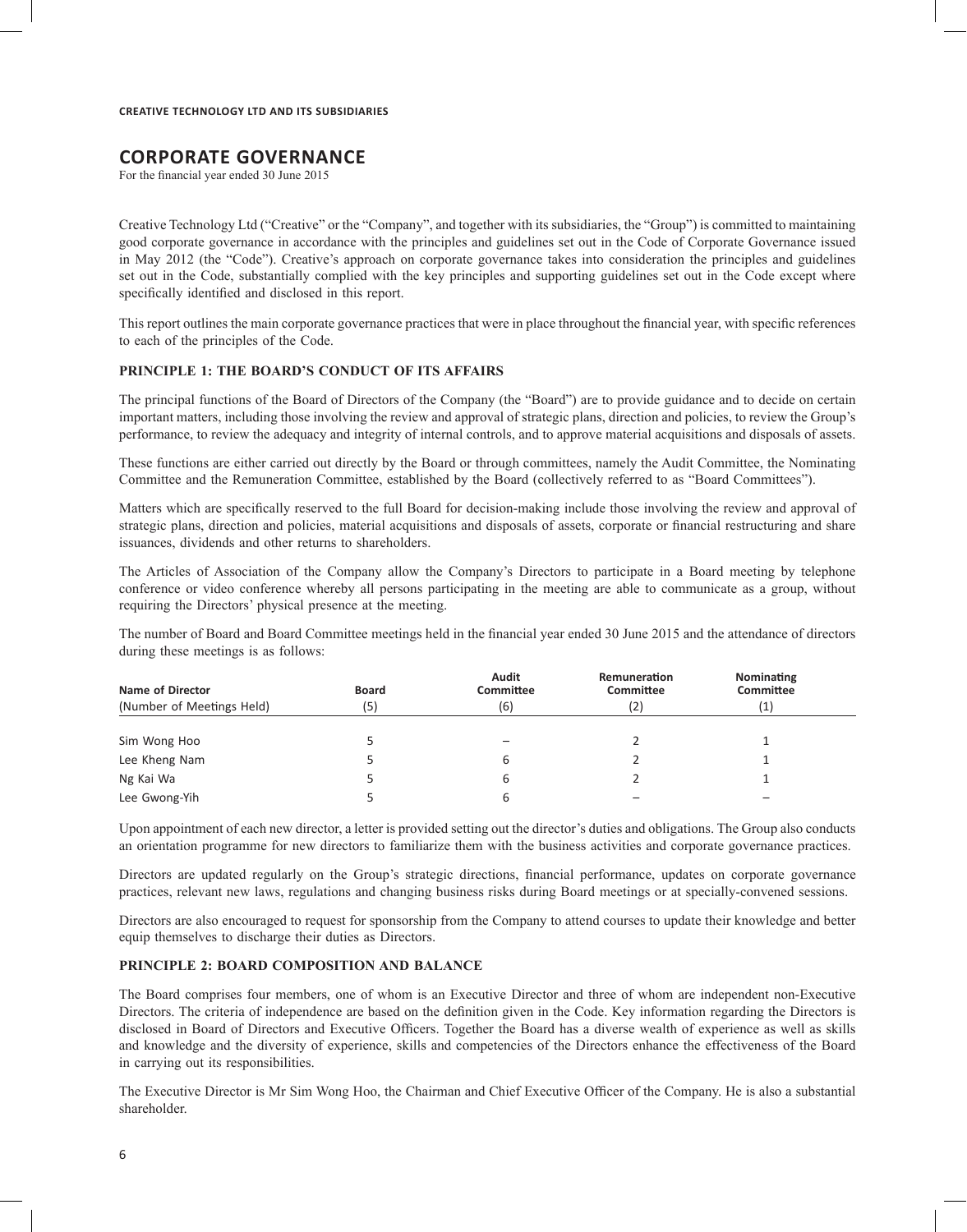The independent non-Executive Directors are Mr Lee Kheng Nam, Mr Ng Kai Wa and Mr Lee Gwong-Yih.

Two Directors have served as independent directors on the Board for more than nine years from the respective dates of their first appointment. They are Mr Lee Kheng Nam and Mr Ng Kai Wa. The Board had conducted a rigorous review on their status and determined Mr Lee Kheng Nam and Mr Ng Kai Wa are independent directors of the Company. The Board is of the view that their more than nine years of service has not affected their objectivity. They have continued to demonstrate ability to exercise strong independent judgement and act in the interests of the Company. Further, having gained in-depth understanding of the business of the Group, Mr Lee Kheng Nam and Mr Ng Kai Wa provide the Company with the experience and knowledge of the industry. Their contributions will be valuable to the Company.

The Board is of the view that the current Board, with independent non-Executive Directors making up at least half of the Board, provides for a strong and independent element on the Board capable of exercising objective judgement on corporate affairs of the Group. No individual or small group of individuals dominates the Board's decision-making.

### **PRINCIPLE 3: CHAIRMAN AND CHIEF EXECUTIVE OFFICER**

The Company has the same Chairman and Chief Executive Officer ("CEO"), Mr Sim Wong Hoo. The Company believes that the independent non-Executive Directors have demonstrated high commitment in their role as Directors and have ensured that there is a good balance of power and authority. As such, there is no need for the role of the Chairman and CEO to be separated.

Mr Sim Wong Hoo is a substantial shareholder of the Company with a shareholding of approximately 33.09%. With his substantial shareholding, his interest is aligned with the Company and that of the other shareholders.

Mr Lee Kheng Nam is the Lead Independent Director. As the Lead Independent Director, he leads and encourages dialogue between independent directors and provides feedback to the Chairman and CEO. As the Lead Independent Director, he is also available as the alternate channel for shareholders, should shareholders fail to resolve concerns through the normal channels of the Chairman and CEO, Chief Financial Officer or when such normal channels are inappropriate.

### **PRINCIPLE 4: BOARD MEMBERSHIP**

The Nominating Committee (the "NC") consists of three members, two of whom are independent non-Executive Directors. The Chairman of the NC, Mr Ng Kai Wa, is an independent non-Executive Director. The other two members are Mr Sim Wong Hoo, an Executive Director, and Mr Lee Kheng Nam, an independent non-Executive Director.

The principal functions of the NC are, among other matters, to recommend all Board and Board Committee appointments, reappointments or re-elections, to determine the independence of each Director, and to identify new Directors who have the diversity of experience and appropriate knowledge and skills to contribute effectively to the Board.

When a Director has multiple board representations, such director has to ensure that sufficient time and attention is given to the affairs of the Company. On the issue of multiple board representations, the Board is of the view that it should be left to the judgement and discretion of each Director. As such, the NC and the Board have decided not to set any maximum number of listed company board representations that any director may hold. The NC is satisfied that sufficient time and attention are being given by all the Directors to the affairs of the Company.

The Board does not have a practice of appointing alternate directors. There were no alternate directors in this financial year.

The Board has adopted a process for the selection, appointment and re-appointment of directors to the Board. The NC reviews the compositions of the Board periodically. It assesses and shortlists candidates for a position on the Board when a need arises.

New Directors are at present appointed by way of a Board resolution, after the NC approves their appointment. The Company's Articles of Association provides that all Directors except Executive Directors are to retire at least once every three years by rotation, if they are appointed by the Company at a general meeting, and a newly appointed Director must submit himself for re-election at the next Annual General Meeting. The retiring Director is nonetheless eligible for re-election by shareholders at every Annual General Meeting. Accordingly, Mr Lee Kheng Nam will, on the date of the Annual General Meeting, retire as Director. The NC recommends his re-appointment as Director at the Annual General Meeting to be held on 30 October 2015.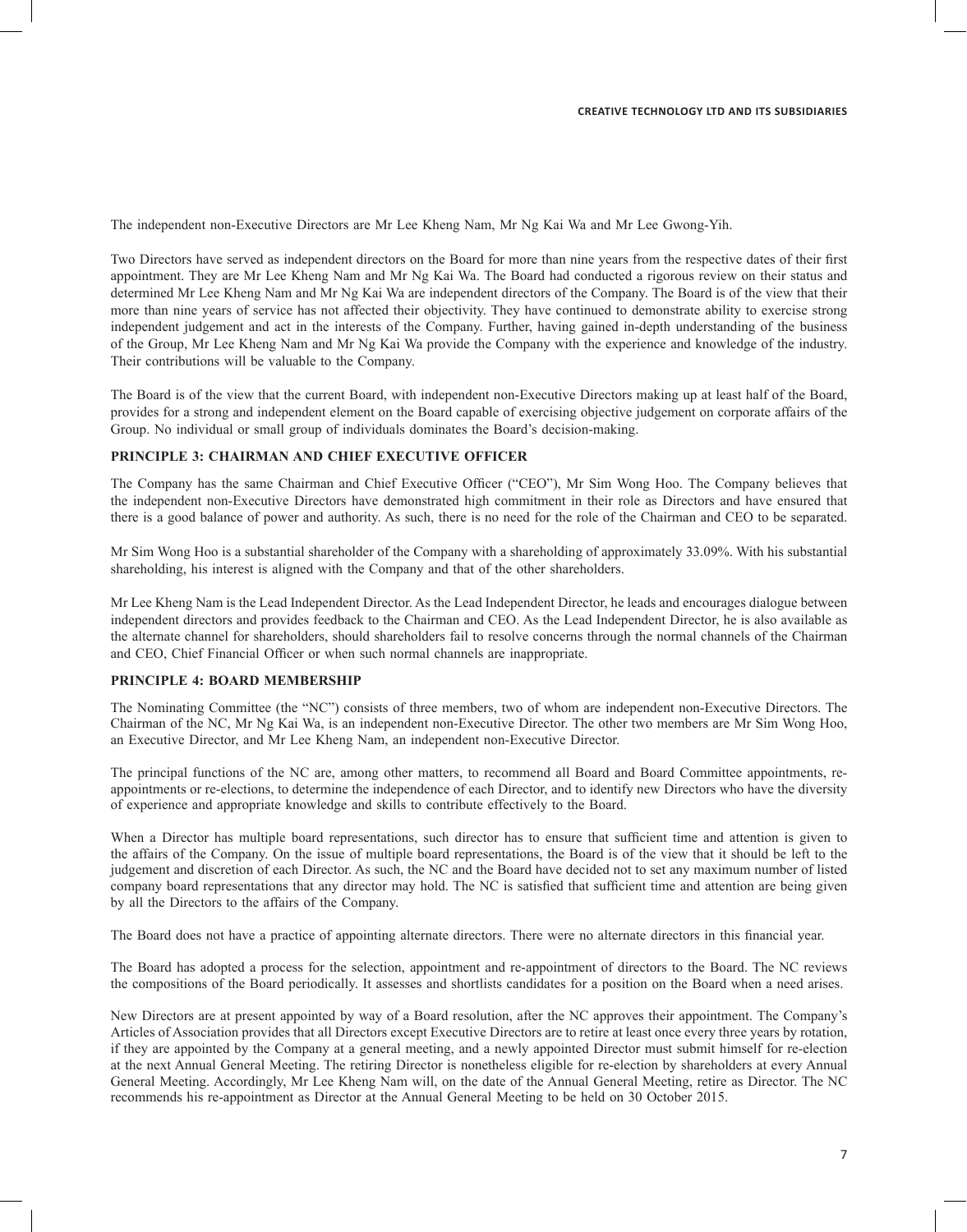# **CORPORATE GOVERNANCE**

For the financial year ended 30 June 2015

#### **PRINCIPLE 5: BOARD PERFORMANCE**

A review of the performance of the Board as a whole and its board committees and each individual director will be undertaken by the NC. The Company believes that the Board's performance is ultimately reflected in the performance of the Group. The Company assesses the Board's performance through its ability to steer the Group in the right direction and the support it renders to Management. In evaluating directors' performance, factors including the directors' attendance, participation and level of participation and contributions at the main board and board committee meetings and other Company activities, are also taken into consideration.

The NC uses its best efforts to ensure that the Directors appointed to the Board possess the relevant necessary background, experience, knowledge and skills so as to enable each Director to bring to the Board an independent and objective perspective to contribute to the effectiveness of the Board.

The Company believes that apart from the Directors' fiduciary duties (i.e. acting in good faith, with due diligence and care, and in the best interests of the Company and its shareholders), the Board's key responsibilities are to set strategic directions and to ensure that the long term objective of enhancing shareholders' value is achieved.

### **PRINCIPLE 6: ACCESS TO INFORMATION**

In order to ensure that the Board is able to fulfill its responsibilities, management provides the Board members with regular updates of the performance and financial position of the Group including quarterly updates. Management staff and the Company's auditors, who can provide insight into the matters for discussion, are also invited from time to time to attend such meetings. The Company Secretary attends all Board meetings and ensures that all Board procedures are followed. The Company Secretary, together with other management staff of the Company, also ensures that the Company complies with the applicable statutory and regulatory rules.

The Directors have separate and independent access to the Company's senior management and the Company Secretary at all times. Should the Directors, whether as a group or individually, need independent professional advice, the Company will appoint a professional advisor selected by the group or individual, and approved by the Chairman and CEO, to render the advice. The cost of such independent professional advice will be borne by the Company.

#### **PRINCIPLE 7: PROCEDURES FOR DEVELOPING REMUNERATION POLICIES PRINCIPLE 8: LEVEL AND MIX OF REMUNERATION PRINCIPLE 9: DISCLOSURE ON REMUNERATION**

The Remuneration Committee (the "RC") consists of three Directors, two of whom are independent non-Executive Directors. The Chairman of the RC is Mr Sim Wong Hoo, an Executive Director. The other two members are Mr Lee Kheng Nam and Mr Ng Kai Wa, both of whom are independent non-Executive Directors.

The principal functions of the RC are, among other matters, to recommend to the Board the structure of the compensation programme for each Board member and the CEO (or executive of equivalent rank) to ensure that the programme is competitive and sufficient to attract, retain and motivate each Board member and CEO of the required quality to run the Company successfully; to review each Board member's and CEO's compensation annually and determine appropriate adjustments where necessary; and to review any other long term incentive schemes which may be set up from time to time. The RC members are also members of the committees administering the Creative Employee Share Option Plans and the Creative Performance Share Plan.

Mr Sim Wong Hoo, the Chairman and CEO of the Company, and the Chairman of the RC, has been receiving a nominal sum of S\$1 as his annual remuneration since the financial year ended 30 June 2008. He has also opted to be excluded from participating in the Creative Performance Share Plan.

Taking into consideration the remuneration package of Mr Sim Wong Hoo, there is minimal risk of any potential conflict of interest, and his ability to perform the role of the Chairman of the RC is similar to that of a non-Executive Director. Accordingly, the Board is of the view that he is suitable to perform the role of the Chairman of the RC.

The Company adopts a remuneration policy for employees comprising a fixed component and a performance based variable component. The fixed component is in the form of a base salary. The variable component is in the form of a variable bonus that is linked to the Company's and the individual employee's performance. Another element of the variable component is the grant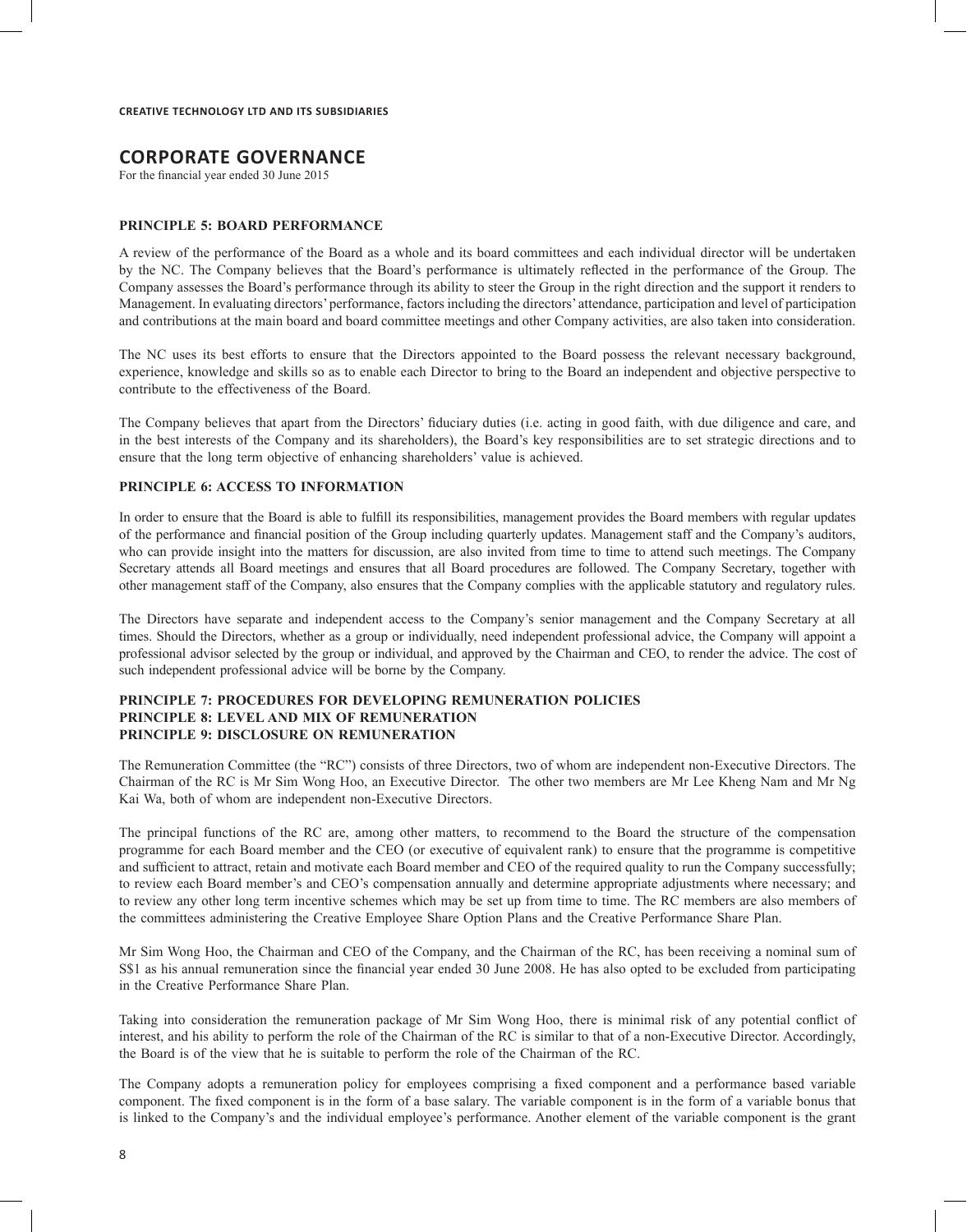of performance shares to employees under the Company's Performance Share Plan. The Company's employees participate in the performance review process that assesses the individual's performance against set performance targets. Performance against these targets is a factor determining remuneration. This seeks to align the interests of the employees with that of the shareholders.

Each non-Executive Director is paid an annual Director's fee of S\$60,000 (pro-rated where length of service is less than one year) and is subject to shareholders' approval at the Annual General Meeting. The Director's fee proposed to be paid to each of the Directors for the financial year ended 30 June 2015 is as follows:

| Name of Director                                     | Director's Fee* |  |
|------------------------------------------------------|-----------------|--|
|                                                      |                 |  |
| Lee Kheng Nam                                        | S\$60,000       |  |
| Ng Kai Wa                                            | S\$60,000       |  |
| Lee Gwong-Yih                                        | S\$60,000       |  |
| * Executive Directors are not paid a Director's Fee. |                 |  |

Each non-Executive Director also participates in the Company's stock options and performance share plan. The details of the Directors' stock options and performance share awards are set out in the Directors' Report. Non-Executive Directors are not paid any salary, bonus, or other remuneration.

The number of top five key executives of the Group (who are not Directors or the CEO) in remuneration bands is as follows:

| <b>Remuneration Bands</b> | Number of Key Executives |  |  |  |
|---------------------------|--------------------------|--|--|--|
|                           |                          |  |  |  |
| S\$250,000 to S\$499,999  |                          |  |  |  |
| Less than S\$250,000      |                          |  |  |  |

For confidentiality and competitive reasons, the Company is not disclosing each individual executive's remuneration and their names. The aggregate total remuneration paid to the top five key executives for the financial year ended 30 June 2015 was S\$1,323,000.

None of the employees of the Group whose annual remuneration exceeds S\$50,000 are immediate family members of the CEO or any other Director of the Company.

Details of the Creative Employee Share Option Plans and Creative Performance Share Plan are set out in the Notes to the Financial Statements.

# **PRINCIPLE 10: ACCOUNTABILITY**

The Company provides shareholders with quarterly and annual financial results of the Group within the regulatory reporting periods, i.e. results for the first 3 quarters are released to shareholders within 45 days of the end of each quarter whilst the annual results are released within 60 days from the financial year end. In presenting the Group's annual and quarterly results, the Board aims to provide shareholders with a balanced and understandable assessment of the Group's performance and financial position with a commentary at the date of the announcement of the significant trends and competitive conditions of the industry in which it operates.

The management provides all Directors with financial updates of the Group's performance, when required. The CEO and the Chief Financial Officer ("CFO") also provide assurance to the Board on the integrity of the financial statements of the Company and its subsidiaries.

#### **PRINCIPLE 11: RISK MANAGEMENT AND INTERNAL CONTROLS**

The Board acknowledges that it is responsible for the overall risk management and internal control framework, but recognises that no cost effective risk management and internal control systems will preclude all errors and irregularities, as such a system is designed to manage rather than eliminate the risk of failure to achieve business objectives, and can provide only reasonable and not absolute assurance against the occurrence of material errors, poor judgement in decision-making, human errors, frauds or other irregularities.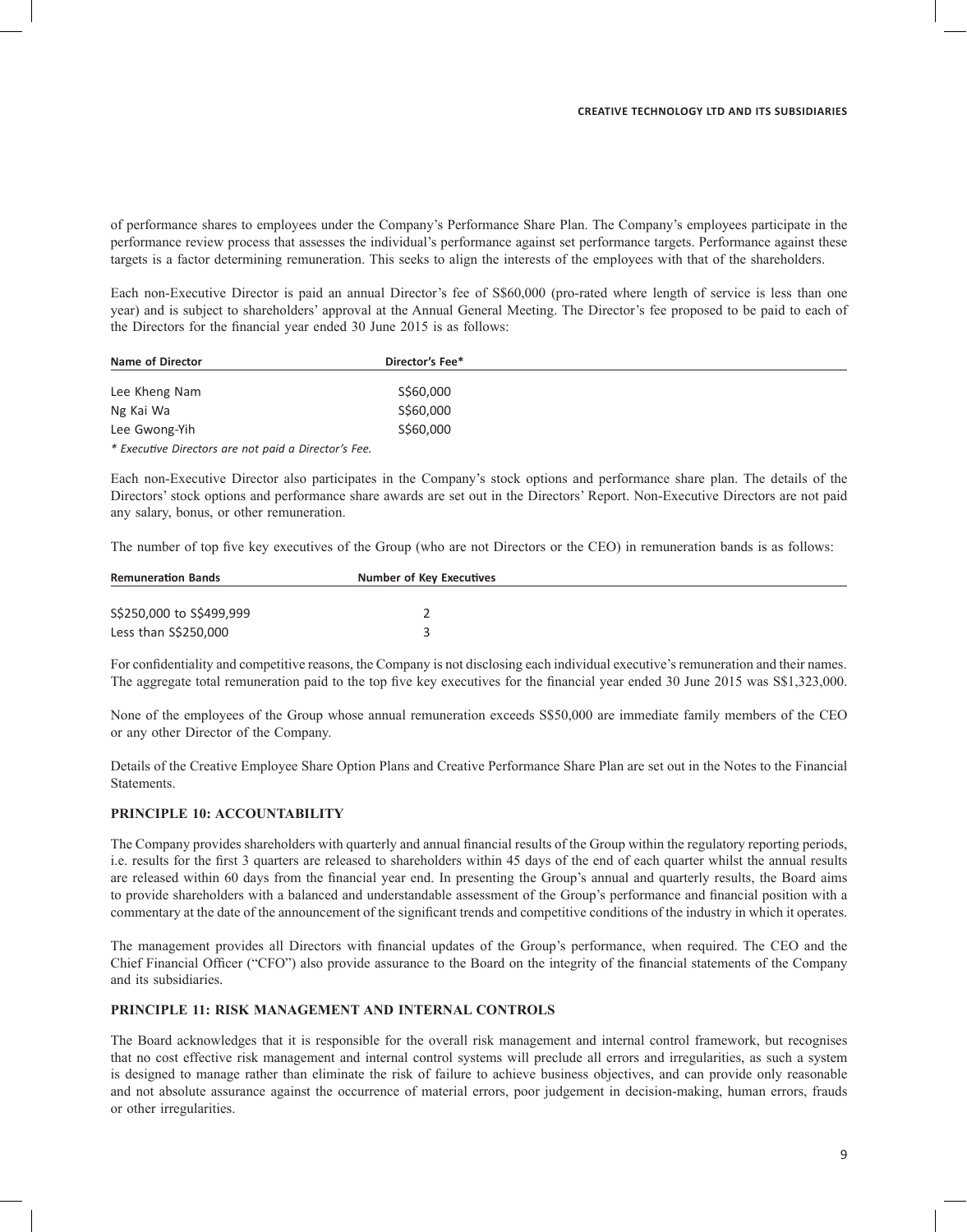# **CORPORATE GOVERNANCE**

For the financial year ended 30 June 2015

#### PRINCIPLE 11: RISK MANAGEMENT AND INTERNAL CONTROLS (cont'd)

The Board reviews the Group's business and operational activities as presented by the management to identify areas of significant risks and recommends as appropriate, the measures to control and mitigate such risks. Annually, the Board reviews the adequacy and effectiveness of the Company's risk management and internal control systems, including financial, operational, compliance and information technology controls.

For the financial year ended 30 June 2015, the Board has received assurance from the CEO and CFO that:

- the financial records have been properly maintained and the financial statements give a true and fair view of the Group's operations and finances; and
- the risk management and internal control systems have been adequate and effective to address the risks which the Group considers relevant and material to its operations.

The Board, with the concurrence of the Audit Committee, is of the opinion that the Group's internal controls (including financial, operational, compliance and information technology controls) and risk management systems have been adequate and effective for the risks which the Group considers relevant and material to its operations for the financial year ended 30 June 2015. This opinion is arrived at based on the framework established and maintained by the Group, the work performed by the internal and external auditors, reviews carried out by Management, as well as assurances received from the CEO and CFO.

#### **PRINCIPLE 12: AUDIT COMMITTEE**

Given the growing emphasis accorded to risk management, the Board has nominated the Audit Committee ("AC") to assist the Board in risk management responsibilities and function.

The AC consists of three Directors, all of whom are independent non-Executive Directors. The Chairman of the AC is Mr Lee Kheng Nam. The other two members are Mr Ng Kai Wa and Mr Lee Gwong-Yih. All members of the AC have the appropriate accounting or relevant financial expertise or experience.

The principal functions of the AC, among other matters, are:

- to review and recommend for approval of the Board the quarterly and full year financial results and related announcement to be released on SGX-ST;
- assist the Board to review and oversee the internal controls and the Group's Enterprise Risk Management Framework;
- provide guidance to management and renders assistance to the Board to determine the nature and extent of significant risks which the Board would be willing to take in achieving the Group's strategic objectives;
- to review the scope and results of the audit and its cost-effectiveness and the independence and objectivity of the external auditors;
- to review the scope of work of the appointed internal auditors and evaluate the effectiveness of the internal auditors;
- to review the findings of the internal and external auditors and the response from the management;
- to make recommendations to the Board on the appointment, re-appointment and/or removal of internal and external auditors, and to approve the remuneration and terms of engagement of the internal and external auditors;
- to review interested person transactions;
- to review whistle-blowing investigations within the Group and ensuring appropriate follow-up in accordance with the Group's whistle-blowing policy; and
- reports any material matters, findings and recommendations to the Board.

The number of meetings convened by the AC is set out in Principle 1: The Board's Conduct of its Affairs.

During the financial year, the AC has reviewed with the CFO and the external auditors on changes to accounting standards and issues which are relevant to the Group and have a direct impact on the Group's financial statements.

The Company has in place a whistle-blowing procedure where staff of the Group can raise in confidence concerns on possible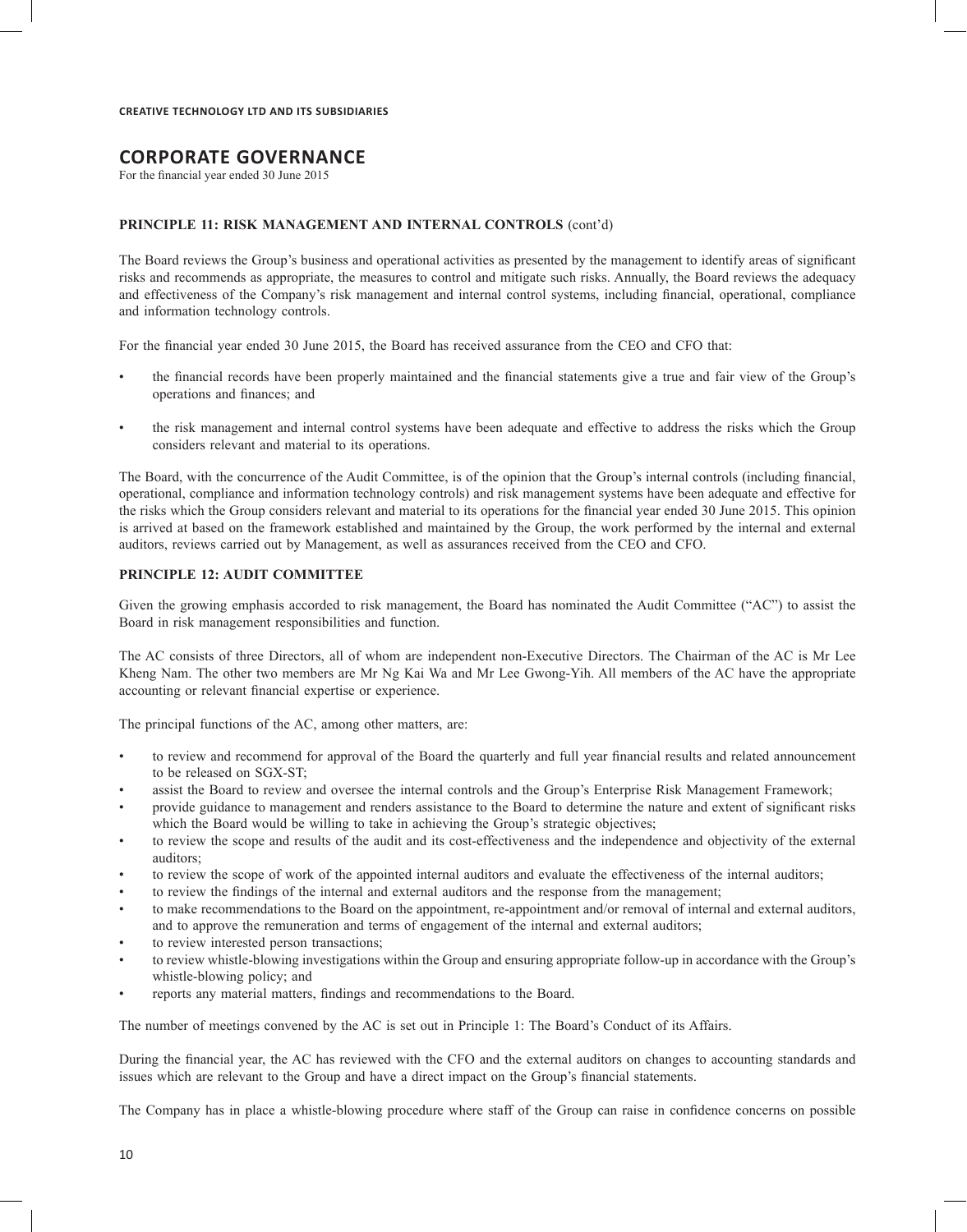improprieties relating to accounting, financial reporting, internal controls and auditing matters. Under these procedures, arrangements are in place for independent investigation of such matters raised and for appropriate follow up action to be taken.

#### **PRINCIPLE 13: INTERNAL AUDIT**

The Company outsourced its internal audit function to Boardroom Business Solutions Pte. Ltd. The internal audit team performs risk assessment and conducts review to assess the adequacy and effectiveness of the Group's internal controls. The internal auditors have unrestricted access to the AC on internal audit matters. The AC reviews and endorses the internal audit plan and the internal audit reports which include the audit findings and recommendations of the internal auditors and management's responses to such findings. Any material non-compliance or failures in the internal audit function and the recommendations for improvements are reported to the AC. The AC also reviews the progress of any corrective, preventive or improvement measures as required.

For the financial year ended 30 June 2015, the AC is satisfied that the internal audit function is adequate and effective.

#### **PRINCIPLE 14: SHAREHOLDER RIGHTS**

The Group is committed to treat all shareholders fairly and equitably. The Group recognizes, protects and facilitates the exercise of shareholders' rights, and continually reviews and updates such governance arrangements.

The Company ensures that there is adequate, timely and sufficient information pertaining to changes in the Group's business which could be likely to materially affect the share price or value.

The Company ensures that shareholders have the opportunity to participate effectively and vote at the general meetings. Shareholders are also informed of the rules including voting procedures that govern the general meetings.

# **PRINCIPLE 15: COMMUNICATION WITH SHAREHOLDERS**

The Company announces its quarterly and full year results within the regulatory periods. Material and price-sensitive information is publicly released via SGXNET on a timely basis. All shareholders of the Company receive the annual report of the Company and the notice of the Annual General Meeting, for which a notice is also advertised in the press and released via SGXNET. Shareholders and investors can access information on the Company at its website at www.creative.com which provides, inter-alia, corporate announcements, press releases and the latest financial results as disclosed by the Company on SGXNET. From time to time, the Company holds briefings with analysts and the media to coincide with the release of the Group's results. Shareholders may also seek clarification on investor related issues by email provided in the Company's website at www.creative.com.

The Company pays an annual dividend, taking into consideration the Company's financial performance, present cash position, projected cash flow generated from operations and projected capital requirements. This is provided that the amount of dividend declared does not exceed the Company's retained earnings.

# **PRINCIPLE 16: GREATER SHAREHOLDER PARTICIPATION**

At general meetings of the Company, shareholders are given the opportunity to communicate their views and ask the Directors and management questions regarding matters affecting the Company. The Board, external auditors and senior management are normally available at the Annual General Meeting to respond to, and to assist the Directors in responding to shareholders' questions.

In accordance with the Articles of Association of the Company, shareholders may appoint not more than two proxies to attend and vote on their behalf. A proxy need not be a member of the Company.

# **DEALINGS IN SECURITIES**

In line with the recommended practices on dealings in securities set out in the SGX-ST Listing Rules, the Company provides internal guidance with regards to dealing in the Company's securities by its Directors and officers. These guidelines prohibit dealing in the Company's securities on short-term considerations and while in possession of unpublished material price-sensitive information in relation to such securities, and during the period commencing two weeks before the announcement of Group's financial statements for each of the first three quarters of its financial year and one month before the announcement of the Group's full year financial statements.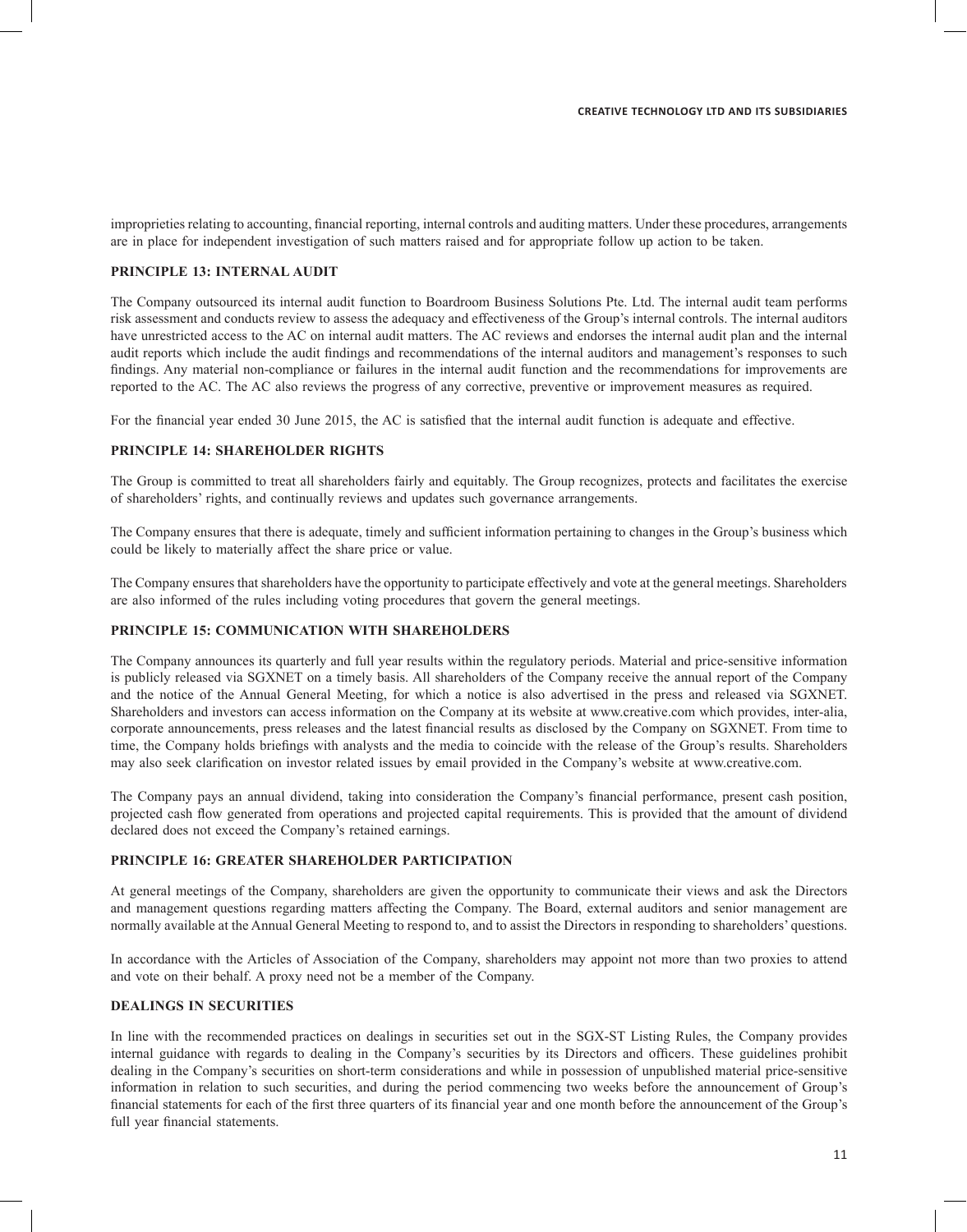# **DIRECTORS' REPORT**

For the financial year ended 30 June 2015

The directors present their report to the members together with the audited financial statements of the Group for the financial year ended 30 June 2015 and the balance sheet of the Company as at 30 June 2015.

#### **1. DIRECTORS**

The directors of the Company in office at the date of this report are as follows:

Sim Wong Hoo Lee Kheng Nam Ng Kai Wa Lee Gwong-Yih

#### **2. ARRANGEMENTS TO ENABLE DIRECTORS TO ACQUIRE SHARES AND DEBENTURES**

Neither at the end of nor at any time during the financial year was the Company a party to any arrangement whose object was to enable the directors of the Company to acquire benefits by means of the acquisition of shares in, or debentures of, the Company or any other body corporate, other than as disclosed under "Share options" and "Performance shares" on pages 13 to 14 of this report.

### **3. DIRECTORS' INTERESTS IN SHARES OR DEBENTURES**

(a) According to the register of directors' shareholdings, none of the directors holding office at the end of the financial year had any interest in the shares or debentures of the Company or its related corporations, except as follows:

|                                                               |                 | Holdings registered in<br>name of director or nominee |                | Holdings in which director<br>is deemed to have an interest |                 |                |
|---------------------------------------------------------------|-----------------|-------------------------------------------------------|----------------|-------------------------------------------------------------|-----------------|----------------|
| Name of director                                              | At<br>21.7.2015 | At<br>30.6.2015                                       | At<br>1.7.2014 | At<br>21.7.2015                                             | At<br>30.6.2015 | At<br>1.7.2014 |
| <b>Creative Technology Ltd</b><br>(Number of ordinary shares) |                 |                                                       |                |                                                             |                 |                |
| Sim Wong Hoo                                                  | 23,270,652      | 23,270,652                                            | 23,270,652     |                                                             |                 |                |
| Lee Kheng Nam                                                 | 45.000          | 45.000                                                | 45.000         | 10.000                                                      | 10.000          | 10,000         |
| Ng Kai Wa                                                     | 2,348,555       | 2,348,555                                             | 2,348,555      |                                                             |                 |                |
| Lee Gwong-Yih                                                 | 45,000          | 45,000                                                | 45,000         |                                                             |                 |                |

In addition, by virtue of his interest of not less than 20% of the issued capital of Creative Technology Ltd., Mr Sim Wong Hoo is also deemed under the Companies Act to have interests in all of the Company's subsidiaries.

(b) According to the register of directors' shareholdings, none of the directors holding office at the end of the financial year had any interests in options to subscribe for ordinary shares of the Company granted pursuant to the Creative Technology (1999) Share Option Scheme as set out under "Share options" on pages 13 to 14 of this report.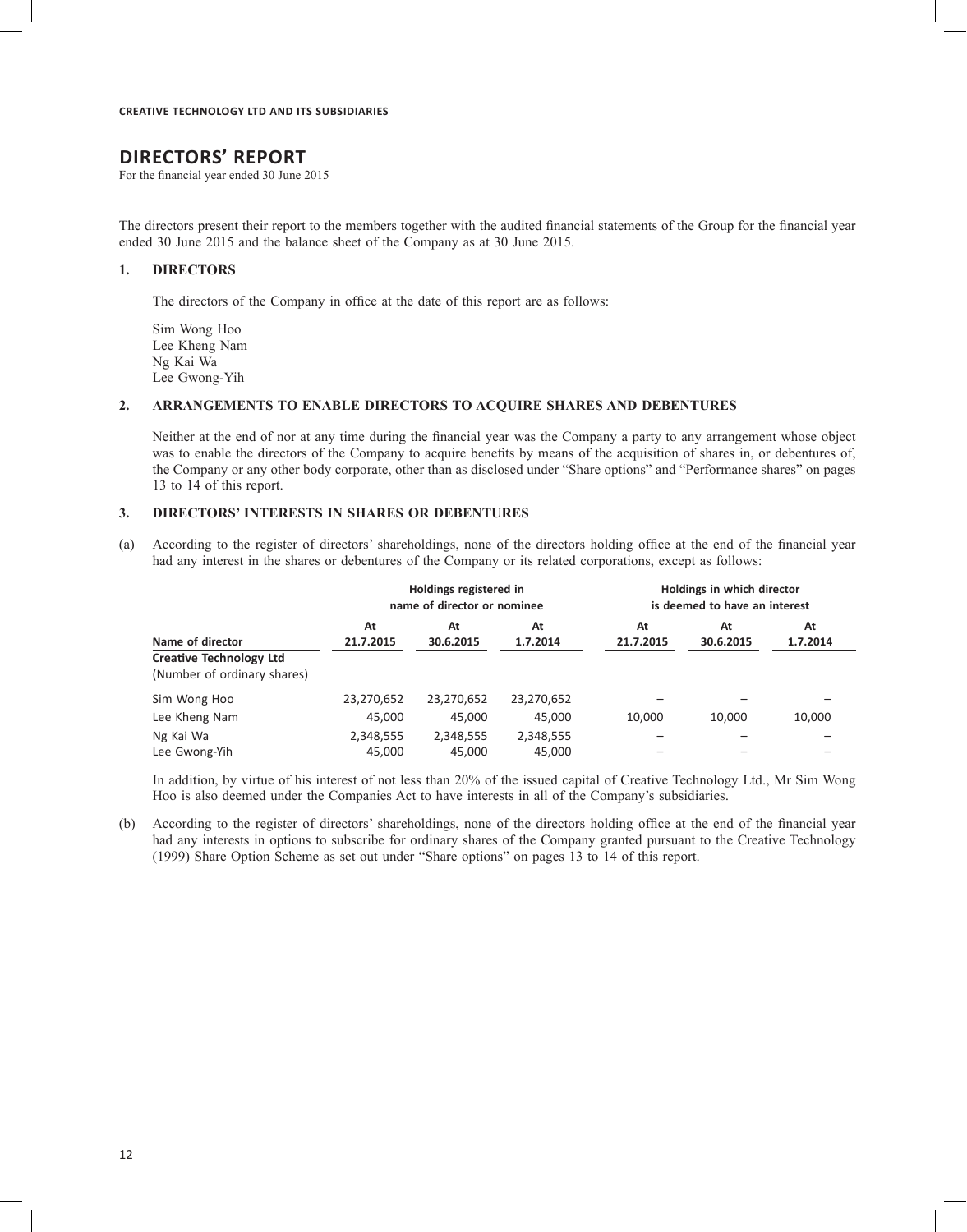# **4. DIRECTORS' CONTRACTUAL BENEFITS**

Since the end of the previous financial year, no director has received or become entitled to receive a benefit by reason of a contract made by the Company or a related corporation with the director or with a firm of which he is a member or with a company in which he has a substantial financial interest, except as disclosed in the accompanying financial statements and in this report.

### **5. SHARE OPTIONS**

#### **(a) Employee share option plans**

The Creative Technology (1999) Share Option Scheme ("1999 Scheme") was approved by shareholders at an Extraordinary General Meeting on 30 December 1998 which allows options to be granted to full-time employees as well as consultants and non-executive directors. The total number of shares that may be granted under the 1999 Scheme was 7.5 million, provided that such amount shall be automatically increased on the first day (1 July) of each of the five financial years ended 30 June 2001, 2002, 2003, 2004 and 2005 by four percent of the issued share capital of the Company as at the last day of the immediate preceding financial year. The Option Committee has the discretion to decide the vesting schedule in the letter of offer. If it is not specifically stated in the letter of offer, 1/4 of the total amount of the grant vests on the first anniversary of the grant date and 1/48 of the total amount of the grant vests on the last day of each calendar month thereafter.

The exercise price of the options is determined at the average of the closing prices of the Company's shares as quoted on the Singapore Exchange Securities Trading Limited ("SGX-ST") or the National Association of Securities Dealers Automated Quotations ("NASDAQ") for five market days preceding the date of the grant.

Options expire after the tenth anniversary of the date of grant, except in the case of options granted to participants other than employees, options expire not later than the fifth anniversary of the date of grant. Effective 12 November 2007, amendments were made to the 1999 Scheme to allow the use of treasury shares to satisfy share based exercises. The options under the 1999 Scheme do not entitle the holders of the options, by virtue of such holdings, to any right to participate in any share issue of any other company.

The 1999 Scheme expired on 29 December 2008. The existing options granted will continue to vest according to the terms and conditions of the 1999 Scheme and the respective grants.

Details of the Directors' share options are set out as follows:

|                  |            |               | Number of unissued ordinary shares of the Comapany under option |           |             |
|------------------|------------|---------------|-----------------------------------------------------------------|-----------|-------------|
|                  |            | Aggregate     | Aggregate                                                       |           |             |
|                  | Granted in | granted since | exercised since                                                 |           | Aggregate   |
|                  | financial  | commencement  | commencement                                                    | Aggregate | outstanding |
|                  | year ended | of scheme to  | of scheme to                                                    | options   | as at       |
| Name of director | 30.6.2015  | 30.6.2015     | 30.6.2015                                                       | lapsed    | 30.6.2015   |
| Lee Kheng Nam    |            | 160,000       | 80,000                                                          | 80,000    |             |
| Ng Kai Wa        |            | 80,000        |                                                                 | 80,000    |             |

There were no options exercised during the financial years ended 30 June 2015 and 2014.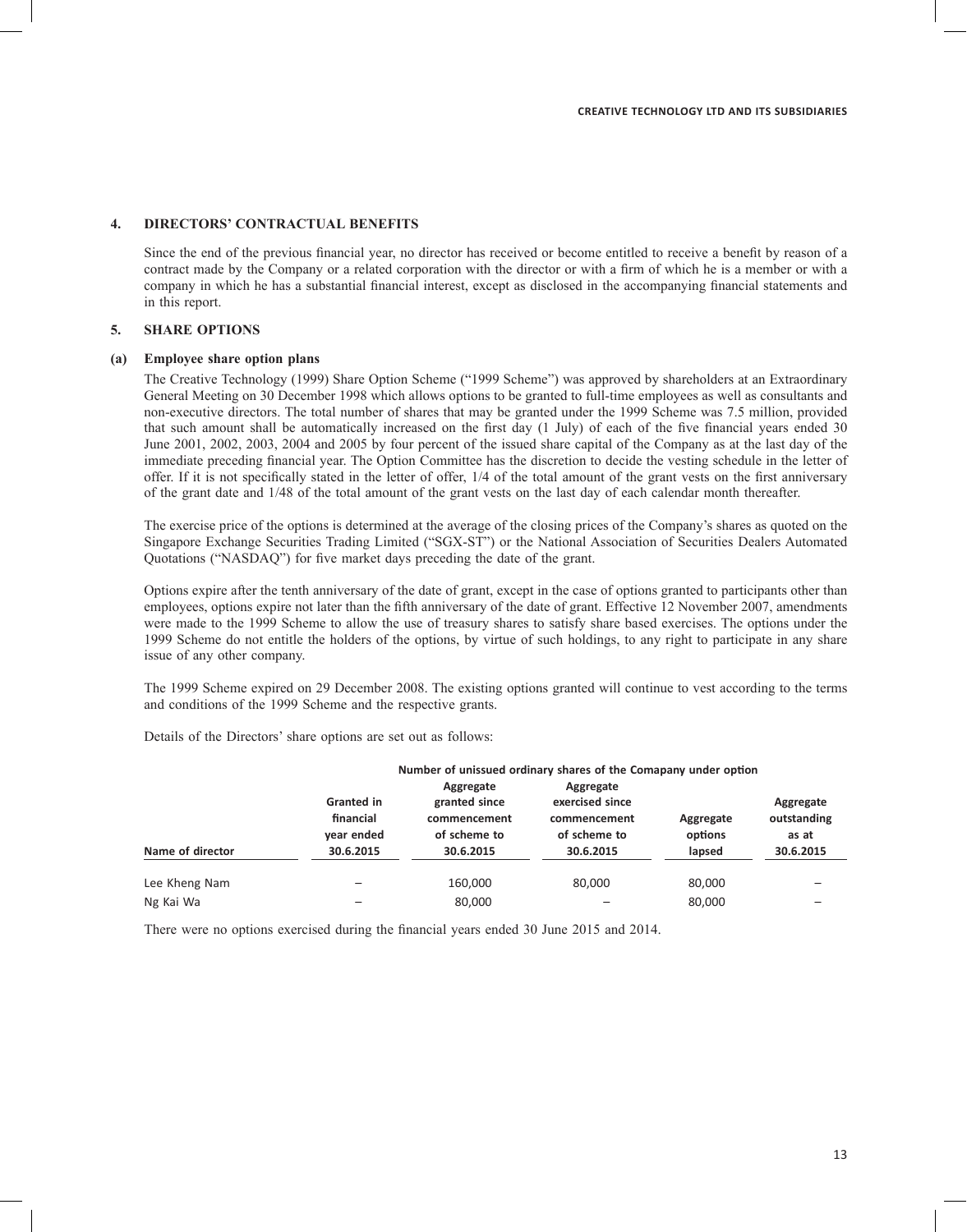# **DIRECTORS' REPORT**

For the financial year ended 30 June 2015

#### **5. SHARE OPTIONS** (cont'd)

#### **(b) Share options outstanding**

The number of unissued ordinary shares of the Company under option in relation to the 1999 Scheme outstanding at the end of the financial year was as follows:

|               | <b>Number</b><br>of unissued<br>ordinary shares<br>under option at | Weighted<br>average |                    |
|---------------|--------------------------------------------------------------------|---------------------|--------------------|
| Grant date    | 30.6.2015                                                          | exercise price      | <b>Expiry date</b> |
| October 2005  | 663,000                                                            | US\$7.39            | 18 October 2015    |
| December 2007 | 1,461,500                                                          | US\$4.70            | 31 December 2017   |
|               | 2,124,500                                                          |                     |                    |

#### **6. PERFORMANCE SHARES**

The Creative Performance Share Plan (the "Plan") was approved by shareholders at an Extraordinary General Meeting on 29 October 2009 under which awards (the "Award") of fully-paid shares, their equivalent cash value or combinations thereof, will be issued free of charge, to eligible employees and non-executive directors of the Company and its subsidiaries, provided that certain prescribed performance targets are met and/or upon expiry of the prescribed vesting periods.

The aggregate number of shares for which an Award may be granted on any date under the Plan, when added to the number of shares issued and/or issuable in respect of all Awards granted under the Plan and all shares, options or awards granted under any other share option or share scheme of the Company then in force, shall not exceed 15% of the total issued shares of the Company (excluding treasury shares) on the day preceding that date. Outstanding options under the 1999 Scheme are excluded from the computation of the 15% limit for the Plan. The Plan shall continue in force at the discretion of the Committee, subject to a maximum period of 10 years commencing on 29 October 2009.

On 31 March 2010, 2,793,600 performance shares were granted to non-executive directors and employees under the Plan. Of the total performance shares granted, 716,950 shares were vested immediately on the date of grant. The remaining performance shares will be released over 4 annual performance periods subject to the completion of service and the achievement of prescribed performance targets in each of the performance periods.

There were no awards granted under the Plan during the financial years ended 30 June 2015 and 2014. However, as at 30 June 2015, the Committee has extended the performance period till 31 December 2015 for 285,000 performance shares granted on 31 March 2010 that were subject to the achievement of prescribed performance targets.

Details of the Directors' performance share awards are set out as follows:

| Name of director | <b>Granted in</b><br>financial<br>year ended<br>30.6.2015 | Aggregate<br>granted since<br>commencement<br>of Plan to<br>30.6.2015 | Aggregate<br>released since<br>commencement<br>of Plan to<br>30.6.2015 | Aggregate<br>lapsed since<br>commencement<br>of Plan to<br>30.6.2015 | Aggregate<br>outstanding<br>as at<br>30.6.2015 |
|------------------|-----------------------------------------------------------|-----------------------------------------------------------------------|------------------------------------------------------------------------|----------------------------------------------------------------------|------------------------------------------------|
| Lee Kheng Nam    |                                                           | 60,000                                                                | 45,000                                                                 | 15,000                                                               |                                                |
| Ng Kai Wa        |                                                           | 60.000                                                                | 45.000                                                                 | 15,000                                                               |                                                |
| Lee Gwong-Yih    |                                                           | 60,000                                                                | 45,000                                                                 | 15,000                                                               |                                                |

No participant was granted 5% or more of the total awards available under the Plan.

No performance shares were awarded to controlling shareholders of the Company or their associates.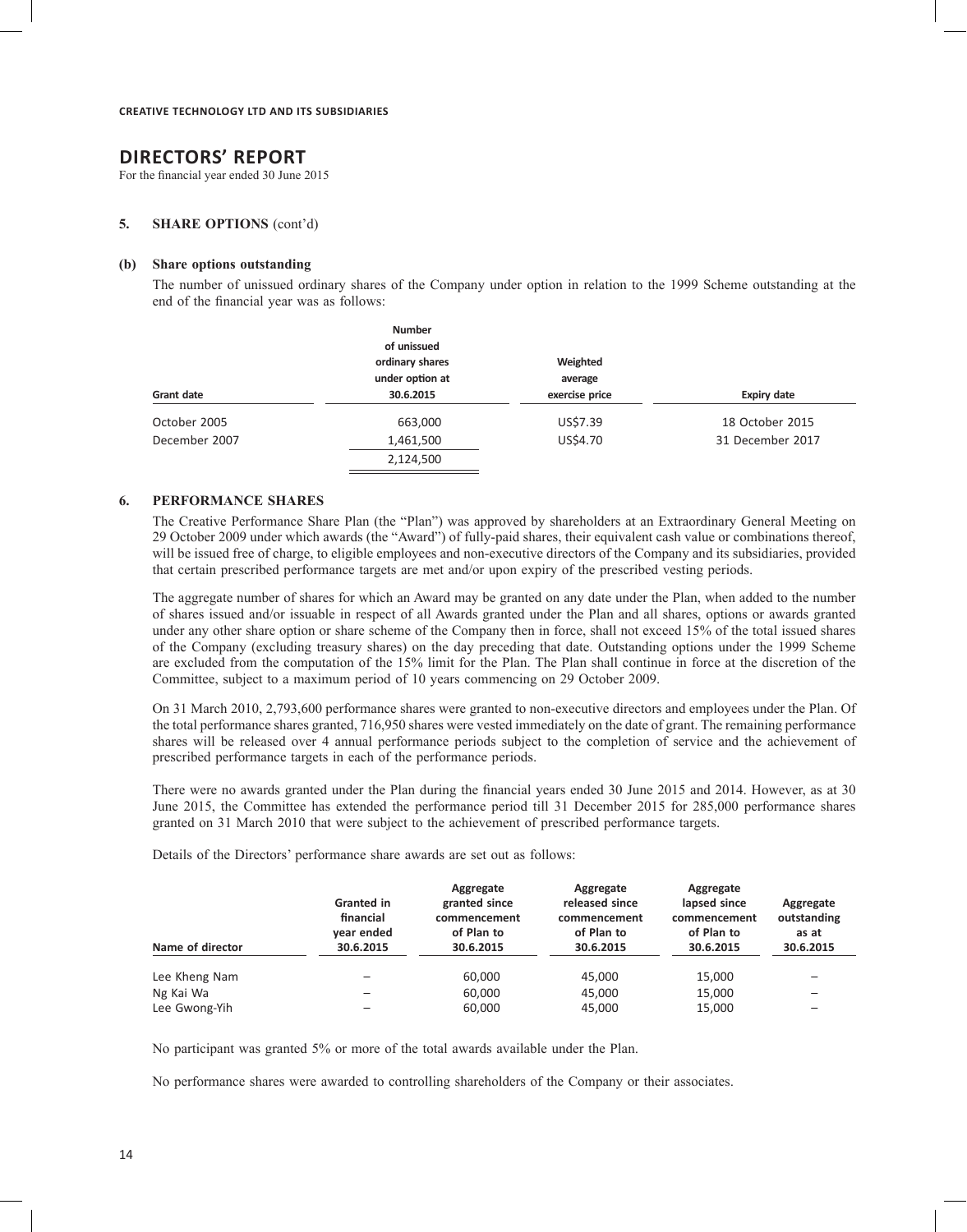# **7. AUDIT COMMITTEE**

At the end of the financial year, the Audit Committee comprises the following members, all of whom are independent nonexecutive directors:

Lee Kheng Nam (Chairman) Ng Kai Wa Lee Gwong-Yih

The Audit Committee carried out its functions in accordance with Section 201B of the Singapore Companies Act, Chapter 50. In performing its functions, the Committee reviewed the overall scope of work of both internal and external audits and the assistance given by the Company's officers to the auditors. It met with the auditors to discuss the results of their examination and evaluation of the system of internal accounting control of the Company and its subsidiaries. The Committee also reviewed the requirements for approval and disclosure of interested person transactions.

The Committee reviewed the balance sheet of the Company and the consolidated financial statements of the Group as well as the independent auditor's report thereon and recommended to the Board of Directors the nomination of PricewaterhouseCoopers LLP as independent auditor of the Company at the forthcoming Annual General Meeting.

#### **8. INDEPENDENT AUDITOR**

The independent auditor, PricewaterhouseCoopers LLP, has expressed its willingness to accept re-appointment.

On behalf of the directors

Director Director

18 September 2015

Sim Wong Hoo Lee Kheng Nam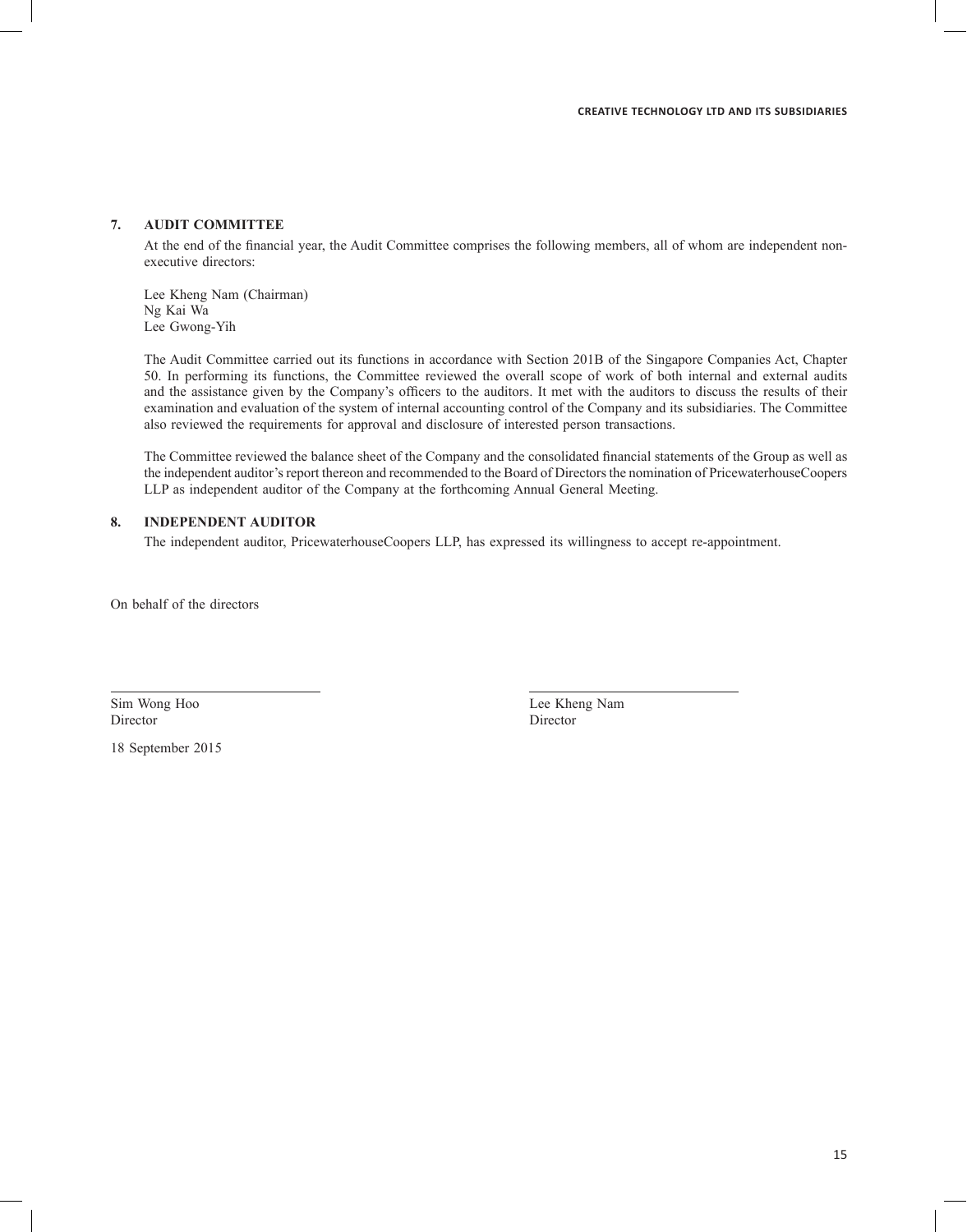# **STATEMENT BY DIRECTORS**

For the financial year ended 30 June 2015

In the opinion of the directors,

- (a) the balance sheet of the Company and the consolidated financial statements of the Group as set out on pages 18 to 61 are drawn up so as to give a true and fair view of the state of affairs of the Company and of the Group as at 30 June 2015 and of the results of the business, changes in equity and cash flows of the Group for the financial year then ended; and
- (b) at the date of this statement, there are reasonable grounds to believe that the Company will be able to pay its debts as and when they fall due.

On behalf of the directors

Director Director

Sim Wong Hoo Lee Kheng Nam

18 September 2015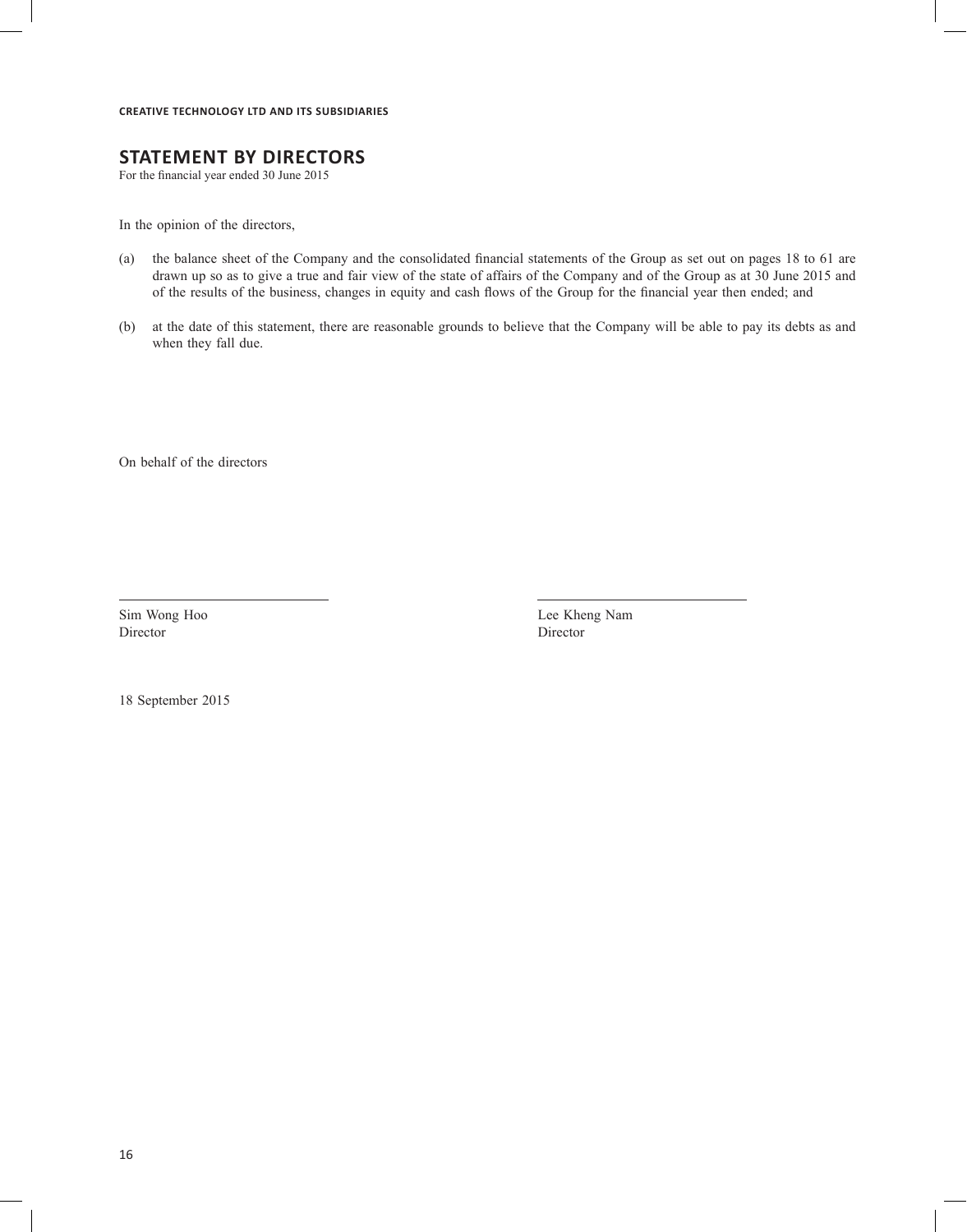# **INDEPENDENT AUDITOR'S REPORT**

to the members of Creative Technology Ltd.

#### **Report on the Financial Statements**

We have audited the accompanying financial statements of Creative Technology Ltd. (the "Company") and its subsidiaries (the "Group") set out on pages 18 to 61, which comprise the consolidated balance sheet of the Group and the balance sheet of the Company as at 30 June 2015, the consolidated income statement, the consolidated statement of comprehensive income, the consolidated statement of changes in equity and the consolidated statement of cash flows of the Group for the financial year then ended, and a summary of significant accounting policies and other explanatory information.

### *Management's Responsibility for the Financial Statements*

Management is responsible for the preparation of financial statements that give a true and fair view in accordance with the provisions of the Singapore Companies Act (the "Act") and Singapore Financial Reporting Standards, and for devising and maintaining a system of internal accounting controls sufficient to provide a reasonable assurance that assets are safeguarded against loss from unauthorised use or disposition; and transactions are properly authorised and that they are recorded as necessary to permit the preparation of true and fair financial statements and to maintain accountability of assets.

#### *Auditor's Responsibility*

Our responsibility is to express an opinion on these financial statements based on our audit. We conducted our audit in accordance with Singapore Standards on Auditing. Those standards require that we comply with ethical requirements and plan and perform the audit to obtain reasonable assurance about whether the financial statements are free from material misstatement.

An audit involves performing procedures to obtain audit evidence about the amounts and disclosures in the financial statements. The procedures selected depend on the auditor's judgement, including the assessment of the risks of material misstatement of the financial statements, whether due to fraud or error. In making those risk assessments, the auditor considers internal control relevant to the entity's preparation of financial statements that give a true and fair view in order to design audit procedures that are appropriate in the circumstances, but not for the purpose of expressing an opinion on the effectiveness of the entity's internal control. An audit also includes evaluating the appropriateness of accounting policies used and the reasonableness of accounting estimates made by management, as well as evaluating the overall presentation of the financial statements.

We believe that the audit evidence we have obtained is sufficient and appropriate to provide a basis for our audit opinion.

#### *Opinion*

In our opinion, the consolidated financial statements of the Group and the balance sheet of the Company are properly drawn up in accordance with the provisions of the Act and Singapore Financial Reporting Standards so as to give a true and fair view of the financial position of the Group and of the Company as at 30 June 2015, and the financial position, changes in equity and cash flows of the Group for the financial year ended on that date.

### **Report on other Legal and Regulatory Requirements**

In our opinion, the accounting and other records required by the Act to be kept by the Company and by those subsidiary corporations incorporated in Singapore of which we are the auditors, have been properly kept in accordance with the provisions of the Act.

PricewaterhouseCoopers LLP Public Accountants and Chartered Accountants

Singapore

18 September 2015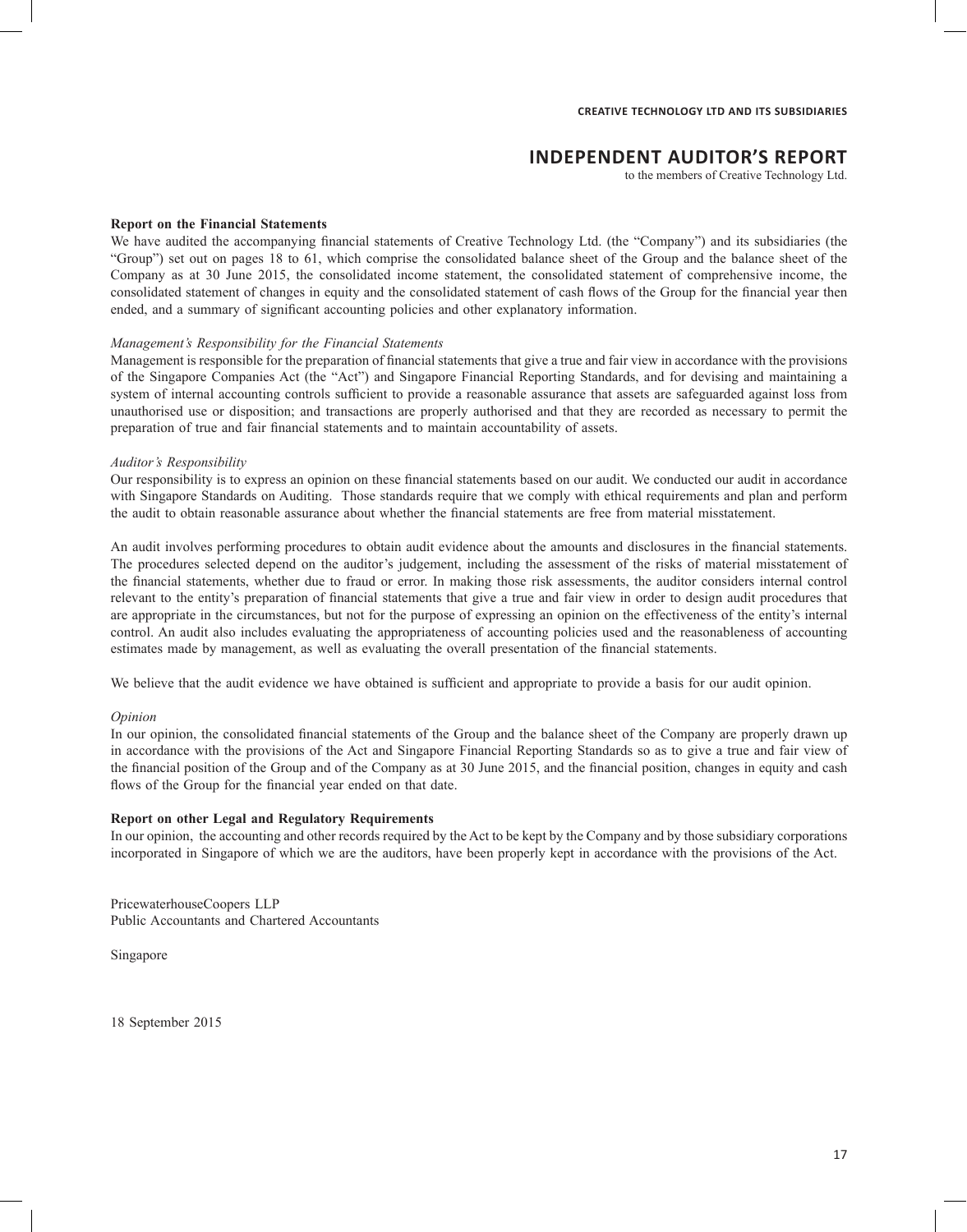# **CONSOLIDATED INCOME STATEMENT**

For the financial year ended 30 June 2015

|                                     |             | Group            |                  |
|-------------------------------------|-------------|------------------|------------------|
|                                     | <b>Note</b> | 2015<br>US\$'000 | 2014<br>US\$'000 |
| Sales, net                          |             | 99,482           | 116,332          |
| Cost of goods sold                  | 4           | (71, 022)        | (86, 250)        |
| <b>Gross profit</b>                 |             | 28,460           | 30,082           |
| Expenses:                           |             |                  |                  |
| Selling, general and administrative |             | (36, 121)        | (34,093)         |
| Research and development            |             | (19, 674)        | (25, 488)        |
| <b>Total expenses</b>               | 4           | (55, 795)        | (59, 581)        |
| Other income                        | 6           | 452              | 225              |
| Other gains                         | 7           | 9,608            | 4,002            |
| Other losses                        | 8           | (16, 848)        | (973)            |
| Loss before income tax              |             | (34, 123)        | (26, 245)        |
| Income tax credit                   | 9           | 732              | 4,473            |
| <b>Net loss</b>                     |             | (33, 391)        | (21, 772)        |
| Attributable to:                    |             |                  |                  |
| Equity holders of the Company       |             | (33, 400)        | (21, 849)        |
| Non-controlling interests           |             | 9                | 77               |
| Loss per share attributable to      |             |                  |                  |
| equity holders of the Company       | 10          |                  |                  |
| - Basic (US\$ per share)            |             | (0.47)           | (0.31)           |
| - Diluted (US\$ per share)          |             | (0.47)           | (0.31)           |

The accompanying notes form an integral part of these financial statements.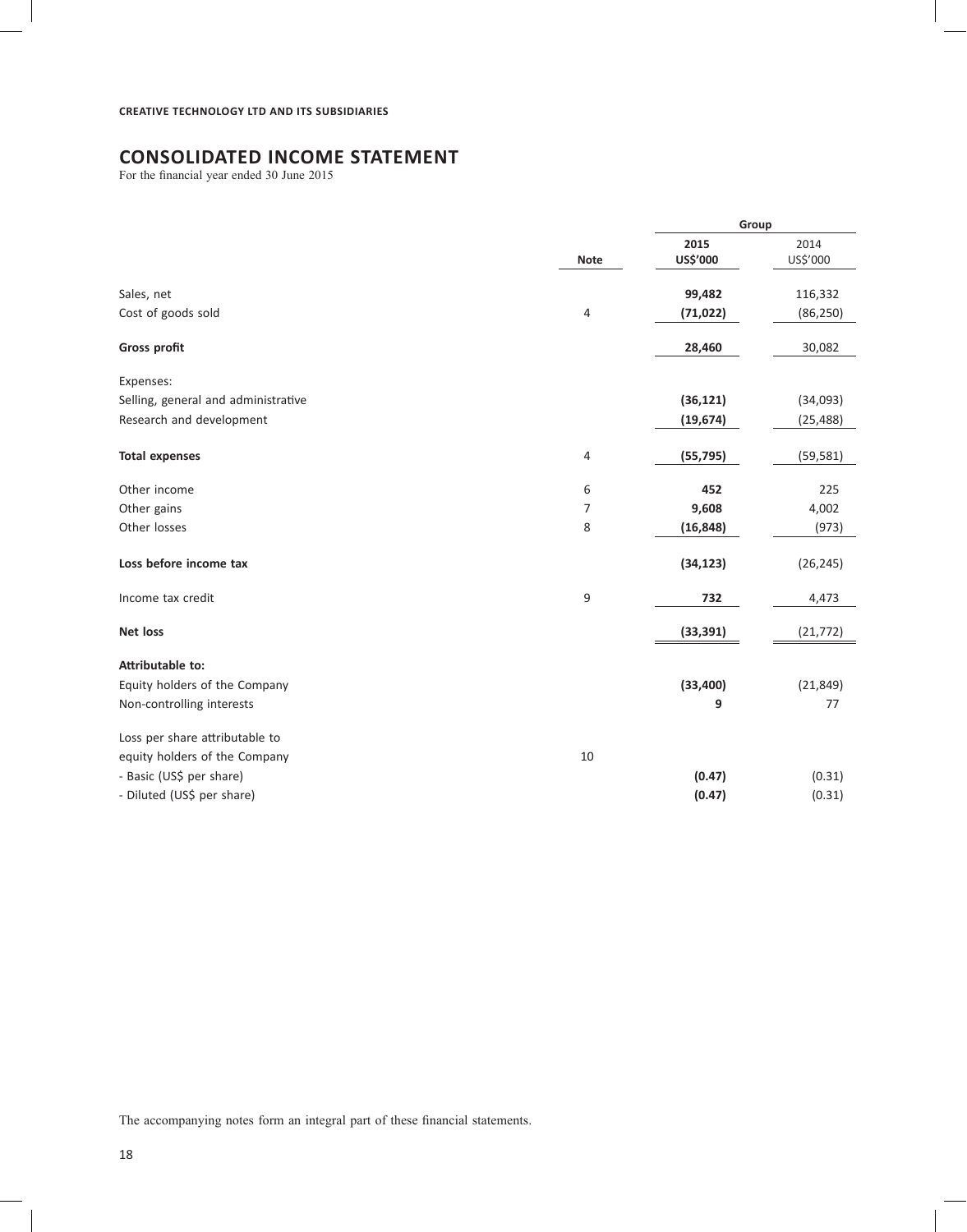# **CONSOLIDATED STATEMENT OF COMPREHENSIVE INCOME**

For the financial year ended 30 June 2015

|                                                                    | Group            |                  |
|--------------------------------------------------------------------|------------------|------------------|
|                                                                    | 2015<br>US\$'000 | 2014<br>US\$'000 |
| Net loss                                                           | (33, 391)        | (21, 772)        |
| Other comprehensive income (loss):                                 |                  |                  |
| Items that may be reclassified subsequently to profit or loss:     |                  |                  |
| Fair value gains (losses) of financial assets, available-for-sale: |                  |                  |
| Fair value gains                                                   | 11,571           | 411              |
| Reclassification                                                   | (9, 163)         |                  |
| Total comprehensive loss for the financial year                    | (30, 983)        | (21, 361)        |
| Attributable to:                                                   |                  |                  |
| Equity holders of the Company                                      | (30, 992)        | (21, 438)        |
| Non-controlling interests                                          | 9                | 77               |
| Total comprehensive loss for the financial year                    | (30, 983)        | (21, 361)        |

The accompanying notes form an integral part of these financial statements.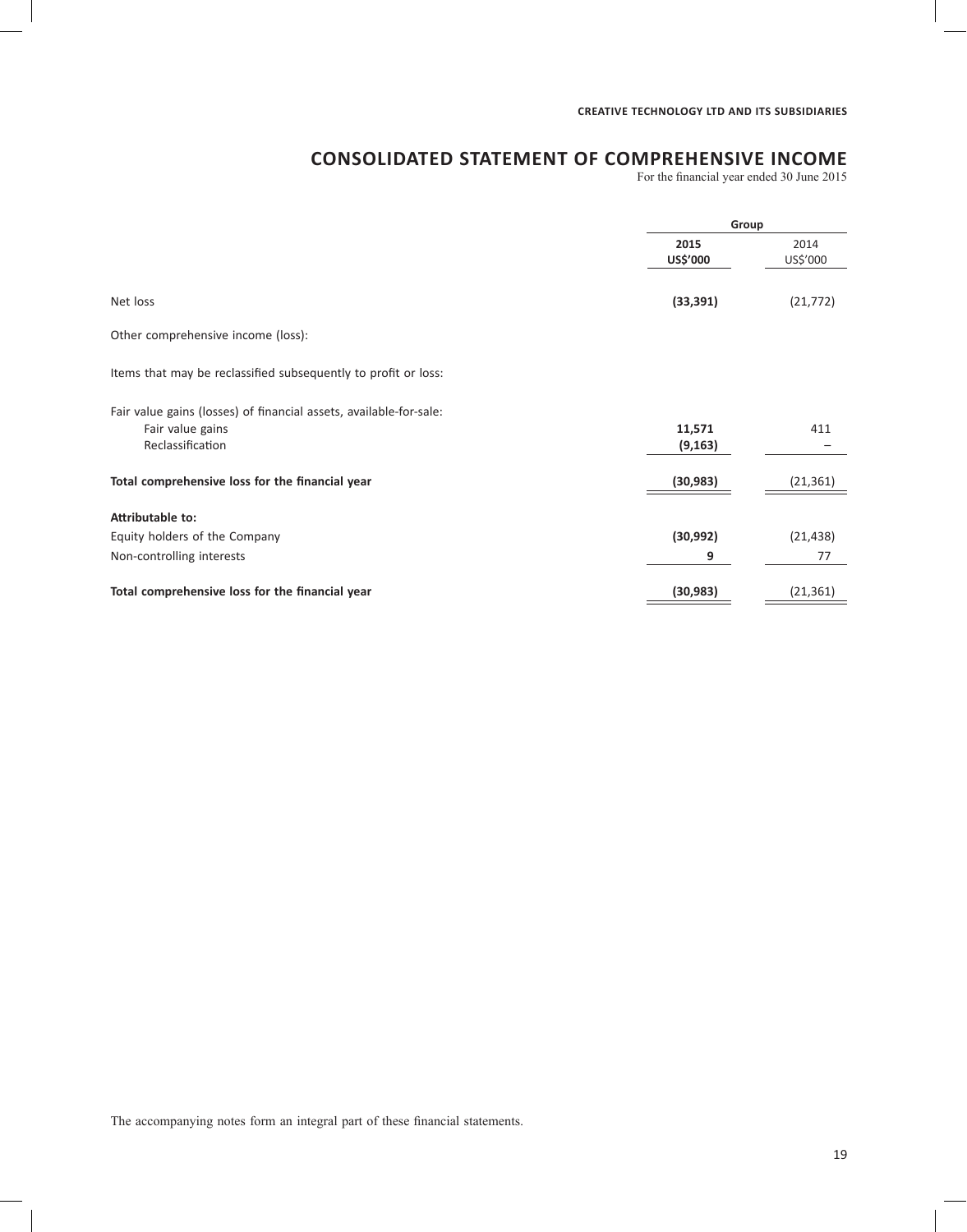# **BALANCE SHEETS**

As at 30 June 2015

|                                         |             |            | Group      | Company   |           |
|-----------------------------------------|-------------|------------|------------|-----------|-----------|
|                                         |             | 2015       | 2014       | 2015      | 2014      |
|                                         | <b>Note</b> | US\$'000   | US\$'000   | US\$'000  | US\$'000  |
| <b>ASSETS</b><br><b>Current assets:</b> |             |            |            |           |           |
| Cash and cash equivalents               | 11          | 99,668     | 124,638    | 97,373    | 118,974   |
| Trade receivables                       | 12          | 9,782      | 10,559     | 4,290     | 4,208     |
| Amounts due from subsidiaries           | 13          |            |            | 31,735    |           |
|                                         |             |            |            |           | 44,515    |
| Inventories                             | 14          | 28,879     | 28,922     | 15,939    | 15,002    |
| Other current assets                    | 15          | 1,320      | 1,896      | 422       | 187       |
|                                         |             | 139,649    | 166,015    | 149,759   | 182,886   |
| Non-current assets:                     |             |            |            |           |           |
| Financial assets, available-for-sale    | 16          | 18,239     | 21,608     |           |           |
| Amounts due from subsidiaries           | 13          |            |            | 145,344   | 143,022   |
| Investments in subsidiaries             | 17          |            |            | 25,453    | 24,706    |
| Property and equipment                  | 18          | 1,361      | 6,465      | 369       | 651       |
| Other non-current assets                | 20          | 88         | 98         |           |           |
|                                         |             | 19,688     | 28,171     | 171,166   | 168,379   |
| <b>Total assets</b>                     |             | 159,337    | 194,186    | 320,925   | 351,265   |
| <b>LIABILITIES</b>                      |             |            |            |           |           |
| <b>Current liabilities:</b>             |             |            |            |           |           |
| Trade payables                          | 21          | 15,639     | 9,383      | 10,409    | 5,907     |
| Amounts due to subsidiaries             | 13          |            |            | 12,060    | 9,139     |
| Accrued liabilities and provisions      | 22          | 31,445     | 37,899     | 20,451    | 24,474    |
| Current income tax liabilities          |             | 643        | 735        |           |           |
|                                         |             | 47,727     | 48,017     | 42,920    | 39,520    |
| <b>Non-current liabilities:</b>         |             |            |            |           |           |
| Amounts due to subsidiaries             | 13          |            |            | 27,507    | 21,746    |
| Deferred income tax liabilities         | 23          | 9,902      | 10,702     |           |           |
|                                         |             | 9,902      | 10,702     | 27,507    | 21,746    |
| <b>Total liabilities</b>                |             | 57,629     | 58,719     | 70,427    | 61,266    |
| <b>NET ASSETS</b>                       |             | 101,708    | 135,467    | 250,498   | 289,999   |
| <b>EQUITY</b>                           |             |            |            |           |           |
| Share capital                           | 24          | 266,753    | 266,753    | 266,753   | 266,753   |
| Treasury shares                         | 24          | (16, 262)  | (16, 262)  | (16, 262) | (16, 262) |
| Fair value reserve                      |             | 12,304     | 9,896      |           |           |
| Other reserves                          | 25          | 62,562     | 62,570     | 35,098    | 35,106    |
| (Accumulated losses) retained earnings  | 26          | (223, 847) | (187, 695) | (35,091)  | 4,402     |
|                                         |             | 101,510    | 135,262    | 250,498   | 289,999   |
| Non-controlling interests               |             | 198        | 205        |           |           |
| <b>Total equity</b>                     |             | 101,708    | 135,467    | 250,498   | 289,999   |

The accompanying notes form an integral part of these financial statements.

 $\overline{\phantom{a}}$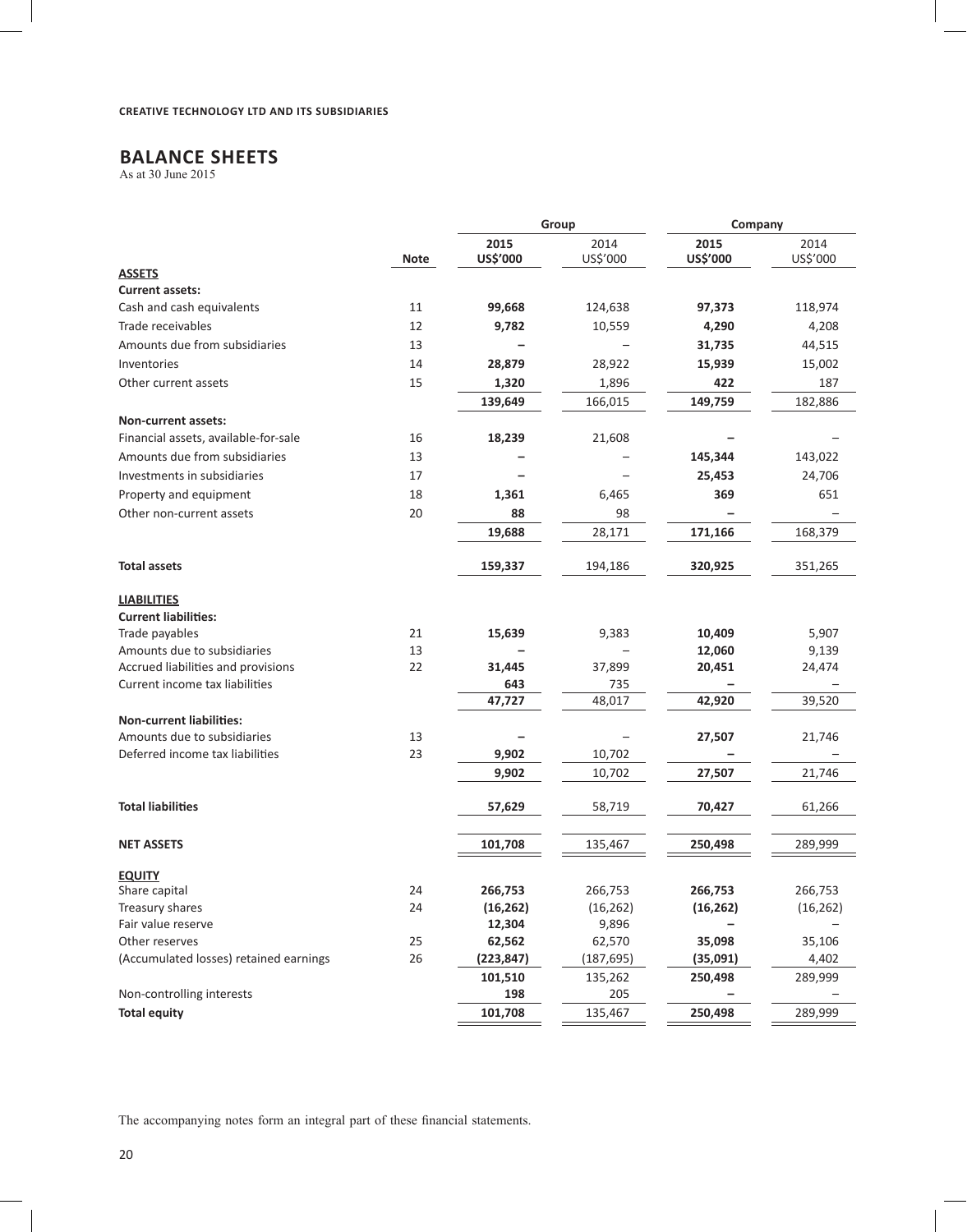# **CONSOLIDATED STATEMENT OF CHANGES IN EQUITY**

For the financial year ended 30 June 2015

|                                                                                     | <b>Note</b> | Share<br>capital<br>US\$'000 | <b>Treasury</b><br>shares<br>US\$'000 | Fair value<br>reserve<br>US\$'000 | Other<br>reserves<br>US\$'000                        | <b>Accumulated</b><br>losses<br>US\$'000 | Total<br>US\$'000                    | Non-controlling<br>interests<br>US\$'000 | Total<br>equity<br>US\$'000 |
|-------------------------------------------------------------------------------------|-------------|------------------------------|---------------------------------------|-----------------------------------|------------------------------------------------------|------------------------------------------|--------------------------------------|------------------------------------------|-----------------------------|
| 2015<br><b>Beginning of financial year</b>                                          |             | 266,753                      | (16, 262)                             | 9,896                             | 62,570                                               | (187, 695)                               | 135,262                              | 205                                      | 135,467                     |
| Loss for the financial year<br>Other comprehensive income                           |             |                              |                                       |                                   |                                                      | (33, 400)                                | (33, 400)                            | 9                                        | (33, 391)                   |
| for the financial year                                                              |             |                              |                                       | 2,408                             |                                                      |                                          | 2,408                                |                                          | 2,408                       |
| Total comprehensive income<br>(loss) for the year                                   |             |                              |                                       | 2,408                             |                                                      | (33, 400)                                | (30, 992)                            | 9                                        | (30, 983)                   |
| Employee share-based expense                                                        | 25          |                              |                                       |                                   | (8)                                                  |                                          | (8)                                  |                                          | (8)                         |
| Liquidation of subsidiary<br>Dividends paid                                         | 27          |                              |                                       |                                   | $\overline{\phantom{0}}$<br>$\overline{\phantom{m}}$ | (2, 752)                                 | $\overline{\phantom{0}}$<br>(2, 752) | (16)<br>$\overline{\phantom{a}}$         | (16)<br>(2, 752)            |
| Total transactions with owners,<br>recognized directly in equity                    |             |                              |                                       |                                   | (8)                                                  | (2,752)                                  | (2,760)                              | (16)                                     | (2,776)                     |
| End of financial year                                                               |             | 266,753                      | (16, 262)                             | 12,304                            | 62,562                                               | (223, 847)                               | 101,510                              | 198                                      | 101,708                     |
| 2014<br>Beginning of financial year                                                 |             | 266,753                      | (16, 606)                             | 9,485                             | 63,351                                               | (160, 170)                               | 162,813                              | 236                                      | 163,049                     |
|                                                                                     |             |                              |                                       |                                   |                                                      |                                          |                                      |                                          |                             |
| Loss for the financial year<br>Other comprehensive income                           |             |                              |                                       |                                   |                                                      | (21, 849)                                | (21, 849)                            | 77                                       | (21, 772)                   |
| for the financial year<br>Total comprehensive income                                |             |                              |                                       | 411                               |                                                      |                                          | 411                                  |                                          | 411                         |
| (loss) for year                                                                     |             |                              |                                       | 411                               |                                                      | (21, 849)                                | (21, 438)                            | 77                                       | (21, 361)                   |
| Utilisation of treasury shares<br>for shares issued under<br>employee options plans |             |                              |                                       |                                   |                                                      |                                          |                                      |                                          |                             |
| and performance share plan                                                          | 24, 25      |                              | 344                                   |                                   | (344)                                                |                                          |                                      |                                          |                             |
| Employee share-based expense<br>Disposal of subsidiary                              | 25<br>17    |                              | $\overline{\phantom{0}}$              | $\overline{\phantom{0}}$          | (437)<br>$\overline{\phantom{a}}$                    |                                          | (437)<br>$\qquad \qquad -$           | $\qquad \qquad -$<br>(108)               | (437)<br>(108)              |
| Dividends paid                                                                      | 27          |                              |                                       |                                   | $\overline{\phantom{0}}$                             | (5,676)                                  | (5,676)                              |                                          | (5,676)                     |
| Total transactions with owners,<br>recognized directly in equity                    |             |                              | 344                                   |                                   | (781)                                                | (5,676)                                  | (6, 113)                             | (108)                                    | (6, 221)                    |
| End of financial year                                                               |             | 266,753                      | (16, 262)                             | 9,896                             | 62,570                                               | (187, 695)                               | 135,262                              | 205                                      | 135,467                     |
|                                                                                     |             |                              |                                       |                                   |                                                      |                                          |                                      |                                          |                             |

The accompanying notes form an integral part of these financial statements.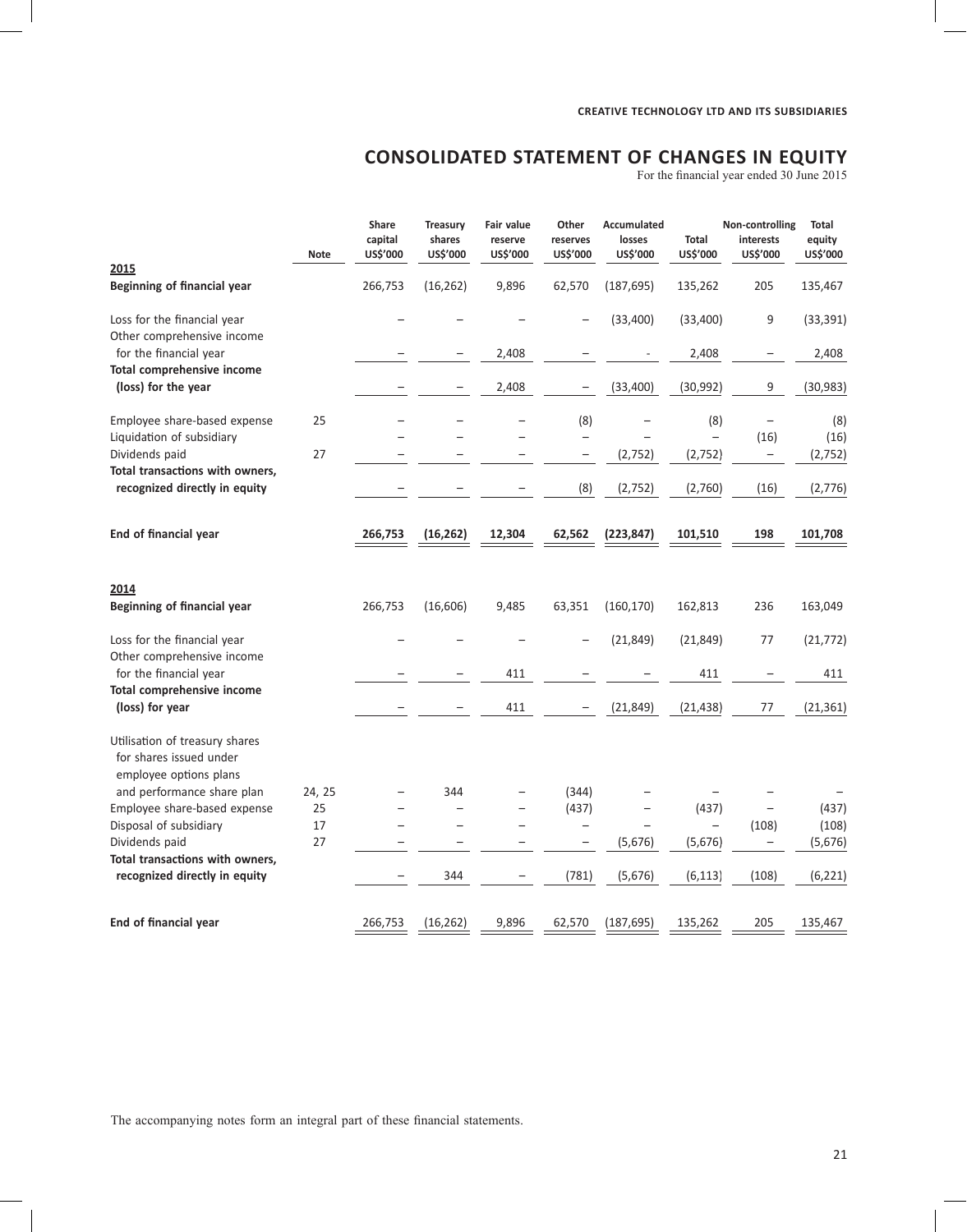# **CONSOLIDATED STATEMENT OF CASH FLOWS**

For the financial year ended 30 June 2015

|                                                                                                                                                                                                                                                                                                                                                                                                                                         |                              | Group                                                                         |                                                                   |
|-----------------------------------------------------------------------------------------------------------------------------------------------------------------------------------------------------------------------------------------------------------------------------------------------------------------------------------------------------------------------------------------------------------------------------------------|------------------------------|-------------------------------------------------------------------------------|-------------------------------------------------------------------|
|                                                                                                                                                                                                                                                                                                                                                                                                                                         | <b>Note</b>                  | 2015<br>US\$'000                                                              | 2014<br>US\$'000                                                  |
| Cash flows from operating activities:<br>Net loss                                                                                                                                                                                                                                                                                                                                                                                       |                              | (33, 391)                                                                     | (21, 772)                                                         |
| Adjustments for:<br>Income tax credit<br>Depreciation of property and equipment<br>Employee share-based expense<br>(Gain) loss on disposal of property and equipment<br>Impairment loss of financial assets, available-for-sale<br>Gain on disposal of financial assets, available-for-sale<br>Currency translation loss (gain)<br>Dividend income<br>Interest income                                                                   | 4<br>5<br>7,8<br>8<br>6<br>6 | (732)<br>711<br>(8)<br>(392)<br>4,725<br>(9, 181)<br>11,272<br>(104)<br>(348) | (4, 473)<br>697<br>(437)<br>1<br>972<br>(18)<br>(1, 775)<br>(225) |
|                                                                                                                                                                                                                                                                                                                                                                                                                                         |                              | (27, 448)                                                                     | (27,030)                                                          |
| Changes in working capital, net of effects from disposal of subsidiaries<br>Trade receivables<br>Inventories<br>Other assets and receivables<br>Trade payables<br>Accrued liabilities and provisions                                                                                                                                                                                                                                    |                              | 777<br>43<br>568<br>6,256<br>(6, 454)                                         | 4,169<br>(1,841)<br>291<br>(4, 370)<br>(6, 595)                   |
| Cash used in operations<br>Interest received<br>Income tax paid                                                                                                                                                                                                                                                                                                                                                                         |                              | (26, 258)<br>350<br>(65)                                                      | (35, 376)<br>223<br>(26)                                          |
| Net cash used in operating activities                                                                                                                                                                                                                                                                                                                                                                                                   |                              | (25, 973)                                                                     | (35, 179)                                                         |
| Cash flows from investing activities:<br>Purchase of property and equipment<br>Proceeds from sale of property and equipment<br>Proceeds from sale of financial assets, available-for-sale<br>Proceeds from sale of investments in subsidiaries (net of cash disposed of)<br>Proceeds received from escrow account<br>Purchase of financial assets, available-for-sale<br>Dividend received<br>Net cash provided by investing activities | 17<br>11                     | (99)<br>4,884<br>12,133<br>(1,900)<br>104<br>15,122                           | (271)<br>753<br>(110)<br>4,500<br>(250)<br>4,622                  |
| Cash flows from financing activities:<br>Dividends paid to equity holders of the Company                                                                                                                                                                                                                                                                                                                                                |                              | (2,752)                                                                       | (5,676)                                                           |
| Net cash used in financing activities                                                                                                                                                                                                                                                                                                                                                                                                   |                              | (2, 752)                                                                      | (5,676)                                                           |
| Net decrease in cash and cash equivalents<br>Cash and cash equivalents at beginning of financial year<br>Effects of currency translation on cash and cash equivalents                                                                                                                                                                                                                                                                   | 11                           | (13,603)<br>124,638<br>(11, 367)                                              | (36, 233)<br>159,074<br>1,797                                     |
| Cash and cash equivalents at end of financial year                                                                                                                                                                                                                                                                                                                                                                                      | 11                           | 99,668                                                                        | 124,638                                                           |

The accompanying notes form an integral part of these financial statements.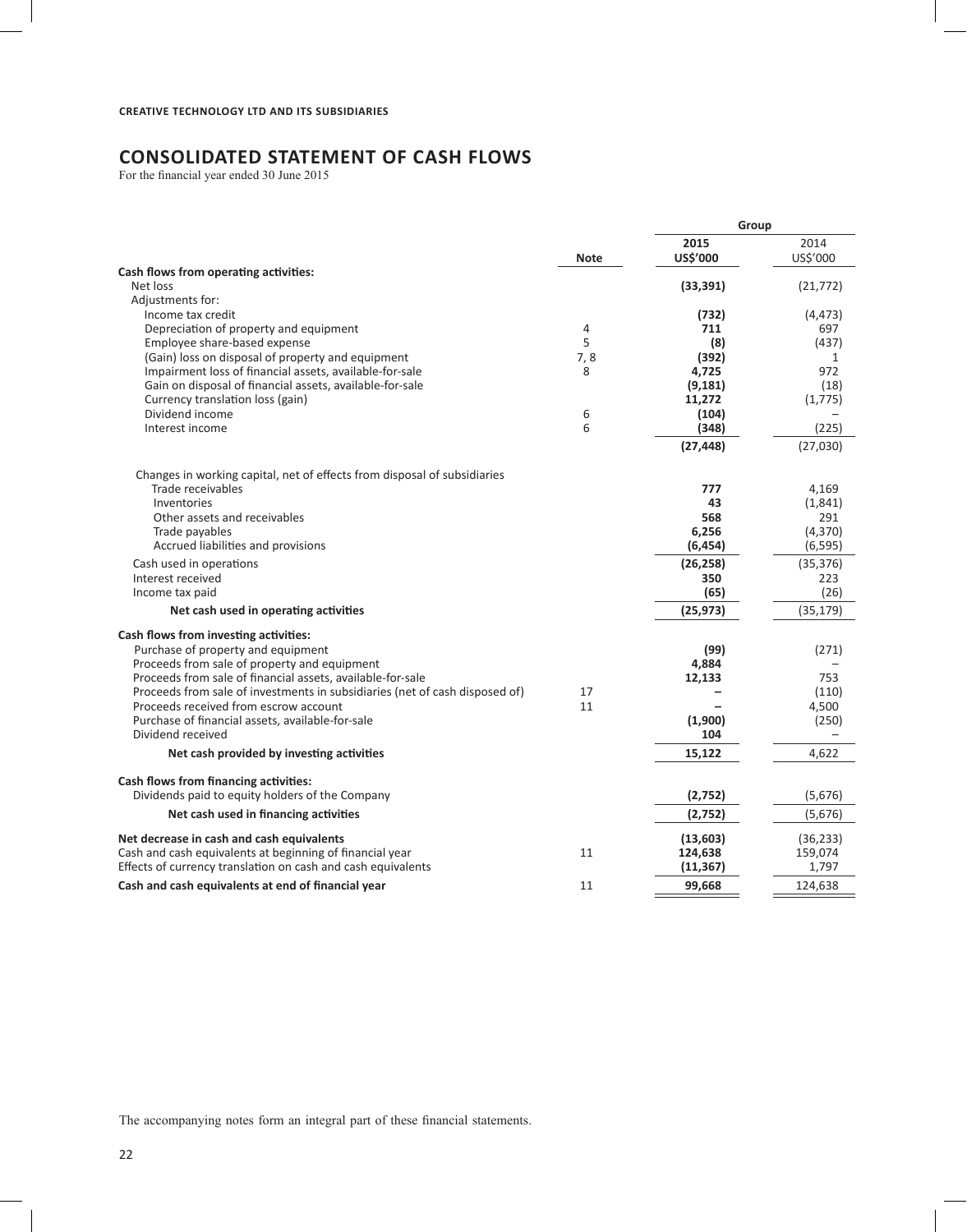# **NOTES TO THE FINANCIAL STATEMENTS**

For the financial year ended 30 June 2015

These notes form an integral part of and should be read in conjunction with the accompanying financial statements.

#### **1. GENERAL INFORMATION**

Creative Technology Ltd. (the "Company") is listed on the Singapore Exchange Securities Trading Limited ("SGX-ST") and incorporated and domiciled in Singapore. The address of its registered office is:

31 International Business Park #03-01 Creative Resource Singapore 609921.

The principal activities of the Company and its subsidiaries consist of the design, manufacture and distribution of digitised sound and video boards, computers and related multimedia and personal digital entertainment products.

# **2. SIGNIFICANT ACCOUNTING POLICIES**

#### **2.1 Basis of preparation**

These financial statements have been prepared in accordance with Singapore Financial Reporting Standards ("FRS"). The financial statements have been prepared under the historical cost convention, except as disclosed in the accounting policies below.

The Group and the Company conduct a substantial portion of its business in United States dollars ("US\$" or "\$"). All dollar amounts included in the financial statements and in the notes herein are United States dollars unless designated as Singapore dollars ("S\$"). The Group and the Company operate on a thirteen week calendar closing on the Friday closest to the natural calendar quarter. The Group's financial year 2015 ended on 26 June 2015, the Friday nearest to 30 June 2015, while the prior financial year ended on 27 June 2014. All financial years are described by their natural calendar dates.

The preparation of financial statements in conformity with FRS requires management to exercise its judgement in the process of applying the Group's accounting policies. It also requires the use of certain critical accounting estimates and assumptions. Areas involving a higher degree of judgement or complexity, or areas where assumptions and estimates are significant to the financial statements, are disclosed in Note 3.

#### **Interpretations and amendments to published standards effective in 2014**

On 1 July 2014, the Group adopted the new or amended FRS and Interpretations to FRS ("INT FRS") that are mandatory for application for the financial year. Changes to the Group's accounting policies have been made as required, in accordance with the transitional provisions in the respective FRS and INT FRS.

The adoption of these new or amended FRS and INT FRS did not result in substantial changes to the accounting policies of the Group and the Company and had no material effect on the amounts reported for the current or prior financial years.

### **2.2 Group accounting**

#### **(a) Subsidiaries**

Subsidiaries are entities (including special purpose entities) over which the Group has control. The Group controls an entity when the Group is exposed to, or has rights to, variable returns from its involvement with the entity and has the ability to affect those returns through its power over the entities. Subsidiaries are fully consolidated from the date on which control is transferred to the Group. They are de-consolidated from the date on which control ceases.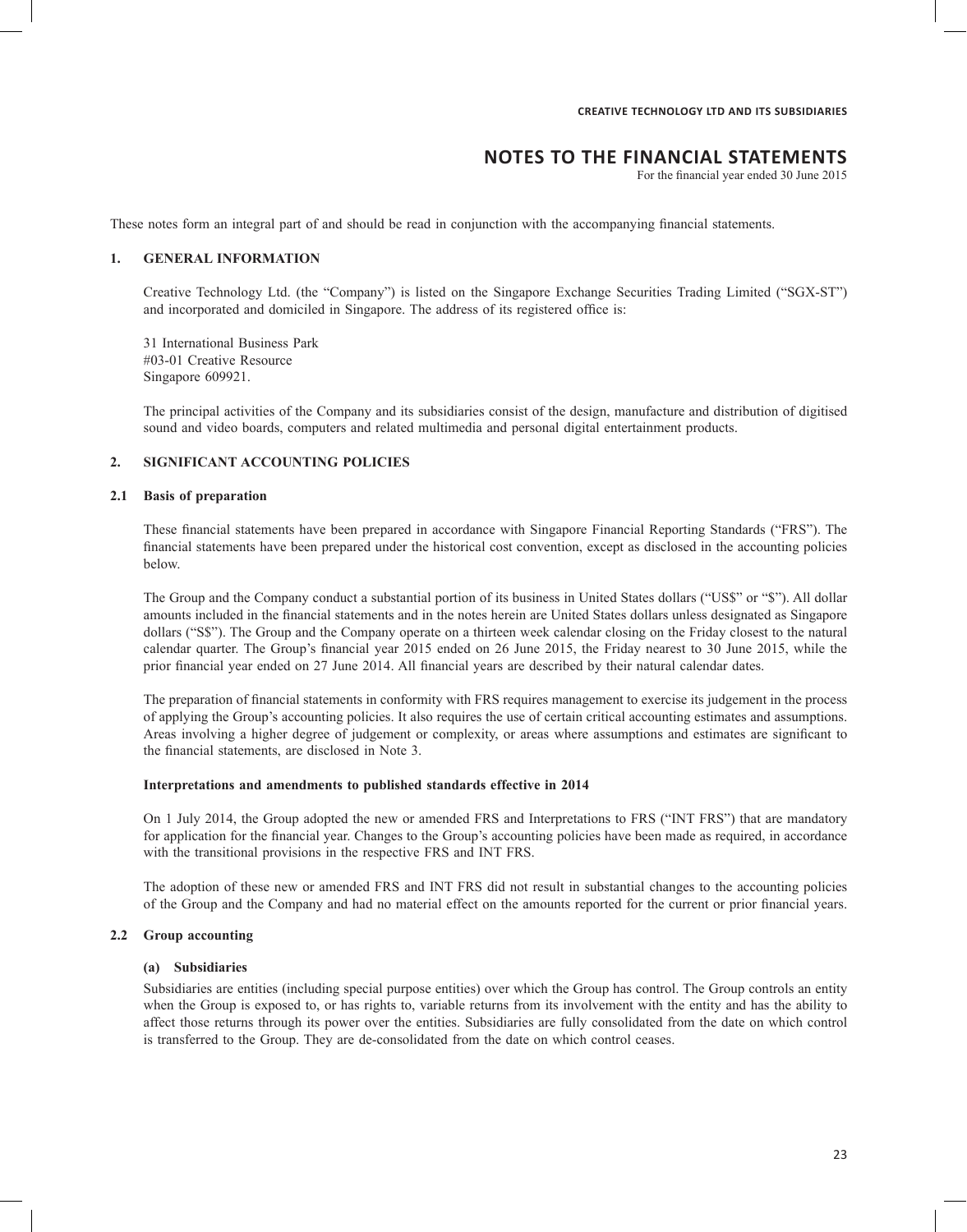For the financial year ended 30 June 2015

#### **2. SIGNIFICANT ACCOUNTING POLICIES** (cont'd)

**2.2 Group accounting** (cont'd)

### **(a) Subsidiaries** (cont'd)

The purchase method of accounting is used to account for the acquisition of subsidiaries. The cost of an acquisition is measured as the fair value of the assets given, equity instruments issued or liabilities incurred or assumed at the dates of exchange, plus costs directly attributable to the acquisition. Identifiable assets acquired and liabilities and contingent liabilities assumed in a business combination are measured initially at their fair value on the date of acquisition, irrespective of the extent of non-controlling interests. Please refer to the paragraph "Intangible assets – Goodwill on acquisitions" for the accounting policy on goodwill on acquisition of subsidiaries.

In preparing the consolidated financial statements, transactions, balances and unrealised gains on transactions between group entities are eliminated. Unrealised losses are also eliminated but are considered an impairment indicator of the assets transferred. Accounting policies of subsidiaries have been changed where necessary to ensure consistency with the policies adopted by the Group.

Non-controlling interests are that part of the net results of operations and of net assets of a subsidiary attributable to the interests which are not owned directly or indirectly by the equity holders of the Company. They are shown separately in the consolidated income statement, consolidated statement of comprehensive income, statement of changes in equity and balance sheet. Total comprehensive income is attributed to the non-controlling interests based on their respective interests in a subsidiary, even if this results in the non-controlling interests having a deficit balance.

Please refer to the paragraph "Investments in subsidiaries and associated companies" for the accounting policy on investments in subsidiaries in the separate financial statements of the Company.

#### **(b) Transactions with non-controlling interests**

Changes in the Group's ownership interest in a subsidiary that do not result in a loss of control over the subsidiary are accounted for as transactions with equity owners of the Company. Any difference between the change in the carrying amounts of the non-controlling interests and the fair value of the consideration paid or received is recognised in a separate reserve within equity attributable to the equity holders of the Company.

#### **(c) Associated companies**

Associated companies are entities over which the Group has significant influence, but not control, and generally accompanied by a shareholding giving rise to between and including 20% and 50% of the voting rights. Investments in associated companies are accounted for in the consolidated financial statements using the equity method of accounting less impairment losses.

Investments in associated companies are initially recognised at cost. The cost of an acquisition is measured at the fair value of the assets given, equity instruments issued or liabilities incurred or assumed at the date of exchange, plus costs directly attributable to the acquisition.

In applying the equity method of accounting, the Group's share of its associated companies' post-acquisition profits or losses are recognised in profit or loss and its share of post-acquisition movements in reserves is recognised in equity directly. These post-acquisition movements are adjusted against the carrying amount of the investment. When the Group's share of losses in an associated company equals or exceeds its interest in the associated company, including any other unsecured non-current receivables, the Group does not recognise further losses, unless it has obligations or has made payments on behalf of the associated company.

Unrealised gains on transactions between the Group and its associated companies are eliminated to the extent of the Group's interest in the associated companies. Unrealised losses are also eliminated unless the transaction provides evidence of an impairment of the asset transferred. The accounting policies of associated companies have been changed where necessary to ensure consistency with the accounting policies adopted by the Group.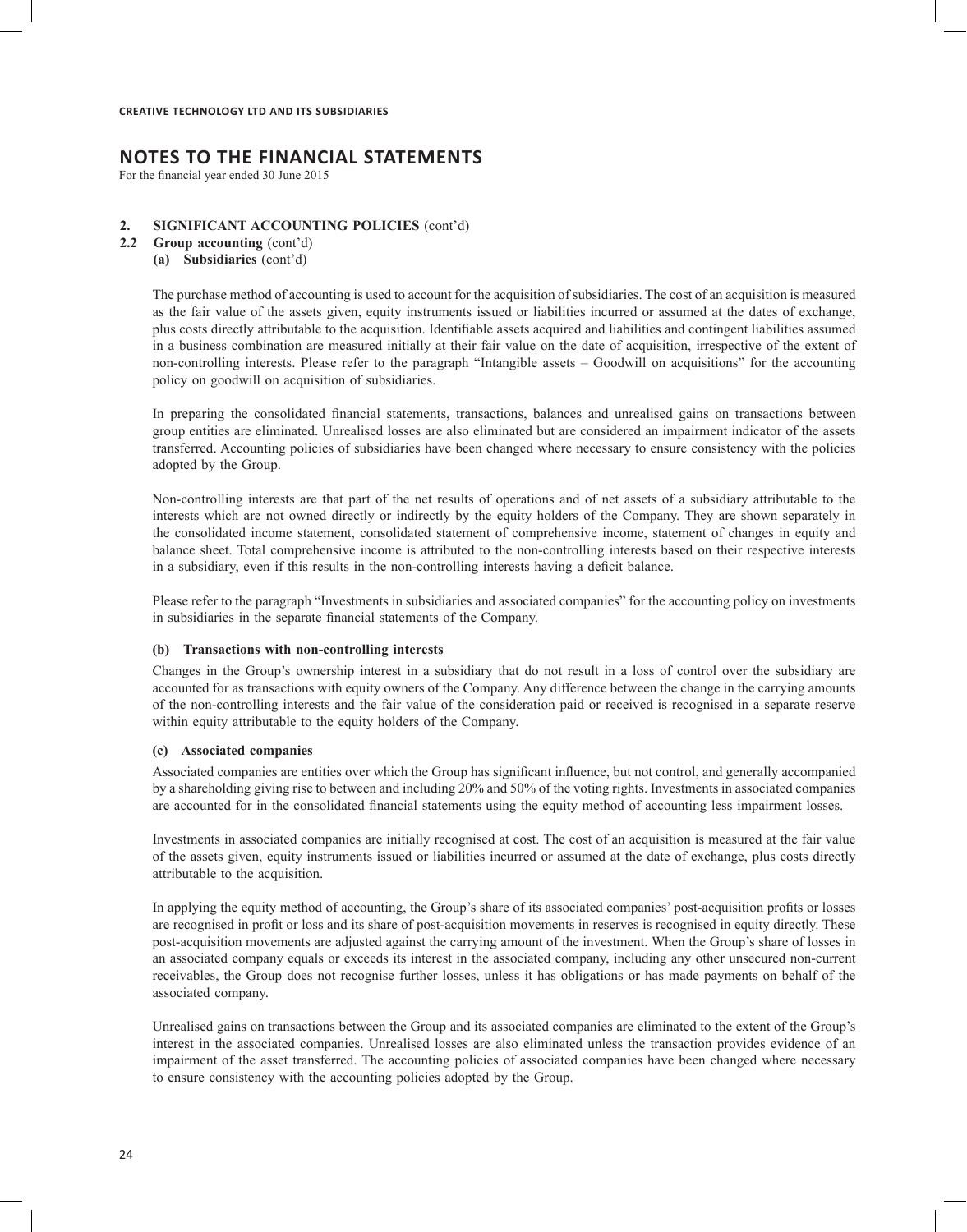Dilution gains and losses arising from investments in associated companies are recognised in profit or loss.

Please refer to the paragraph "Investments in subsidiaries and associated companies" for the accounting policy on investments in associated companies in the separate financial statements of the Company.

#### **2.3 Intangible assets**

#### **(a) Goodwill on acquisitions**

Goodwill represents the excess of the cost of an acquisition over the fair value of the Group's share of the identifiable assets, liabilities and contingent liabilities of the acquired subsidiaries and associated companies at the date of acquisition.

Goodwill on subsidiaries is recognised separately as intangible assets and carried at cost less accumulated impairment losses.

Goodwill on associated companies is included in the carrying amount of the investments.

Gains and losses on the disposal of subsidiaries and associated companies include the carrying amount of goodwill relating to the entity sold.

#### **(b) Acquired trademarks and licenses**

Trademarks and licenses acquired are initially recognised at cost and are subsequently carried at cost less accumulated amortisation and accumulated impairment losses. These costs are amortised to profit or loss using the straight-line method over the shorter of the contractual rights and estimated useful lives of the assets, ranging from one to ten years.

The amortisation period and amortisation method are reviewed at least at each balance sheet date. The effects of any revision are recognised in profit or loss when the changes arise.

#### **2.4 Impairment of non-financial assets**

#### **(a) Goodwill**

Goodwill is tested for impairment annually and whenever there is indication that the goodwill may be impaired. Goodwill included in the carrying amount of an investment in an associated company is tested for impairment as part of the investment, rather than separately.

For the purpose of impairment testing of goodwill, goodwill is allocated to each of the Group's cash-generating-units ("CGU") expected to benefit from synergies arising from the business combination.

An impairment loss is recognised when the carrying amount of a CGU, including the goodwill, exceeds the recoverable amount of the CGU. The recoverable amount of a CGU is the higher of the CGU's fair value less cost to sell and value-in-use.

The total impairment loss of a CGU is allocated first to reduce the carrying amount of goodwill allocated to the CGU and then to the other assets of the CGU pro-rata on the basis of the carrying amount of each asset in the CGU.

An impairment loss on goodwill is recognised in profit or loss and is not reversed in a subsequent period.

# **(b) Intangible assets**

#### **Property and equipment Investments in subsidiaries and associated companies**

Intangible assets, property and equipment and investments in subsidiaries and associated companies are tested for impairment whenever there is any objective evidence or indication that these assets may be impaired.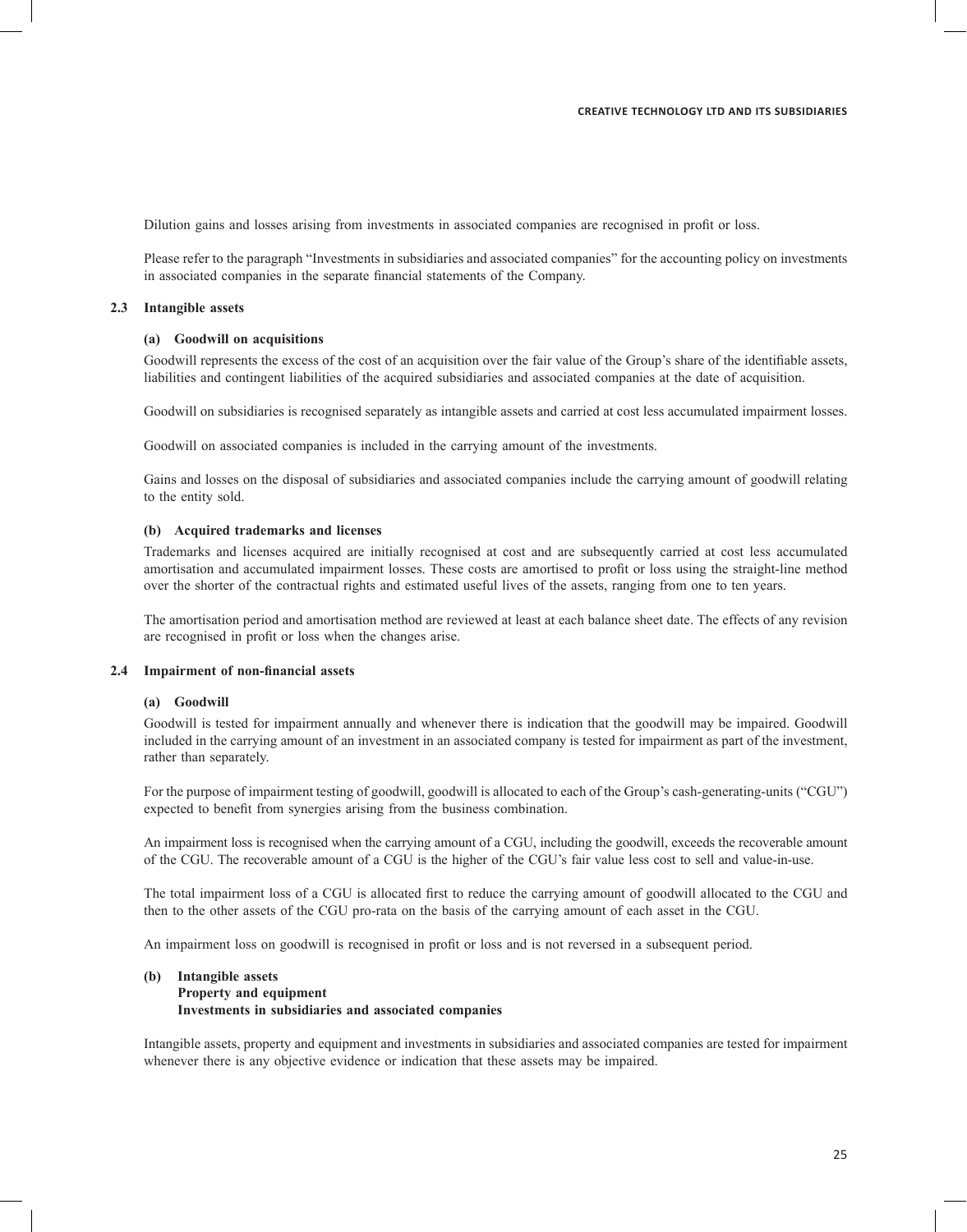# **NOTES TO THE FINANCIAL STATEMENTS**

For the financial year ended 30 June 2015

#### **2. SIGNIFICANT ACCOUNTING POLICIES** (cont'd)

- **2.4 Impairment of non-financial assets** (cont'd)
	- **(b) Intangible assets Property and equipment Investments in subsidiaries and associated companies** (cont'd)

For the purpose of impairment testing, the recoverable amount (i.e. the higher of the fair value less cost to sell and the value-in-use) is determined on an individual asset basis unless the asset does not generate cash inflows that are largely independent of those from other assets. If this is the case, the recoverable amount is determined for the CGU to which the asset belongs.

If the recoverable amount of the asset (or CGU) is estimated to be less than its carrying amount, the carrying amount of the asset (or CGU) is reduced to its recoverable amount.

The difference between the carrying amount and recoverable amount is recognised as an impairment loss in profit or loss.

An impairment loss for an asset other than goodwill is reversed if, and only if, there has been a change in the estimates used to determine the asset's recoverable amount since the last impairment loss was recognised. The carrying amount of this asset is increased to its revised recoverable amount, provided that this amount does not exceed the carrying amount that would have been determined (net of any accumulated amortisation or depreciation) had no impairment loss been recognised for the asset in prior years.

A reversal of impairment loss for an asset other than goodwill is recognised in profit or loss.

#### **2.5 Cash and cash equivalents**

Cash and cash equivalents include cash at bank and on hand and short-term bank deposits with various banks which are subject to an insignificant risk of change in value.

#### **2.6 Financial assets**

#### **(a) Classification**

The Group classifies its financial assets in the following categories: loans and receivables and financial assets, available-forsale. The classification depends on the nature of the asset and the purpose for which the assets were acquired. Management determines the classification of its financial assets at initial recognition.

#### **(i) Loans and receivables**

Loans and receivables are non-derivative financial assets with fixed or determinable payments that are not quoted in an active market. They are presented as current assets, except for those maturing later than 12 months after the balance sheet date which are presented as non-current assets. Loans and receivables are presented as "cash and cash equivalents", "trade receivables", "amounts due from subsidiaries", other receivables and loan within "other current assets" and "other non-current receivables" on the balance sheet.

# **(ii) Financial assets, available-for-sale**

Financial assets, available-for-sale are non-derivatives that are either designated in this category or not classified in any of the other categories. They are presented as non-current assets unless management intends to dispose of the assets within 12 months after the balance sheet date.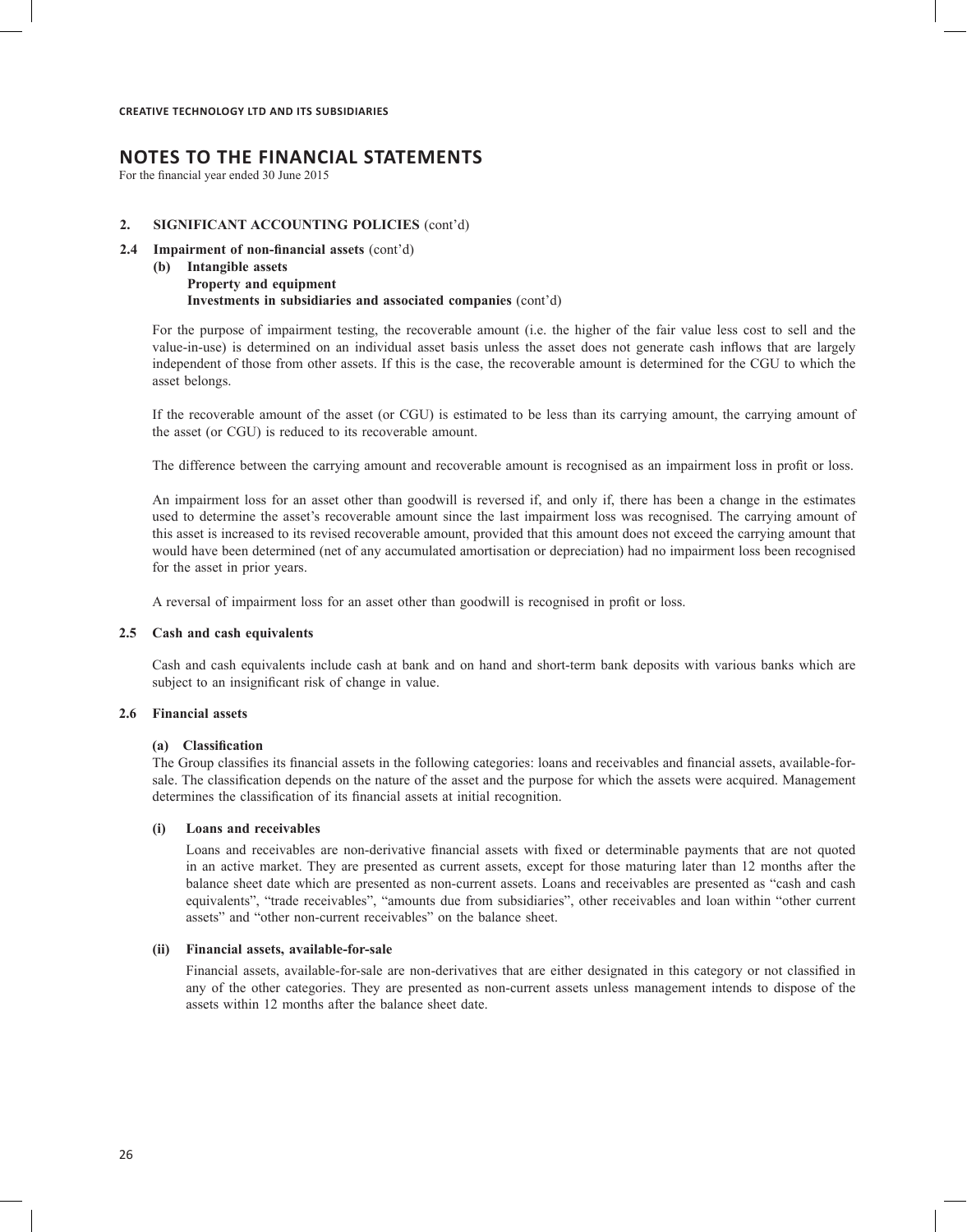#### **(b) Recognition and derecognition**

Regular way purchases and sales of financial assets are recognised on trade-date, the date on which the Group commits to purchase or sell the asset.

Financial assets are derecognised when the rights to receive cash flows from the financial assets have expired or have been transferred and the Group has transferred substantially all risks and rewards of ownership. On disposal of a financial asset, the difference between the carrying amount and the sale proceeds is recognised in profit or loss. Any amount in the fair value reserve relating to that asset is transferred to profit or loss.

#### **(c) Initial measurement**

Financial assets are initially recognised at fair value plus transaction costs.

#### **(d) Subsequent measurement**

Financial assets, available-for-sale are subsequently carried at fair value. Loans and receivables are subsequently carried at amortised cost using the effective interest method.

Interest and dividend income on financial assets, available-for-sale are recognised separately in profit or loss. Changes in fair values of available-for-sale equity securities are recognised in the fair value reserve, together with the related currency translation differences.

#### **(e) Impairment**

The Group assesses at each balance sheet date whether there is objective evidence that a financial asset or a group of financial assets is impaired and recognises an allowance for impairment when such evidence exists.

#### **(i) Loans and receivables**

Significant financial difficulties of the debtor, probability that the debtor will enter bankruptcy, and default or significant delay in payments are objective evidence that these financial assets are impaired.

 The carrying amount of these assets is reduced through the use of an impairment allowance account which is calculated as the difference between the carrying amount and the present value of estimated future cash flows, discounted at the original effective interest rate. When the asset becomes uncollectible, it is written off against the allowance account. Subsequent recoveries of amounts previously written off are recognised against the same line item in profit or loss.

The allowance for impairment loss account is reduced through profit or loss in a subsequent period when the amount of impairment loss decreases and the related decrease can be objectively measured. The carrying amount of the asset previously impaired is increased to the extent that the new carrying amount does not exceed the amortised cost had no impairment been recognised in prior periods.

#### **(ii) Financial assets, available-for-sale**

A significant or prolonged decline in the fair value of an equity security below its cost is considered as an indicator that the available-for-sale financial asset is impaired.

If any evidence of impairment exists, the cumulative loss that was recognised in the fair value reserve is reclassified to profit or loss. The cumulative loss is measured as the difference between the acquisition cost (net of any principal repayments and amortisation) and the current fair value, less any impairment loss previously recognised as an expense. The impairment losses recognised as an expense on equity securities are not reversed through profit or loss.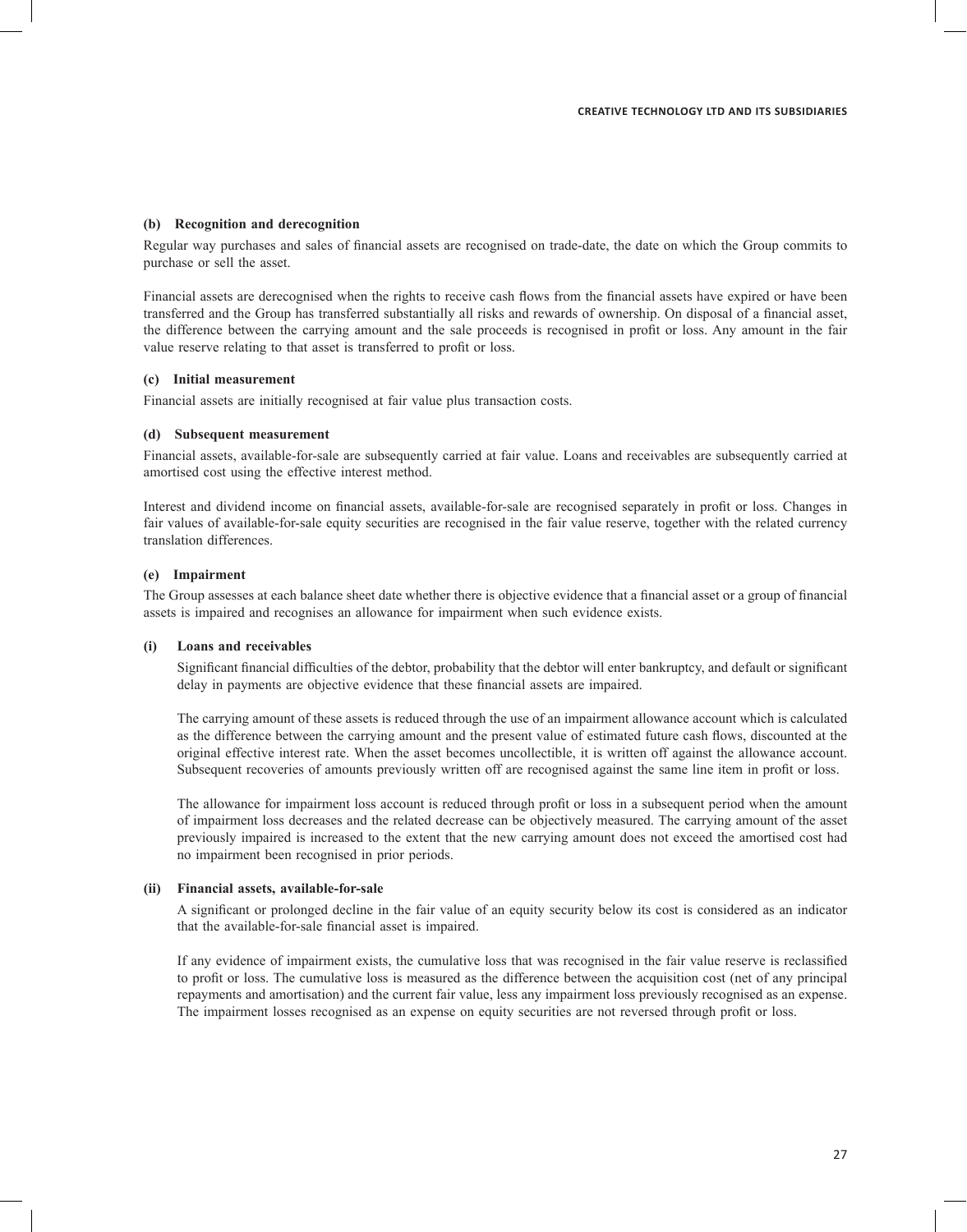For the financial year ended 30 June 2015

#### **2. SIGNIFICANT ACCOUNTING POLICIES** (cont'd)

#### **2.7 Inventories**

Inventories are carried at the lower of cost and net realisable value. Cost is determined using standard cost, appropriately adjusted at the balance sheet date to approximate actual cost on a weighted average basis. In the case of finished products, cost includes materials, direct labour and an appropriate proportion of production overheads. Net realisable value is the estimated selling price in the ordinary course of business, less applicable variable selling expenses.

#### **2.8 Investments in subsidiaries and associated companies**

Investments in subsidiaries and associated companies are carried at cost less accumulated impairment losses in the Company's balance sheet. On disposal of investments in subsidiaries and associated companies, the difference between disposal proceeds and the carrying amounts of the investments are recognised in profit or loss.

#### **2.9 Property and equipment**

#### **(a) Measurement**

Property and equipment are initially recognised at cost and subsequently carried at cost less accumulated depreciation and accumulated impairment losses.

Cost recognised includes purchase price and any cost that is directly attributable to bringing the asset to the location and condition necessary for it to be capable of operating in the manner intended by management.

#### **(b) Depreciation**

No depreciation is provided on freehold land. Depreciation is calculated using the straight line method to allocate their depreciable amounts over the estimated useful lives as follows:

| Leasehold improvements                   | - Shorter of lease term or useful life |
|------------------------------------------|----------------------------------------|
| <b>Buildings</b>                         | $-20$ to 30 years                      |
| Machinery and equipment                  | $-1$ to 6 years                        |
| Furniture, fixtures and office equipment | $-1$ to 8 years                        |

The residual values, estimated useful lives and depreciation methods are reviewed and adjusted as appropriate, at each balance sheet date. The effects of any revision are recognised in profit or loss when the changes arise.

#### **(c) Subsequent measurement**

Subsequent expenditure relating to property and equipment that has already been recognised is added to the carrying amount of the asset only when it is probable that future economic benefits associated with the item will flow to the Group and the cost of the item can be measured reliably. All other repair and maintenance expenses are recognised in profit or loss when incurred.

### **(d) Disposal**

On disposal of an item of property and equipment, the difference between the disposal proceeds and its carrying amount is recognised in profit or loss when incurred.

#### **2.10 Trade and other payables**

Trade and other payables are initially recognised at fair value, and subsequently carried at amortised cost using the effective interest method.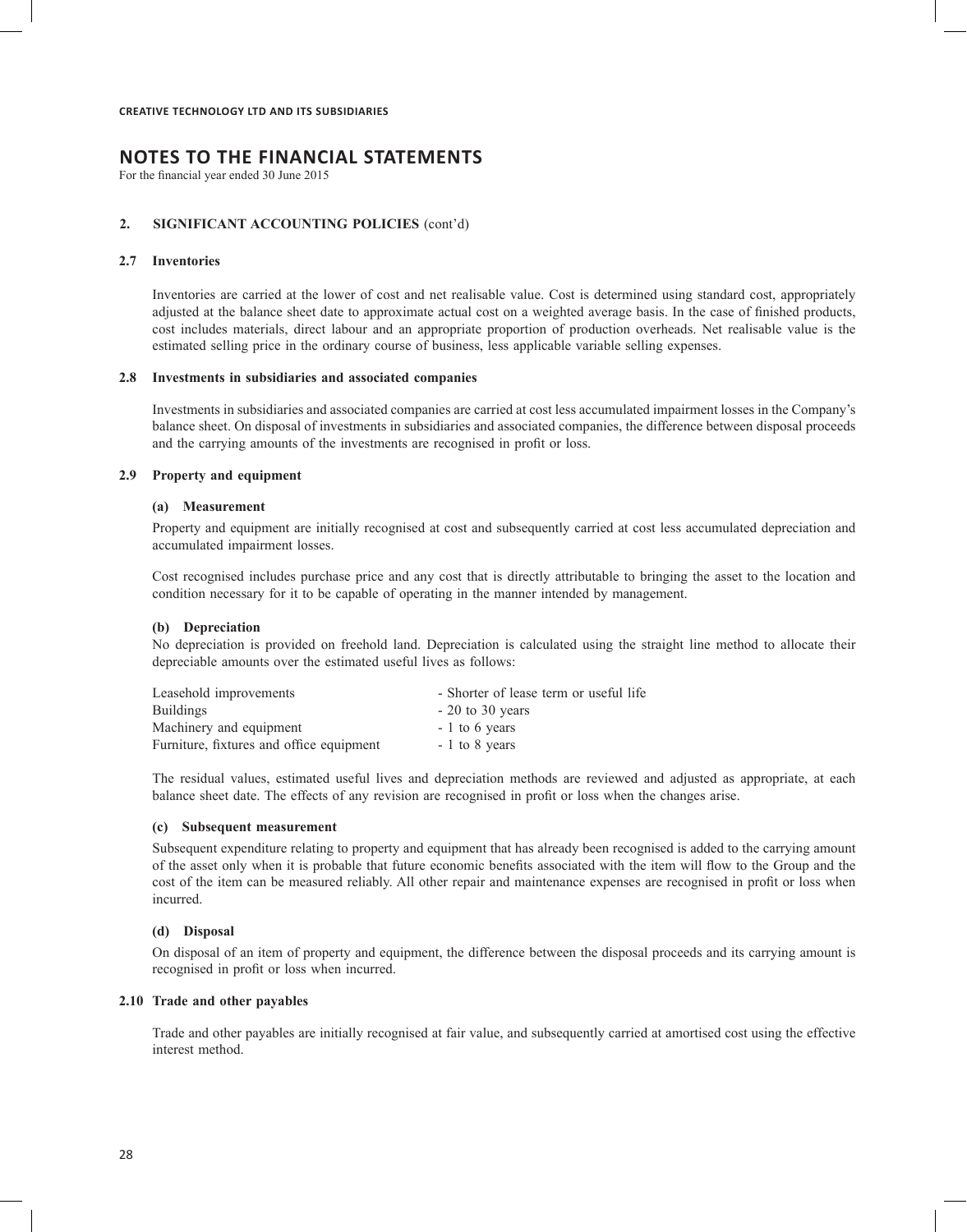#### **2.11 Provisions**

Provisions are recognised when the Group has a present legal or constructive obligation as a result of past events, it is more likely than not that an outflow of resources will be required to settle the obligation and the amount has been reliably estimated. Changes in the estimated timing or amount of the expenditure or discount rate are recognised in profit or loss when the changes arise.

#### **(a) Warranties**

The warranty provision represents management's best estimate of probable liability under its product warranties. Management determines the warranty provision based on known product failures (if any), historical experience, and other currently available evidence.

#### **(b) Provision for legal claims and fees**

Management records provisions when it is probable that a liability has been incurred and the amount of loss can be reasonably estimated.

#### **(c) Other provisions**

Other provisions are measured at the present value of the expenditure expected to be required to settle the obligation using a pre-tax discount rate that reflects the current market assessment of the time value of money and the risks specific to the obligation. The increase in the provision due to the passage of time is recognised in profit or loss.

#### **2.12 Fair value estimation of financial assets and liabilities**

The fair values of financial instruments traded in active markets are based on quoted market prices at the balance sheet date. The quoted market prices used for financial assets are the current bid prices; the appropriate quoted market prices for financial liabilities are the current asking prices.

The fair values of financial instruments that are not traded in an active market are determined by using valuation techniques. The Group uses a variety of methods and makes assumptions that are based on market conditions existing at each balance sheet date.

The fair values of current financial assets and liabilities carried at amortised cost approximate their carrying amounts.

#### **2.13 Revenue recognition**

Sales comprise the fair value of the consideration received or receivable for the sale of goods in the ordinary course of the Group's activities. Sales are presented net of value-added tax, rebates and discounts, and after eliminating sales within the Group. The Group recognises revenue when the amount of revenue and related cost can be reliably measured, the Group has delivered the products to the customers, the customers have accepted the products, significant risks and rewards of ownership have been transferred and when it is probable that the collectability of the related receivables is reasonably assured. License income is recognised based on the consideration in relation to the assignment of rights for a fixed fee; this revenue is recognised upon completion of the contract.

Allowances are provided for estimated returns and discounts based on historical experience, current economic trends and changes in customer demand and acceptance of its products. Such allowances are adjusted periodically to reflect actual and anticipated experience. When recognising revenue, the Group records estimated reductions to revenue for customer and distributor programs and incentive offerings, including price protection, promotions, other volume-based incentives and rebates.

#### **2.14 Research and development costs**

As the Group cannot definitively distinguish the research phase from the development phase of its internal projects to create intangible assets, the Group treats the expenditure on its internal projects as if they were incurred in the research phase only. Accordingly, all research and development costs are recognised as an expense when incurred.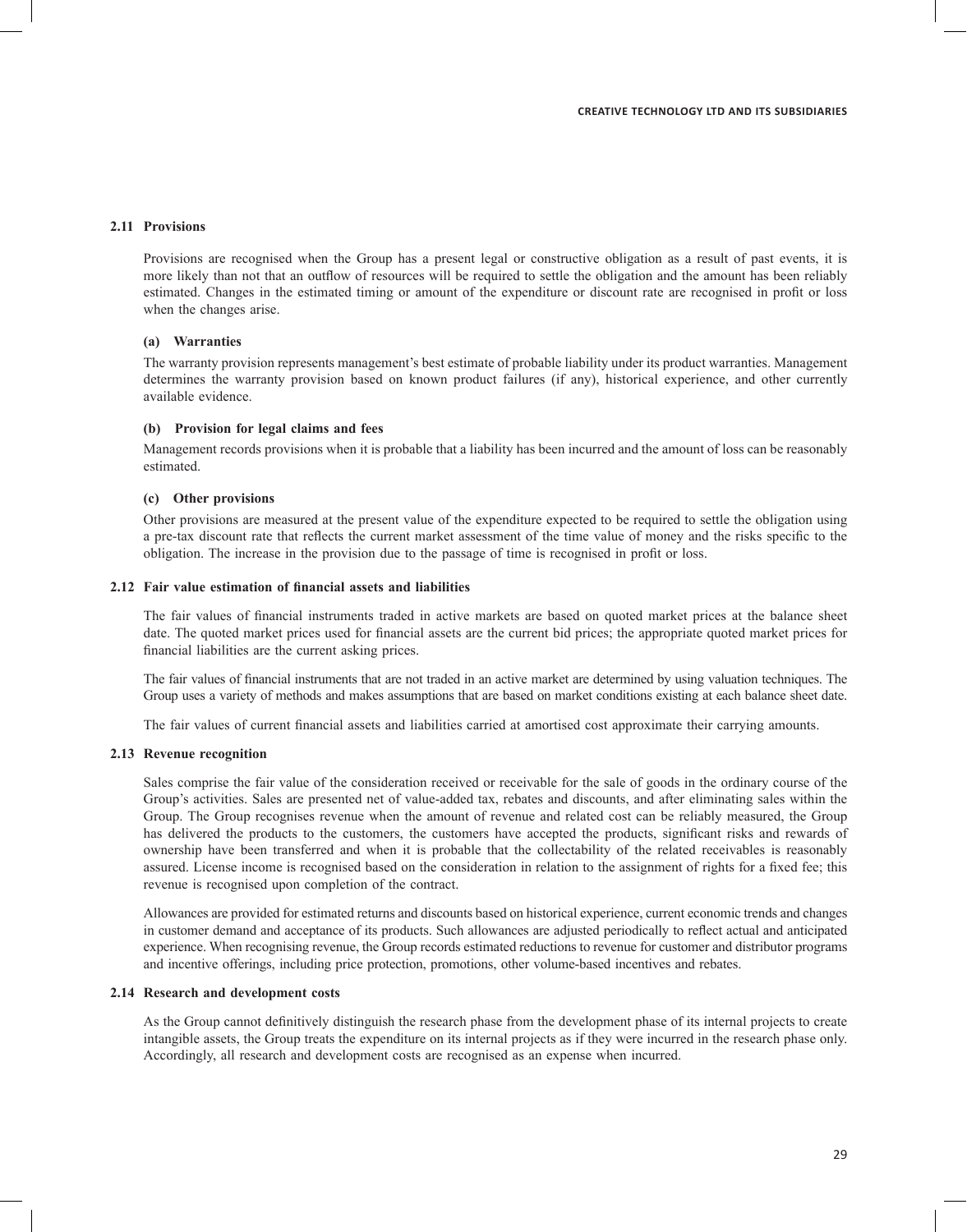For the financial year ended 30 June 2015

#### **2. SIGNIFICANT ACCOUNTING POLICIES** (cont'd)

### **2.15 Income taxes**

Current income tax for current and prior periods is recognised at the amount expected to be paid to or recovered from the tax authorities, using the tax rates and tax laws that have been enacted or substantively enacted by the balance sheet date.

Deferred income tax is recognised for all temporary differences arising between the tax bases of assets and liabilities and their carrying amounts in the financial statements except when the deferred income tax arises from the initial recognition of goodwill or an asset or liability in a transaction that is not a business combination and affects neither accounting nor taxable profit or loss at the time of the transaction.

A deferred income tax liability is recognised on temporary differences arising on investments in subsidiaries and associated companies, except where the Group is able to control the timing of the reversal of the temporary difference and it is probable that the temporary difference will not reverse in the foreseeable future.

A deferred income tax asset is recognised to the extent that it is probable that future taxable profit will be available against which the deductible temporary differences and tax losses can be utilised.

Deferred income tax is measured:

- (i) at the tax rates that are expected to apply when the related deferred income tax asset is realised or the deferred income tax liability is settled, based on tax rates and tax laws that have been enacted or substantively enacted by the balance sheet date; and
- (ii) based on the tax consequence that will follow from the manner in which the Group expects, at the balance sheet date, to recover or settle the carrying amounts of its assets and liabilities.

Current and deferred income taxes are recognised as income or expense in profit or loss.

#### **2.16 Operating leases**

Leases where substantially all risks and rewards incidental to ownership are retained by the lessors are classified as operating leases. Payments made under operating leases (net of any incentives received from the lessors) are recognised in profit or loss on a straight-line basis over the period of the lease. When a lease is terminated before the lease period expires, any payment made (or received) by the Group as penalty is recognised as an expense (or income) when termination takes place.

#### **2.17 Employee compensation**

Employee benefits are recognised as an expense, unless the cost qualifies to be capitalised as an asset.

#### **(a) Defined contribution plans**

Defined contribution plans are post-employment benefit plans under which the Group pays fixed contributions into separate entities such as the Central Provident Fund or pension on a mandatory, contractual or voluntary basis. The Group has no further payment obligations once the contributions have been paid.

#### **(b) Share-based compensation**

#### **Share options**

The share options plan is an equity-settled, share-based compensation plan. The fair value of the employee services received in exchange for the grant of options is recognised as an expense in profit or loss with a corresponding increase in share-based compensation reserves over the vesting period. The total amount to be recognised over the vesting period is determined by reference to the fair value of the options granted on the date of the grant. Non-market vesting conditions are included in the estimation of the number of shares under options that are expected to become exercisable on the vesting date. At each balance sheet date, the Group revises its estimates of the number of shares under options that are expected to become exercisable on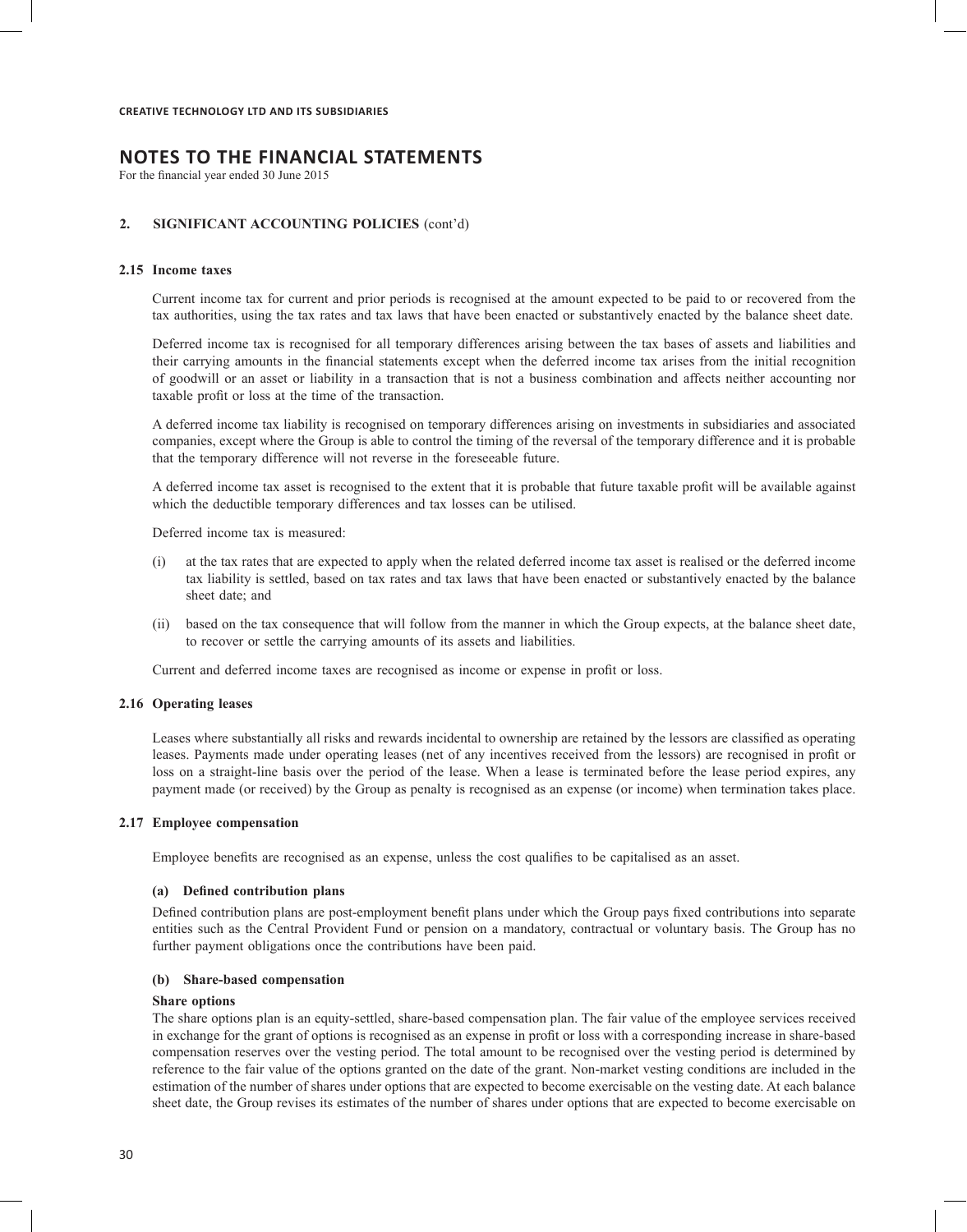the vesting date and recognises the impact of the revision of the estimates in profit or loss, with a corresponding adjustment to share-based compensation reserves over the remaining vesting period.

When the options are exercised, the proceeds received (net of transaction costs) and the related balance previously recognised in other reserves are credited to share capital account when new ordinary shares are issued, or to the "treasury shares" account when treasury shares are re-issued to the employees.

#### **Performance shares**

The performance share plan contemplates the award of fully-paid ordinary shares, their equivalent cash value or combinations thereof, free of charge, provided that certain prescribed performance targets are met and/or upon expiry of the prescribed vesting periods.

The fair value of employee services received in exchange for the grant of the awards is recognised as a share-based compensation expense in profit or loss with a corresponding increase in the share-based compensation reserves over the vesting period. The amount is determined by reference to the fair value of the performance shares on the grant date.

If the performance target is a market condition, the probability of the performance target being met is taken into account in estimating the fair value of the ordinary shares granted at the grant date. The compensation expense is charged to profit or loss on a basis that fairly reflects the manner in which the benefits will accrue to the employee under the plan over the prescribed vesting periods from date of grant. No adjustments to the amounts charged to profit or loss are made whether or not the market condition is met.

For performance share grants with non-market conditions, the Company revises its estimates of the number of share grants expected to vest and corresponding adjustments are made to profit or loss and share-based compensation reserves.

#### **2.18 Currency translation**

#### **(a) Functional and presentation currency**

Items included in the financial statements of each entity in the Group are measured using the currency of the primary economic environment in which the entity operates ("functional currency"). The functional currency of the Company is the United States Dollar ("US\$"), which reflects the economic environment in which the activities of the Company are largely exposed to. The financial statements are presented in United States Dollar.

#### **(b) Transactions and balances**

Transactions in a currency other than the United States Dollar ("foreign currency") are translated into the United States Dollar using the exchange rates at the dates of the transactions. Currency translation differences from the settlement of such transactions and from the translation of monetary assets and liabilities denominated in foreign currencies at the closing rates at the balance sheet date are recognised in profit or loss.

Non-monetary items measured at fair values in foreign currencies are translated using the exchange rates prevailing at the date when the fair values are determined.

#### **(c) Translation of Group entities' financial statements**

The results and financial position of all the Group's entities (none of which has the currency of a hyperinflationary economy) that have a functional currency different from the presentation currency are translated into the presentation currency by way of assets and liabilities being translated at the closing exchange rates prevailing at the date of the balance sheet, and income and expenses being translated at average exchange rates (unless the average is not a reasonable approximation of the cumulative effect of the rates prevailing on the transaction dates, in which case, income and expenses are translated using the exchange rates at the dates of the transactions).

Goodwill and fair value adjustments arising on the acquisition of foreign operations are treated as assets and liabilities of the foreign operations and translated at the closing rates at the date of the balance sheet.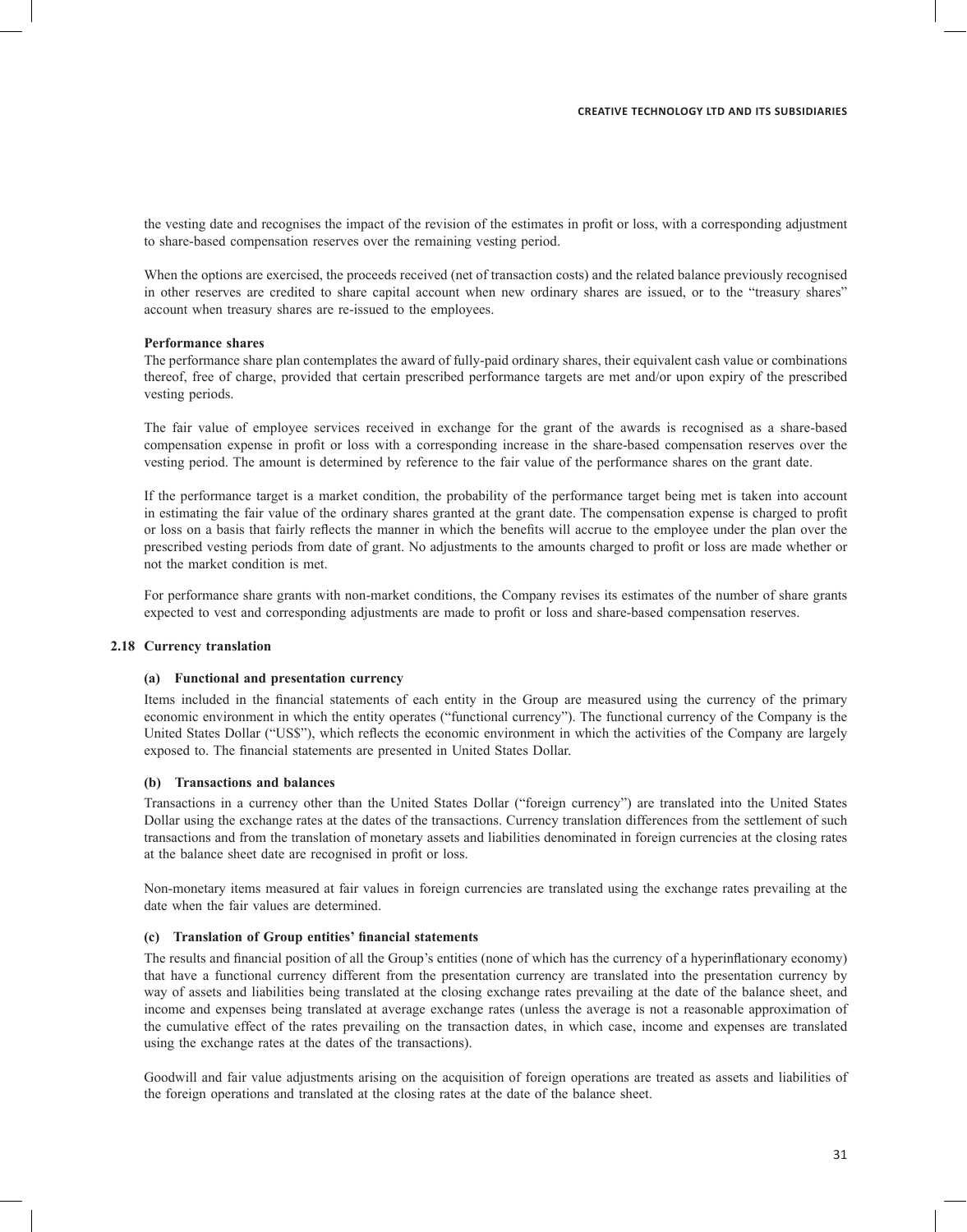# **NOTES TO THE FINANCIAL STATEMENTS**

For the financial year ended 30 June 2015

#### **2.19 Segment reporting**

Operating segments are reported in a manner consistent with the internal reporting provided to the chief operating decisionmaker.

#### **2.20 Share capital and treasury shares**

Ordinary shares are classified as equity. Incremental costs directly attributable to the issuance of new ordinary shares are deducted against the share capital account.

Where the Company's ordinary shares are repurchased ("treasury shares"), the consideration paid, including any directly attributable incremental cost, is presented as a component within equity attributable to the Company's equity holders, until they are cancelled, sold or reissued.

When treasury shares are subsequently cancelled, the cost of treasury shares are deducted against the share capital account if the shares are purchased out of capital of the Company, or against the retained earnings of the Company if the shares are purchased out of earnings of the Company.

When treasury shares are subsequently sold or reissued pursuant to the employee share options and performance share plan, the cost of treasury shares is reversed from the treasury share account and the realised gain or loss on sale or reissue, net of any directly attributable incremental transaction costs and related income tax, is recognised as a change in equity of the Company.

#### **2.21 Dividends to Company's shareholders**

Dividends to the Company's shareholders are recognised when the dividends are approved for payment.

#### **3. CRITICAL ACCOUNTING ESTIMATES, ASSUMPTIONS AND JUDGEMENTS**

Estimates, assumptions and judgements are continually evaluated and are based on historical experience and other factors, including expectations of future events that are believed to be reasonable under the circumstances.

#### **(a) Revenue recognition**

Allowances are provided for estimated returns and discounts. Management analyses historical returns, current economic trends and changes in customer demand and acceptance of its products when evaluating the adequacy of the sales returns allowance. Such allowances are adjusted periodically to reflect actual and anticipated experience. When recognising revenue, the Group records estimated reductions to revenue for customer and distributor programs and incentive offerings, including price protection, promotions, other volume-based incentives and rebates. Significant management judgement and estimates must be used in connection with establishing these allowances in any accounting period. The Group may take action when necessary in response to market conditions to increase customer incentive offerings, possibly resulting in an incremental reduction of revenue at the time the incentive is offered. The Group's net revenue for the financial year ended 30 June 2015 was US\$99,482,000 (2014: US\$116,332,000).

#### **(b) Impairment of loans and receivables**

The Group assesses at each balance sheet date whether there is any objective evidence that a financial asset is impaired. To determine whether there is objective evidence of impairment, the Group considers factors such as the probability of insolvency or significant financial difficulties of the debtor and default or significant delay in payments.

Where there is objective evidence of impairment, the amount and timing of future cash flows are estimated based on historical loss experience for assets with similar credit risk characteristics.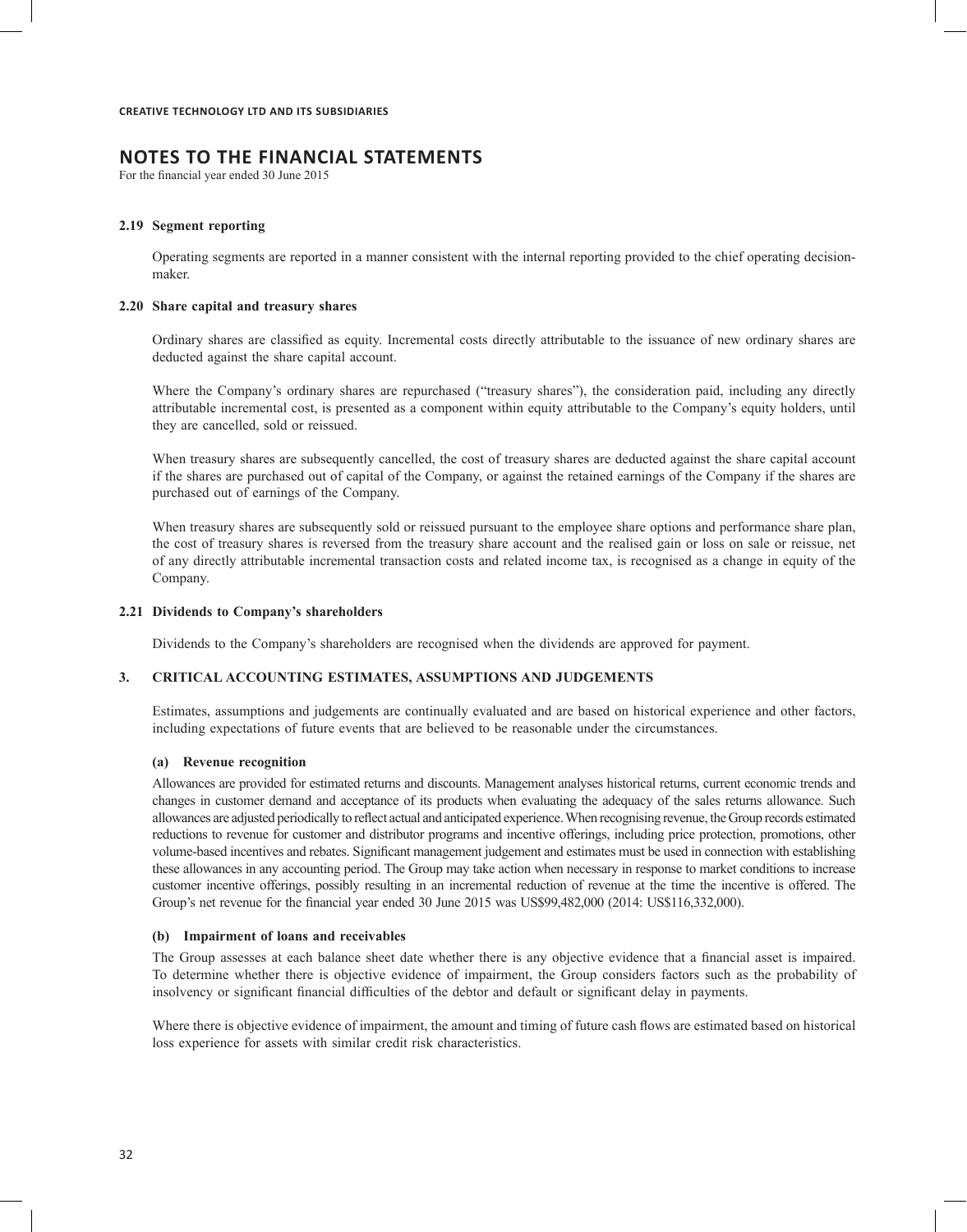#### **(c) Valuation of inventories**

The Group states inventories at the lower of cost and net realisable value. The Group records a write-down for inventories of components and products which have become obsolete or are in excess of anticipated demand or net realisable value. Management performs a detailed assessment of inventory at each balance sheet date to establish provisions for excess and obsolete inventories. Management's evaluation includes a review of, among other factors, historical sales, current economic trends, forecasted sales, demand requirements, product life cycle and product development plans, quality issues, and current inventory levels. The markets for PC peripherals and personal digital entertainment products are subject to a rapid and unpredictable pace of product and component obsolescence and demand changes. If future demand or market conditions for the Group's products are less favourable than forecasted or if unforeseen technological changes negatively impact the utility of component inventory, the Group may be required to record write-downs which would negatively affect gross margins in the period when the write-downs are recorded and its operating results and financial position could be adversely affected. The carrying amount of the Group's inventories at 30 June 2015 was US\$28,879,000 (2014: US\$28,922,000).

#### **(d) Assessment of the probability of the outcome of current litigation**

The Group is subject to certain legal proceedings, lawsuits and other claims. Assessments are made by management on a case-bycase basis to make a determination as to the impact, if any, on the business, liquidity, results of operations, financial condition or cashflows. Management believes that the ultimate outcome of the legal proceedings, lawsuits and other claims, individually and in aggregate will not have a material adverse impact to the Group.

#### **(e) Income taxes**

In preparing its financial statements, the Group estimates its income taxes for each of the jurisdictions in which it operates. This involves estimating the actual current tax exposure, assessing temporary differences resulting from differing treatment of items, such as reserves and provisions for tax and accounting purposes, and accounting for uncertainty in income taxes. These differences result in current and deferred income tax liabilities, which are included within the Group's consolidated balance sheet. The Group recognises deferred income tax assets on carried forward tax losses to the extent there are sufficient estimated future taxable profits and/or taxable temporary differences against which the tax losses can be utilised. The Group's income tax liabilities were US\$643,000 (2014: US\$735,000) and deferred income tax liabilities were US\$9,902,000 (2014: US\$10,702,000) at 30 June 2015.

#### **4. EXPENSES BY NATURE**

Included in the cost of goods sold, selling, general and administrative and research and development expenses are the following:

|                                                   | Group            |                  |
|---------------------------------------------------|------------------|------------------|
|                                                   | 2015<br>US\$'000 | 2014<br>US\$'000 |
| Depreciation of property and equipment (Note 18)  | 711              | 697              |
| Employee compensation (Note 5)                    | 34,600           | 42,500           |
| Advertising expenses                              | 3,089            | 4,119            |
| Rental expenses on operating leases               | 4,928            | 5,094            |
| Research and development related expenses         | 2,691            | 2,305            |
| Travel, entertainment and transportation expenses | 1,127            | 1,436            |
| Inventory write-off                               | 1,911            | 4,075            |
| Legal fees                                        | 5,454            | 2,510            |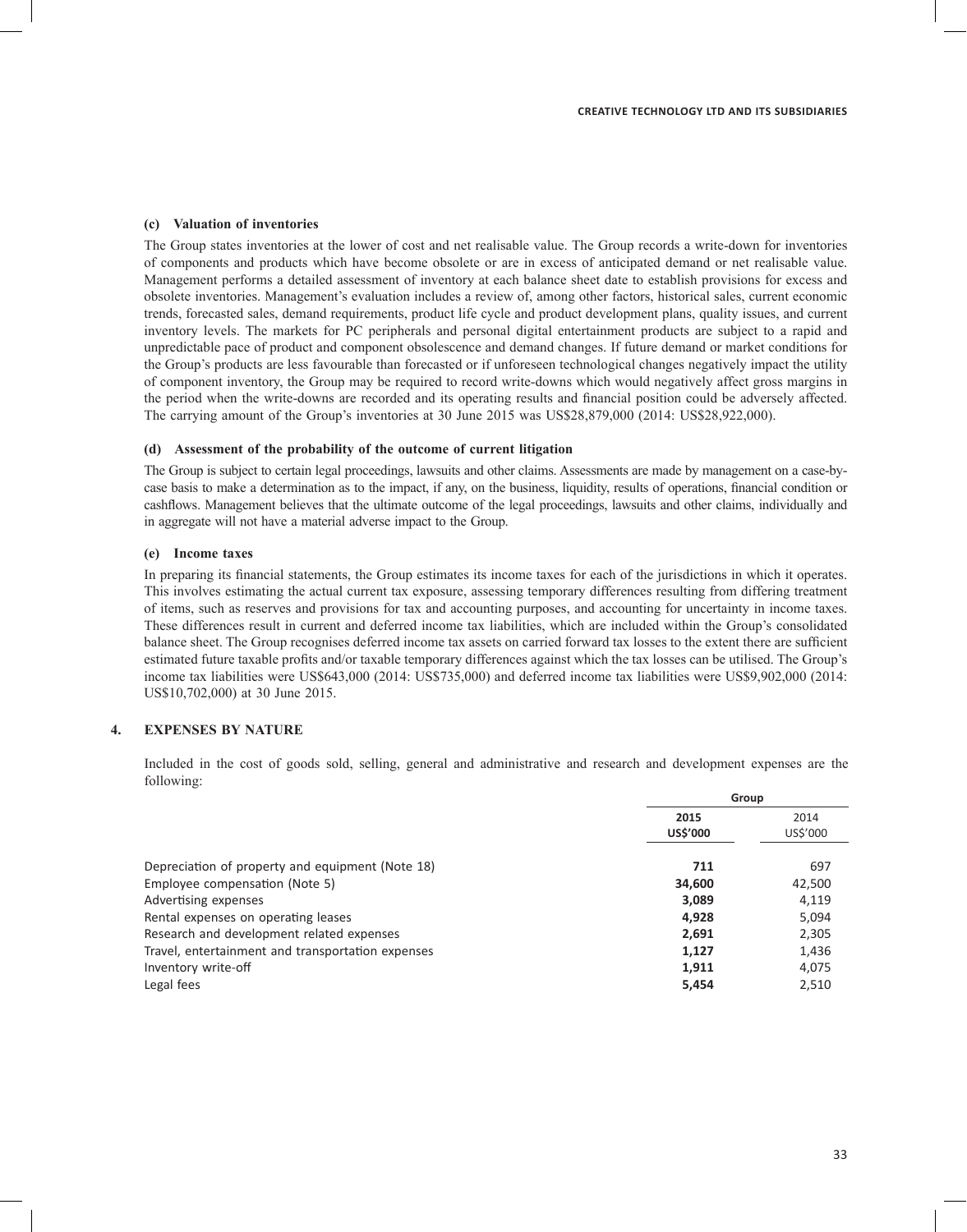For the financial year ended 30 June 2015

# **5. EMPLOYEE COMPENSATION**

|                                                                             |                  | Group            |  |
|-----------------------------------------------------------------------------|------------------|------------------|--|
|                                                                             | 2015<br>US\$'000 | 2014<br>US\$'000 |  |
| Wages and salaries<br>Employer's contribution to defined contribution plans | 31,618           | 37,442           |  |
| including Central Provident Fund                                            | 2,990            | 3,327            |  |
| Termination benefits                                                        |                  | 2,168            |  |
| Employee share-based expense (Note 25)                                      | (8)              | (437)            |  |
|                                                                             | 34,600           | 42,500           |  |

# **6. OTHER INCOME**

| Group            |  |
|------------------|--|
| 2015<br>US\$'000 |  |
| 348              |  |
| 104              |  |
| 452              |  |

# **7. OTHER GAINS**

|                                                                           | 2015<br><b>US\$'000</b> | 2014<br>US\$'000 |
|---------------------------------------------------------------------------|-------------------------|------------------|
| Gain/reclassification on disposal of financial assets, available-for-sale | 9.181                   | 18               |
| Gain on disposal of property and equipment                                | 392                     |                  |
| Currency translation gain                                                 |                         | 2,221            |
| Write-back of provisions for obligations upon finalisation with vendors   |                         | 1,503            |
| Other gains                                                               | 35                      | 260              |
|                                                                           | 9.608                   | 4,002            |

**Group**

**Group 2015** 2014

# **8. OTHER LOSSES**

|                                                                   | <b>US\$'000</b> | US\$'000 |
|-------------------------------------------------------------------|-----------------|----------|
| Impairment loss of financial assets, available-for-sale (Note 16) | 4.725           | 972      |
| Loss on disposal of property and equipment                        |                 |          |
| Currency translation loss                                         | 12.123          |          |
|                                                                   | 16.848          | 973      |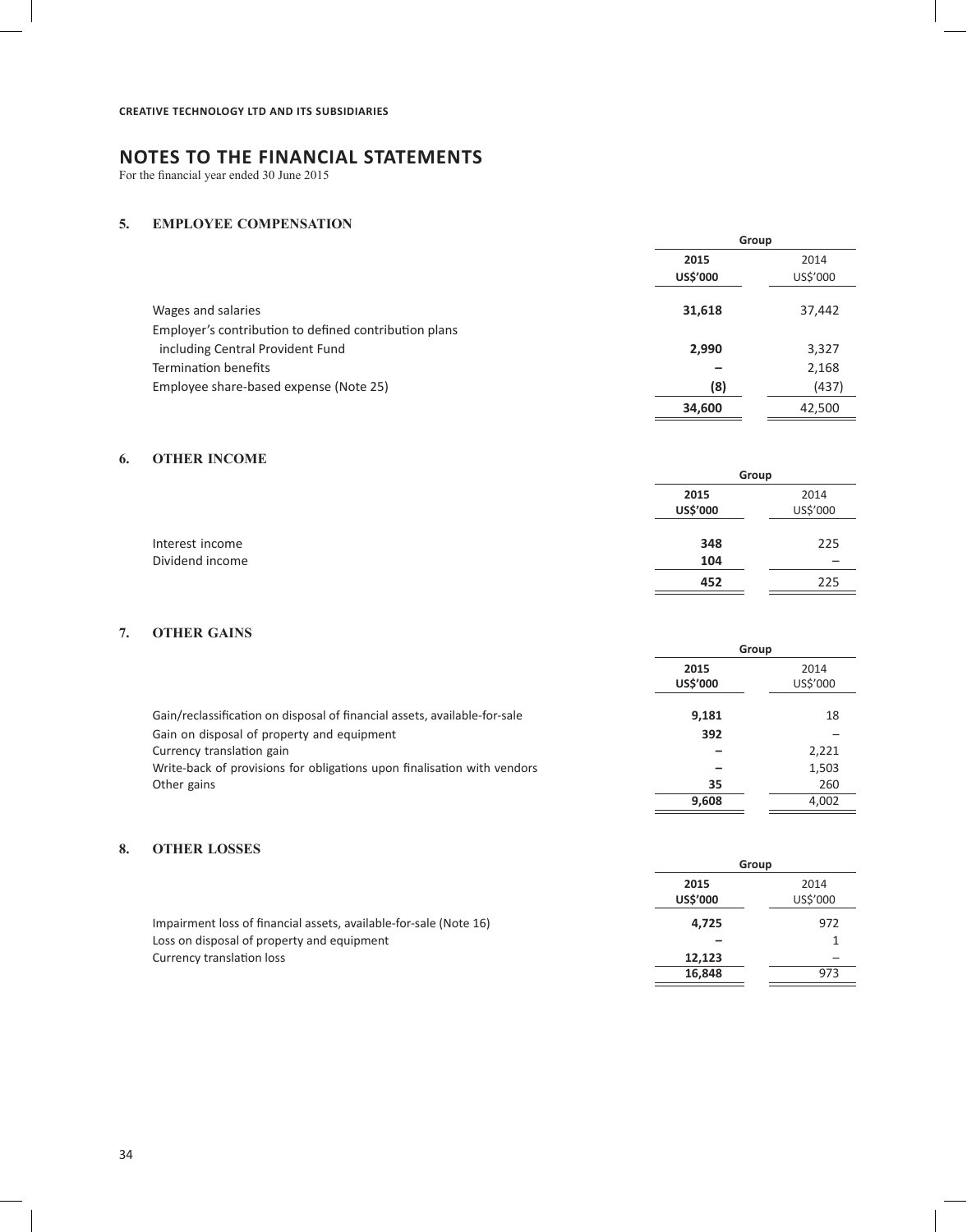# **9. INCOME TAXES**

|                                                                   | Group            |                  |
|-------------------------------------------------------------------|------------------|------------------|
|                                                                   | 2015<br>US\$'000 | 2014<br>US\$'000 |
| Tax (credit) expense attributable to profit (loss) is made up of: |                  |                  |
| Current income tax:                                               |                  |                  |
| - Tax expense for current financial year                          | -                |                  |
| - Withholding tax                                                 | 94               | 62               |
|                                                                   | 94               | 62               |
| Over provision in respect of previous years :                     |                  |                  |
| - Current income tax                                              | (26)             | (35)             |
| - Deferred income tax (Note 23)                                   | (800)            | (4,500)          |
|                                                                   | (732)            | (4, 473)         |
|                                                                   |                  |                  |

The tax expense on results differs from the amount that would arise using the Singapore standard rate of income tax as explained below:

|                                                | Group            |                  |
|------------------------------------------------|------------------|------------------|
|                                                | 2015<br>US\$'000 | 2014<br>US\$'000 |
| Loss before income tax                         | (34, 123)        | (26, 245)        |
| Tax calculated at tax rate of 17% (2014: 17%)  | (5,801)          | (4,462)          |
| Effects of                                     |                  |                  |
| - tax exempt income                            | (326)            | (1)              |
| - income not subject to tax                    | (650)            | (398)            |
| - expenses not deductible for tax purposes     | 2,466            | 154              |
| - different tax rates in other countries       | 356              | (549)            |
| - deferred tax assets not recognised           | 4,340            | 5,930            |
| - utilisation of tax losses and other reserves | (385)            | (674)            |
| - withholding tax                              | 94               | 62               |
| - over provision in previous financial years   | (826)            | (4,535)          |
| Tax expense                                    | (732)            | (4,473)          |
|                                                |                  |                  |

A deferred tax liability of US\$800,000 (2014: US\$4,500,000) was written back in the financial year ended 30 June 2015. The deferred tax liability write-back relates to an adjustment to the Group's provision for the tax exposure of foreign subsidiaries.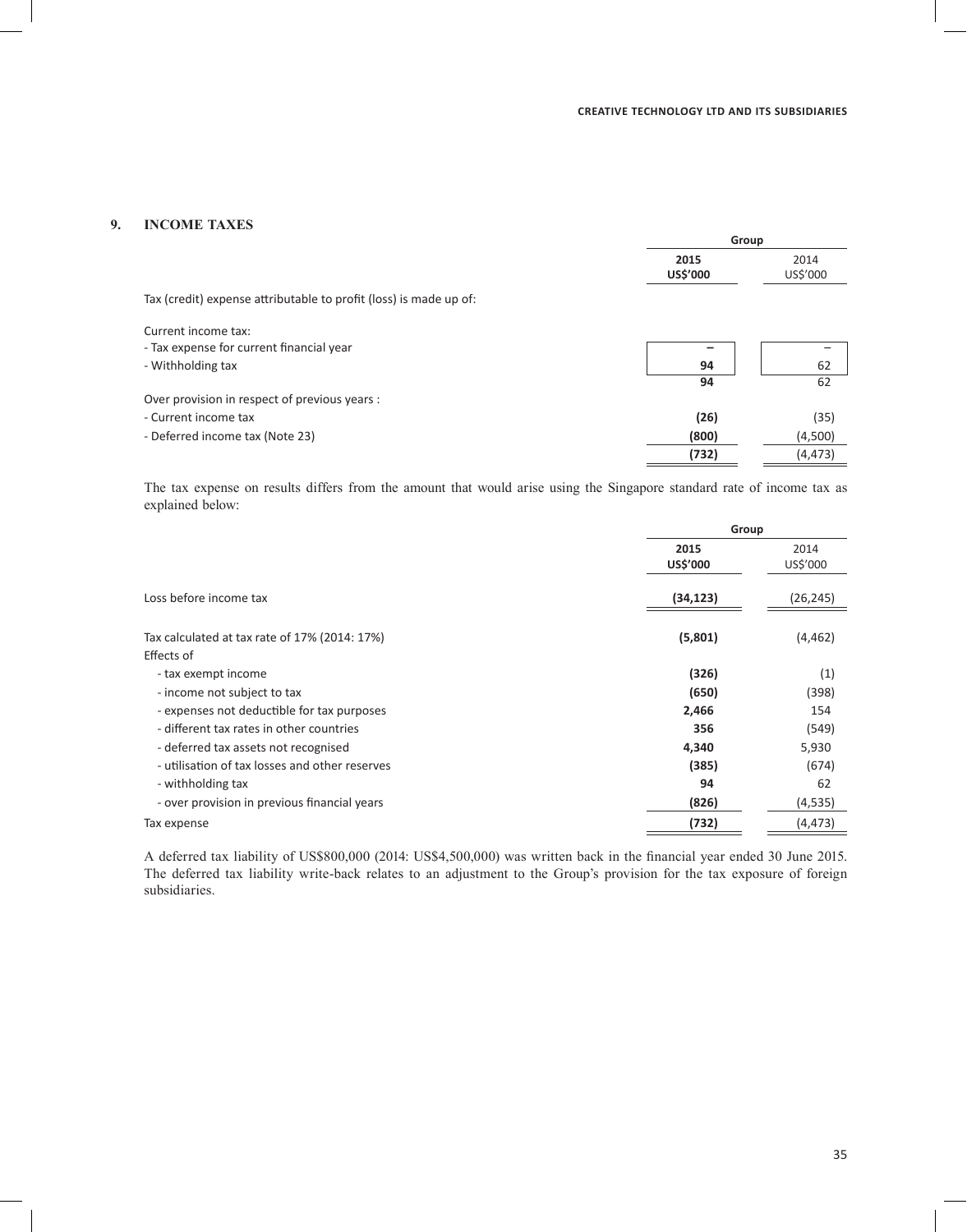For the financial year ended 30 June 2015

#### **10. LOSS PER SHARE**

|                                            | Group                   |                |                  |                |
|--------------------------------------------|-------------------------|----------------|------------------|----------------|
|                                            |                         | 2015           | 2014             |                |
|                                            | <b>Basic</b>            | <b>Diluted</b> | Basic            | <b>Diluted</b> |
|                                            | US\$'000                | US\$'000       | US\$'000         | US\$'000       |
| Net loss attributable to equity holders    |                         |                |                  |                |
| of the Company                             | (33, 400)               | (33, 400)      | (21, 849)        | (21,849)       |
|                                            | <b>Number of Shares</b> |                | Number of Shares |                |
|                                            | '000                    | '000           | '000             | '000           |
| Weighted average number of ordinary shares |                         |                |                  |                |
| outstanding                                | 70,332                  | 70,332         | 70,260           | 70,260         |
| Adjustments for dilutive effects of        |                         |                |                  |                |
| $-$ share options                          |                         |                |                  |                |
| - performance shares                       |                         |                |                  |                |
| Weighted average number of ordinary shares |                         |                |                  |                |
| used to compute loss per share             | 70,332                  | 70,332         | 70,260           | 70,260         |
| Loss per share (US\$)                      | (0.47)                  | (0.47)         | (0.31)           | (0.31)         |
|                                            |                         |                |                  |                |

Basic loss per share is calculated by dividing the net loss attributable to equity holders of the Company by the weighted average number of ordinary shares outstanding during the financial year.

For the purpose of calculating diluted earnings per share, loss attributable to equity holders of the Company and the weighted average number of ordinary shares outstanding are adjusted for the effects of all dilutive potential ordinary shares. The two categories of dilutive potential ordinary shares of the Company are share options and performance shares.

For share options, the weighted average number of shares in issue has been adjusted as if all dilutive share options were exercised. The number of shares that could have been issued upon the exercise of all dilutive share options less the number of shares that could have been issued at fair value (determined as the Company's average share price for the financial year) for the same total proceeds is added to the denominator as the number of shares issued for no consideration.

For performance shares, the weighted average number of shares in issue is adjusted as if all outstanding performance shares are released.

Share options and performance shares had been excluded from the calculation of diluted loss per share for the financial years ended 30 June 2015 and 30 June 2014 as their effects would be anti-dilutive (ie. loss per share would have been reduced in the event that share options and performance shares were exercised or vested). Thus, the diluted loss per share was the same as the basic loss per share for the financial years ended 30 June 2015 and 30 June 2014.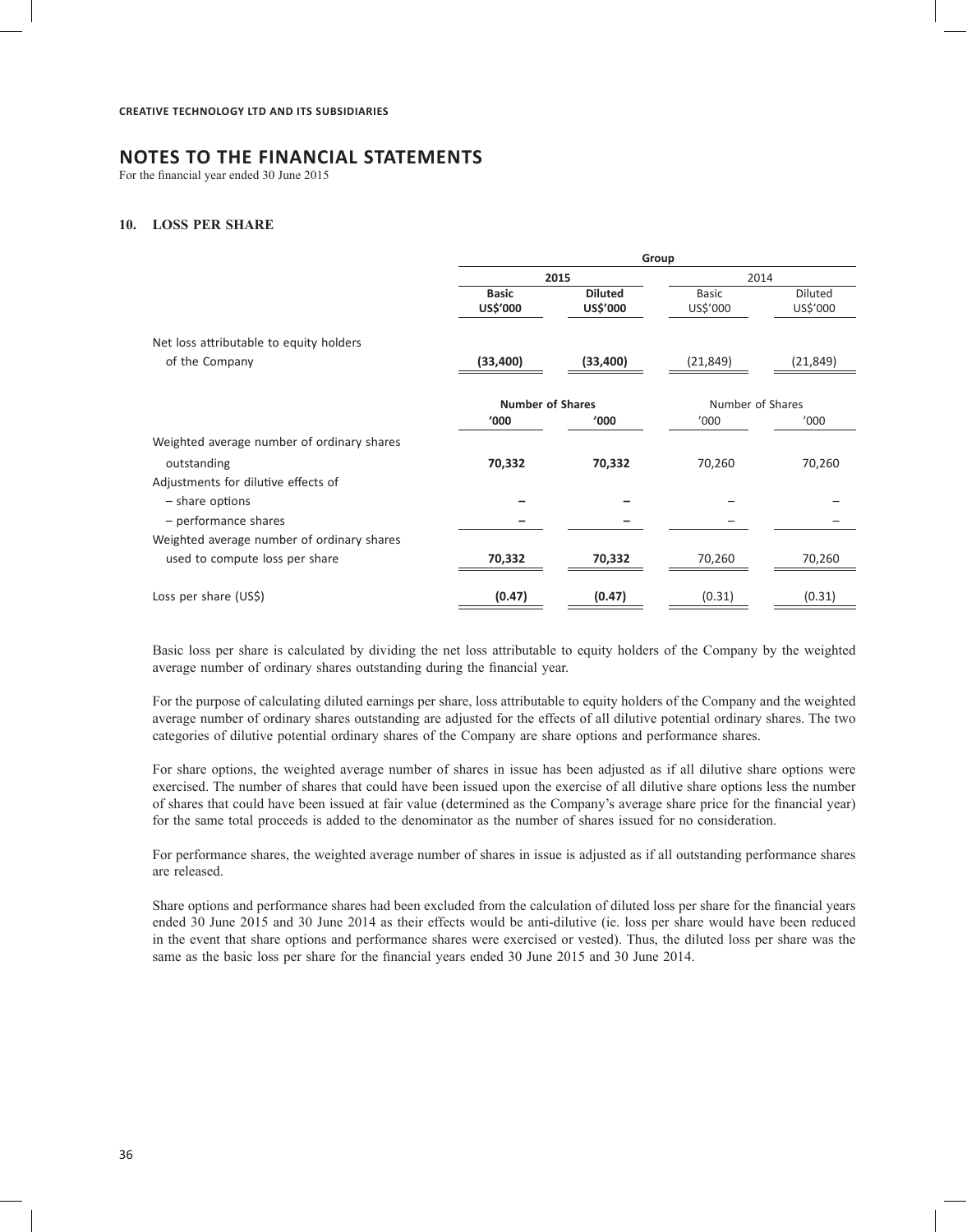# **11. CASH AND CASH EQUIVALENTS**

|                          | Group                   |                  | Company                 |                  |
|--------------------------|-------------------------|------------------|-------------------------|------------------|
|                          | 2015<br><b>US\$'000</b> | 2014<br>US\$'000 | 2015<br><b>US\$'000</b> | 2014<br>US\$'000 |
| Cash at bank and on hand | 56,824                  | 37,224           | 54,650                  | 32,812           |
| Short-term bank deposits | 42.844                  | 87,414           | 42,723                  | 86,162           |
|                          | 99,668                  | 124,638          | 97,373                  | 118.974          |

Cash and cash equivalents as at 30 June 2014 included US\$4,500,000 proceeds released from escrow account relating to the divestment of ZiiLABS Limited in the financial year ended 30 June 2013.

# **12. TRADE RECEIVABLES**

| Group                   |                  | Company                 |                  |
|-------------------------|------------------|-------------------------|------------------|
| 2015<br><b>US\$'000</b> | 2014<br>US\$'000 | 2015<br><b>US\$'000</b> | 2014<br>US\$'000 |
|                         |                  |                         |                  |
| 217                     | 588              | 217                     | 421              |
| 13,774                  | 14,640           | 6,786                   | 6,421            |
| 13,991                  | 15,228           | 7,003                   | 6,842            |
|                         |                  |                         |                  |
| (4,209)                 | (4,669)          | (2,713)                 | (2,634)          |
| 9,782                   | 10,559           | 4,290                   | 4,208            |
|                         |                  |                         |                  |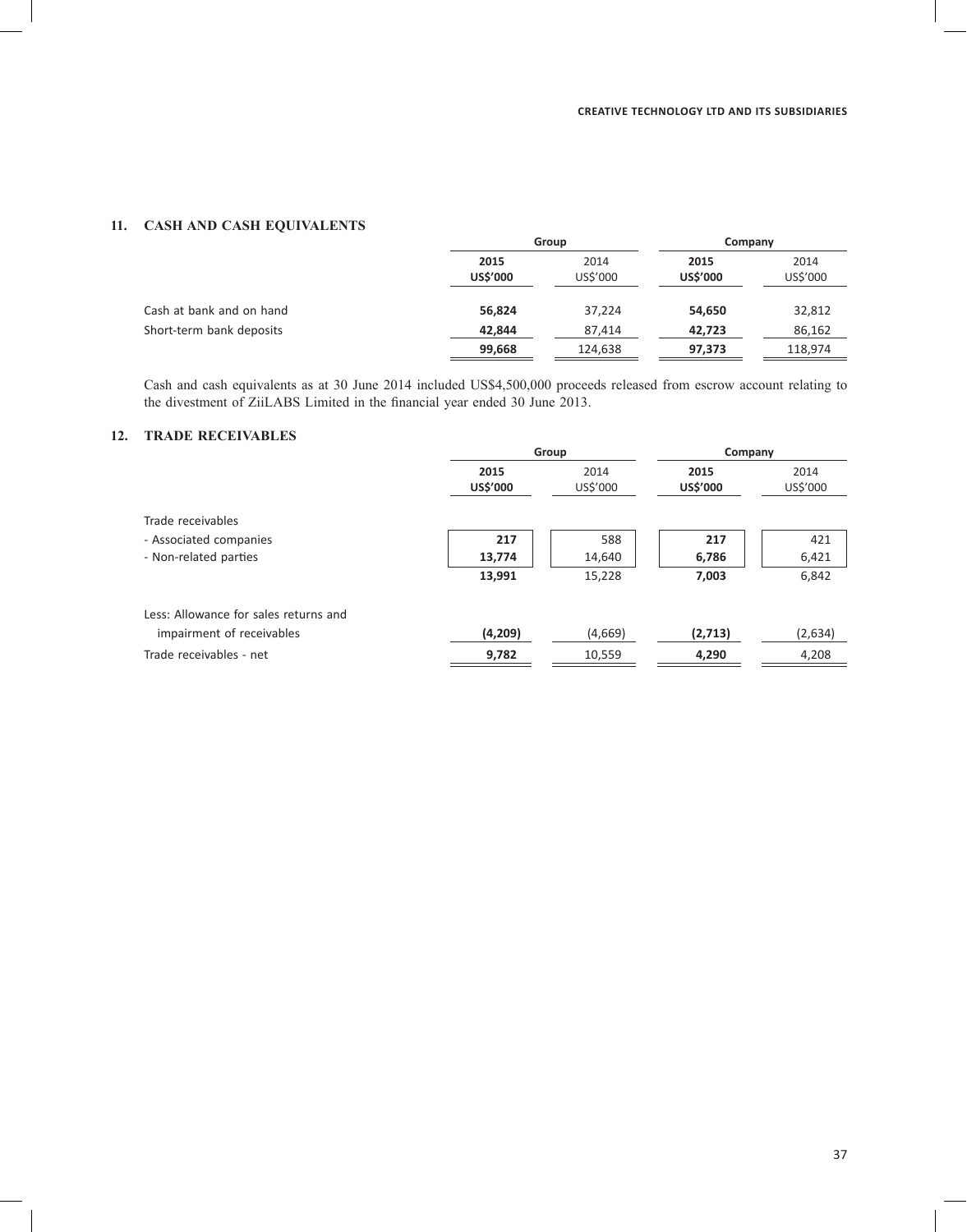For the financial year ended 30 June 2015

# **13. AMOUNTS DUE FROM (TO) SUBSIDIARIES**

|                                             | 2015<br>US\$'000 | 2014<br>US\$'000 |
|---------------------------------------------|------------------|------------------|
| Amounts due from subsidiaries - current     |                  |                  |
| - Trade                                     | 26,624           | 35,463           |
| - Non-trade                                 | 23,068           | 25,909           |
|                                             | 49,692           | 61,372           |
| Less: Allowance for impairment              | (17, 957)        | (16, 857)        |
|                                             | 31,735           | 44,515           |
| Amounts due from subsidiaries - non-current |                  |                  |
| - Trade                                     | 22,383           | 22,603           |
| - Non-trade                                 | 167,805          | 170,834          |
|                                             | 190,188          | 193,437          |
| Less: Allowance for impairment              | (44, 844)        | (50, 415)        |
|                                             | 145,344          | 143,022          |
| Amounts due to subsidiaries - current       |                  |                  |
| - Trade                                     | (3, 715)         | (3,711)          |
| - Non-trade                                 | (8, 345)         | (5, 428)         |
|                                             | (12,060)         | (9, 139)         |
| Amounts due to subsidiaries - non-current   |                  |                  |
| - Trade                                     | (19, 105)        | (20, 367)        |
| - Non-trade                                 | (8, 402)         | (1, 379)         |
|                                             | (27, 507)        | (21, 746)        |
|                                             |                  |                  |

**Company**

The non-trade amounts due from and due to subsidiaries are interest-free and unsecured.

The current portions of non-trade amounts due from and due to subsidiaries are repayable on demand. There is no fixed repayment terms for the non-current portions of non-trade amounts due from and due to subsidiaries.

Management has assessed the fair values of the non-current amounts due from and due to subsidiaries and concluded that the fair values at balance sheet date approximate carrying values.

# **14. INVENTORIES**

|                   |                         | Group            |                         | Company          |
|-------------------|-------------------------|------------------|-------------------------|------------------|
|                   | 2015<br><b>US\$'000</b> | 2014<br>US\$'000 | 2015<br><b>US\$'000</b> | 2014<br>US\$'000 |
| Raw materials     | 4,933                   | 3,005            | 4,904                   | 2,996            |
| Finished products | 23,946                  | 25,917           | 11,035                  | 12,006           |
|                   | 28,879                  | 28,922           | 15,939                  | 15,002           |

The cost of inventories recognised in "cost of goods sold" amounts to US\$69,270,000 (2014: US\$84,327,000).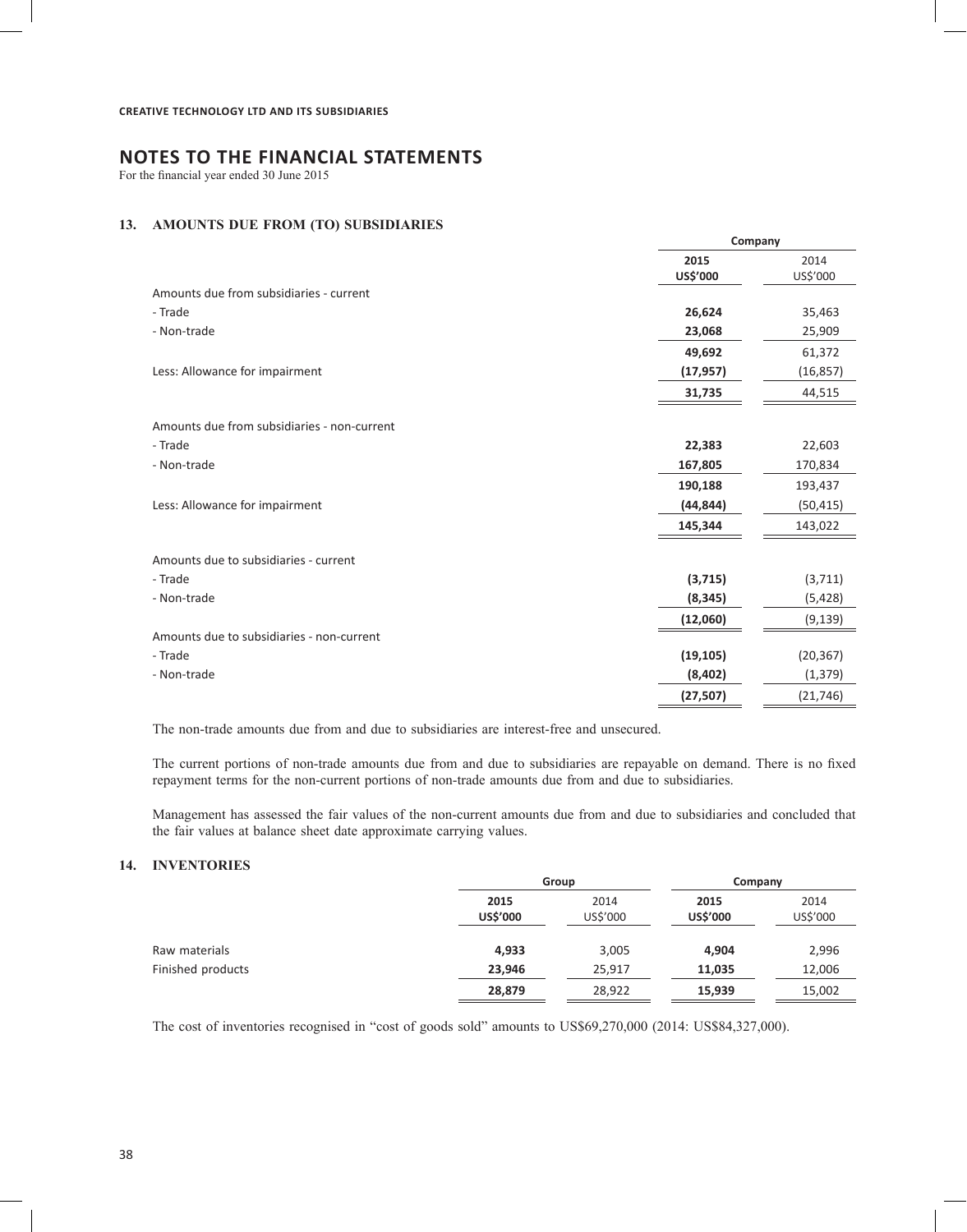### **15. OTHER CURRENT ASSETS**

|                                             | Group            |                  | Company                 |                  |
|---------------------------------------------|------------------|------------------|-------------------------|------------------|
|                                             | 2015<br>US\$'000 | 2014<br>US\$'000 | 2015<br><b>US\$'000</b> | 2014<br>US\$'000 |
| Prepaid expenses and security deposits      | 826              | 709              | 276                     | 127              |
| Prepaid non-income taxes                    | 221              | 701              |                         |                  |
| Other receivables from associated companies | 30               | 24               | 30                      | 24               |
| Other receivables from non-related parties  | 243              | 462              | 116                     | 36               |
| Loan to non-related party                   | 12,762           | 12,762           | 12,762                  | 12,762           |
|                                             | 14,082           | 14,658           | 13,184                  | 12,949           |
| Less: Allowance for impairment of           |                  |                  |                         |                  |
| loan to non-related party                   | (12, 762)        | (12, 762)        | (12, 762)               | (12, 762)        |
|                                             | 1,320            | 1,896            | 422                     | 187              |

In July 2007, the Company divested 80.1% of its interest in its then wholly owned manufacturing subsidiary in Malaysia ("ex-subsidiary"). Prior to divestment date, the Company had made loans to the ex-subsidiary for the purchase of properties, construction of factory and working capital purposes amounting to approximately US\$36,900,000. Under the terms of the divestment agreement, this amount would be repaid in various instalments up to 1 June 2011, of which US\$24,100,000 had been repaid to date. The balance amount remained outstanding as at 30 June 2015. Subsequent to the financial year ended 30 June 2009, the Company was informed that the ex-subsidiary had decided to end all manufacturing business with the Company in view of the ex-subsidiary's unfavourable business and financial situation. The ex-subsidiary is currently in the process of liquidation.

In view of the above, the total outstanding balance of US\$12,762,000 may not be recoverable and the Company has provided for this amount since the financial year ended 30 June 2009.

The other receivables from associated companies and non-related parties are unsecured, interest-free and repayable on demand.

### **16. FINANCIAL ASSETS, AVAILABLE-FOR-SALE**

|                                      | Group            |                  | Company                 |                  |
|--------------------------------------|------------------|------------------|-------------------------|------------------|
|                                      | 2015<br>US\$'000 | 2014<br>US\$'000 | 2015<br><b>US\$'000</b> | 2014<br>US\$'000 |
| Beginning of financial year          | 21,608           | 22,654           |                         |                  |
| Fair value gains recognised in other |                  |                  |                         |                  |
| comprehensive income                 | 11,571           | 411              |                         |                  |
| Additions                            | 1,900            | 250              |                         |                  |
| <b>Disposals</b>                     | (12, 115)        | (735)            |                         |                  |
| Impairment losses (Note 8)           | (4, 725)         | (972)            |                         |                  |
| End of financial year                | 18,239           | 21,608           |                         |                  |
|                                      |                  |                  |                         |                  |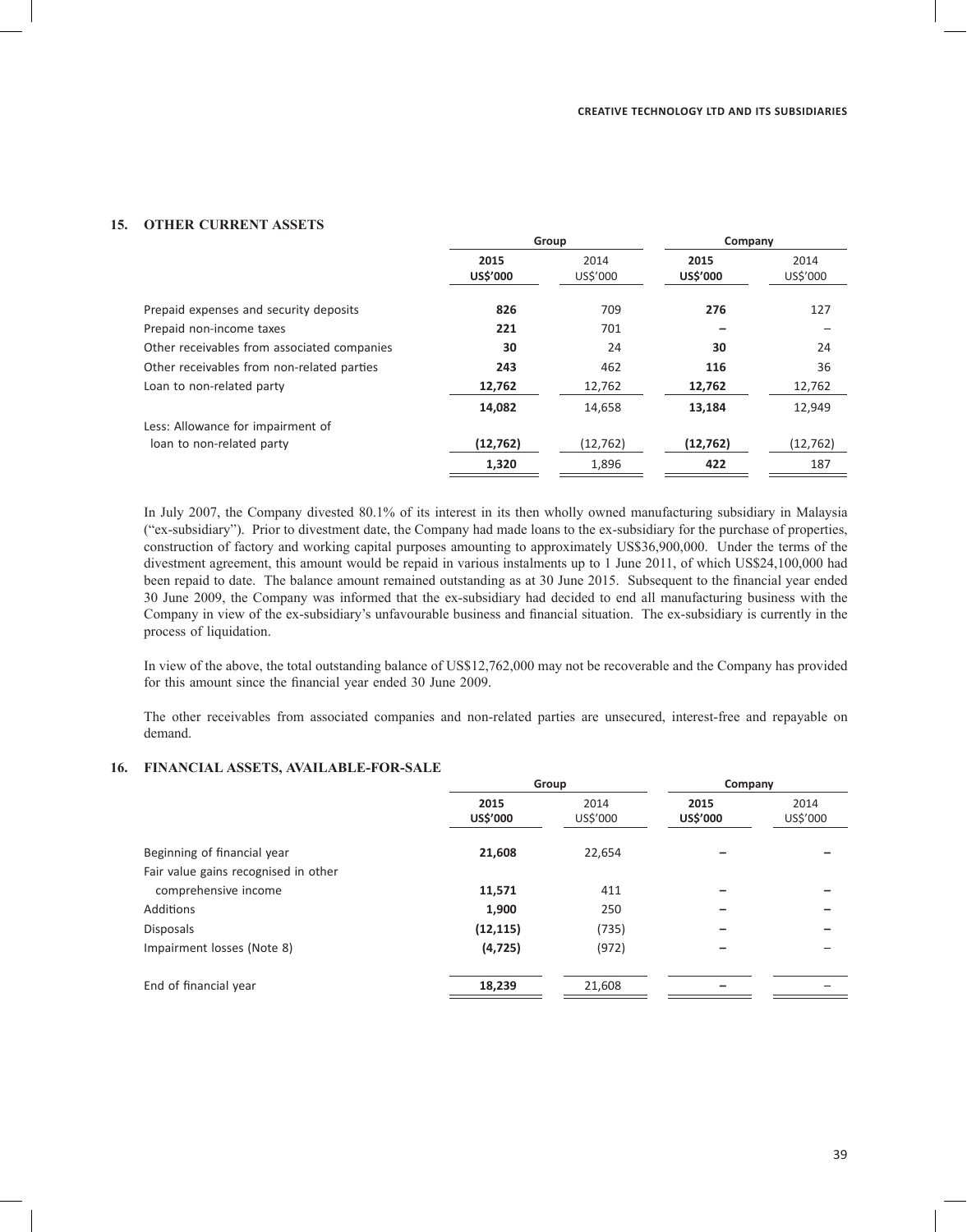For the financial year ended 30 June 2015

#### **16. FINANCIAL ASSETS, AVAILABLE-FOR-SALE** (cont'd)

Available-for-sale financial assets are analysed as follows:

|                            | Group            |                  | Company          |                  |
|----------------------------|------------------|------------------|------------------|------------------|
|                            | 2015<br>US\$'000 | 2014<br>US\$'000 | 2015<br>US\$'000 | 2014<br>US\$'000 |
| Listed equity securities   | 10,848           | 13,666           | -                |                  |
| Unlisted equity securities | 7,391            | 7,942            | -                | -                |
|                            | 18,239           | 21,608           | -                | -                |

The Group has recognised impairment losses of US\$4,725,000 (2014: US\$972,000) against securities whose fair values were below cost during the financial year.

**Company**

# **17. INVESTMENTS IN SUBSIDIARIES**

|                                             | Company          |                  |
|---------------------------------------------|------------------|------------------|
|                                             | 2015<br>US\$'000 | 2014<br>US\$'000 |
| Equity investments at cost                  |                  |                  |
| Beginning of financial year                 | 227,606          | 227,990          |
| Additions                                   | 5,000            |                  |
| Liquidations                                | (3, 952)         |                  |
| <b>Disposals</b>                            |                  | (384)            |
| End of financial year                       | 228,654          | 227,606          |
| Accumulated impairment                      |                  |                  |
| Beginning of financial year                 | (202,900)        | (199,600)        |
| <b>Additions</b>                            | (3,500)          | (3,300)          |
| Reversal following liquidation              | 3,199            |                  |
| End of financial year                       | (203, 201)       | (202,900)        |
| Net carrying value at end of financial year | 25,453           | 24,706           |

In the financial year ended 30 June 2015, the Group's wholly-owned subsidiary, Creative Labs Pte Ltd, has issued 5,000,000 ordinary shares for a total consideration of US\$5,000,000 for cash to provide funds for operations expansion purpose. All issued ordinary shares of Creative Labs Pte Ltd are subscribed and fully paid by the Company. In the financial year ended 30 June 2014, the Company has disposed its entire 60% equity interest in a subsidiary, MLK Industry Limited, for a cash consideration of US\$163,000.

The impairment loss of US\$3,500,000 in the financial year ended 30 June 2015 reflects the write-down of the carrying amount of the Company's investments in certain subsidiaries to the recoverable amount following a review of the subsidiaries' net assets value. The impairment loss of US\$3,300,000 in the financial year ended 30 June 2014 reflects the write-down of the carrying amount of the Company's investment in a wholly-owned subsidiary following the cessation of its property rental business.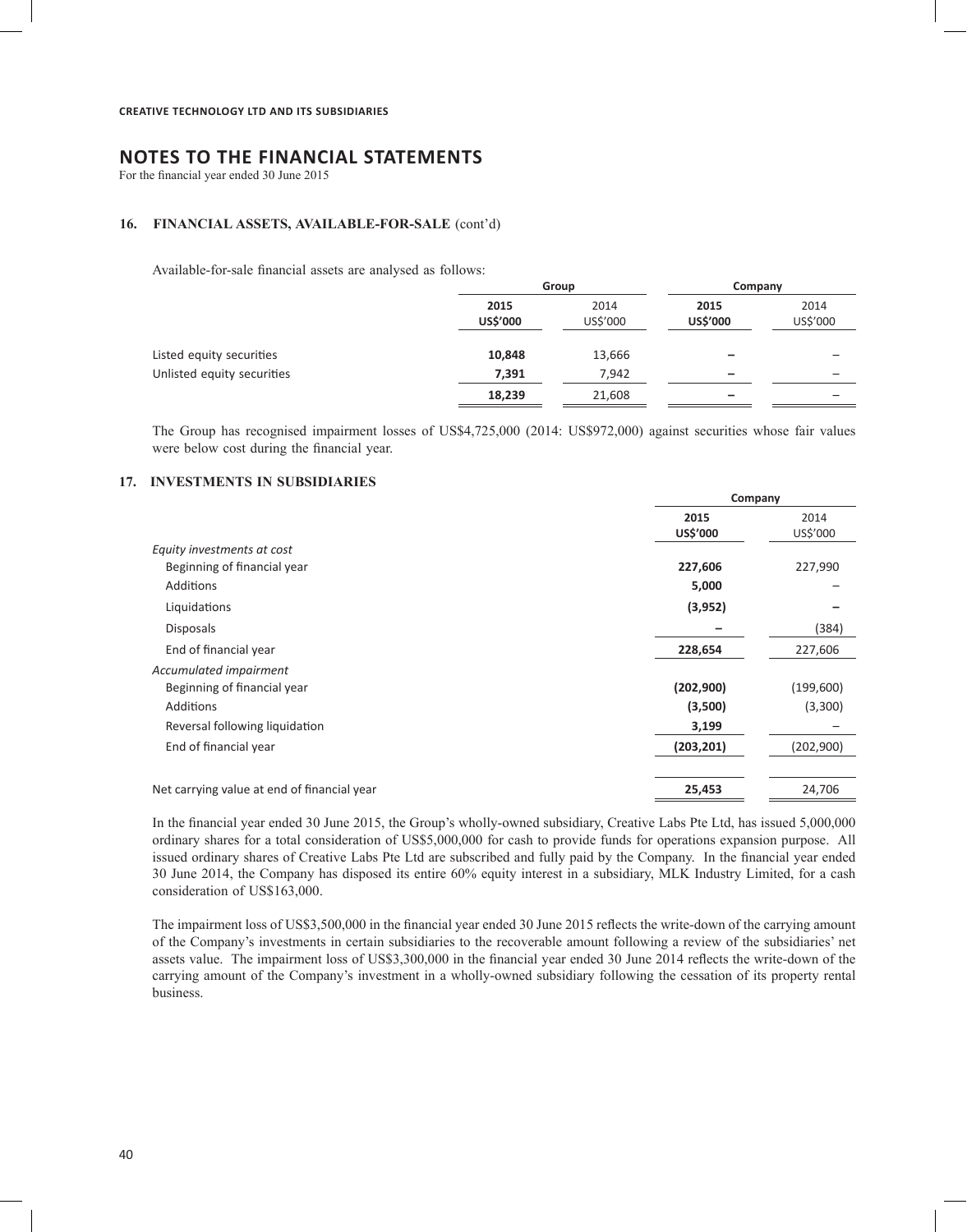The aggregate effects of the disposal of a subsidiary on the cashflows of the Group in the financial year ended 30 June 2014 are as follows:

|                                     | <b>Group Disposal</b> |
|-------------------------------------|-----------------------|
|                                     | Carrying amount       |
|                                     | 2014                  |
|                                     | US\$'000              |
| Identifiable assets and liabilities |                       |
| Cash and cash equivalents           | 273                   |
| Total assets                        | 273                   |
| Accrued liabilities and provisions  | (2)                   |
| <b>Total liabilities</b>            | (2)                   |
| Identifiable net assets             | 271                   |
|                                     |                       |
| Non-controlling interests           | (108)                 |
| Identifiable net assets disposed    | 163                   |
|                                     |                       |

The aggregate cash inflows arising from the disposal of a subsidiary in the financial year ended 30 June 2014 are as follows:

|                                                        | Group    |
|--------------------------------------------------------|----------|
|                                                        | 2014     |
|                                                        | US\$'000 |
|                                                        |          |
| Identifiable net assets disposed (as above)            | 163      |
|                                                        | 163      |
| Less: Cash and cash equivalents in subsidiary disposed | (273)    |
|                                                        | (110)    |
|                                                        |          |
| Net cash outflow on disposal                           | (110)    |
|                                                        |          |

Details of significant subsidiaries are included in Note 35.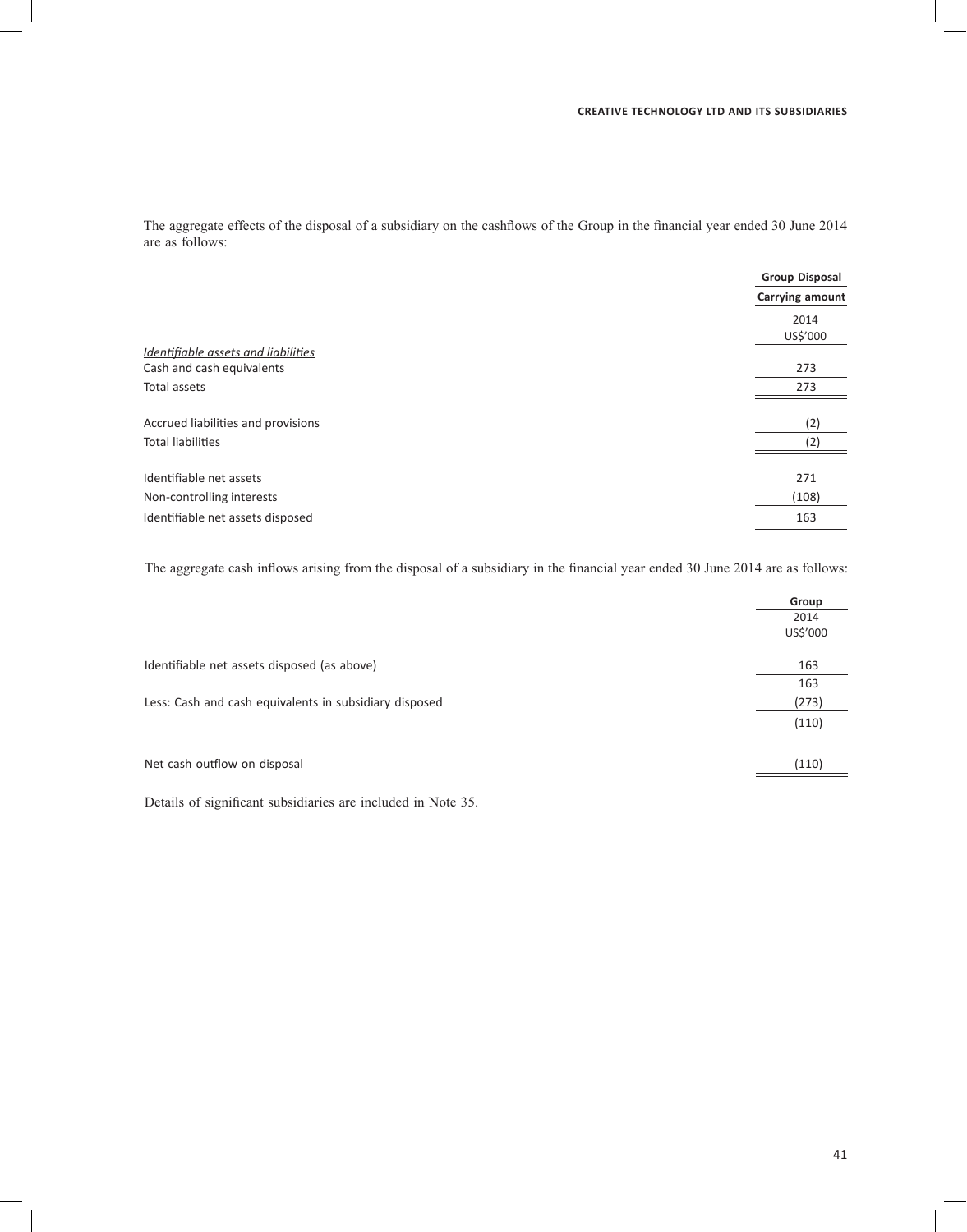For the financial year ended 30 June 2015

# **18. PROPERTY AND EQUIPMENT**

|                              | Leasehold<br>improvements<br>US\$'000 | Land and<br>buildings<br>US\$'000 | Machinery<br>and<br>equipment<br>US\$'000 | Furniture,<br>fixtures<br>and office<br>equipment<br>US\$'000 | Total<br>US\$'000 |
|------------------------------|---------------------------------------|-----------------------------------|-------------------------------------------|---------------------------------------------------------------|-------------------|
| Group                        |                                       |                                   |                                           |                                                               |                   |
| 2015                         |                                       |                                   |                                           |                                                               |                   |
| Cost                         |                                       |                                   |                                           |                                                               |                   |
| Beginning of financial year  | 2,448                                 | 15,999                            | 3,148                                     | 13,382                                                        | 34,977            |
| Additions                    | 4                                     |                                   | 15                                        | 80                                                            | 99                |
| <b>Disposals</b>             | (25)                                  | (13, 544)                         | (13)                                      | (712)                                                         | (14, 294)         |
| End of financial year        | 2,427                                 | 2,455                             | 3,150                                     | 12,750                                                        | 20,782            |
| Accumulated depreciation     |                                       |                                   |                                           |                                                               |                   |
| Beginning of financial year  | 2,297                                 | 10,607                            | 2,604                                     | 13,004                                                        | 28,512            |
| Depreciation charge (Note 4) | 79                                    | 125                               | 248                                       | 259                                                           | 711               |
| <b>Disposals</b>             | (25)                                  | (9,052)                           | (13)                                      | (712)                                                         | (9,802)           |
| End of financial year        | 2,351                                 | 1,680                             | 2,839                                     | 12,551                                                        | 19,421            |
| Net book value               |                                       |                                   |                                           |                                                               |                   |
| End of financial year        | 76                                    | 775                               | 311                                       | 199                                                           | 1,361             |
| Group                        |                                       |                                   |                                           |                                                               |                   |
| 2014                         |                                       |                                   |                                           |                                                               |                   |
| Cost                         |                                       |                                   |                                           |                                                               |                   |
| Beginning of financial year  | 2,728                                 | 15,999                            | 3,066                                     | 14,899                                                        | 36,692            |
| Additions                    | $\overline{\phantom{0}}$              |                                   | 52                                        | 219                                                           | 271               |
| Disposals                    | (275)                                 |                                   | (75)                                      | (1,636)                                                       | (1,986)           |
| Reclassification             | (5)                                   |                                   | 105                                       | (100)                                                         |                   |
| End of financial year        | 2,448                                 | 15,999                            | 3,148                                     | 13,382                                                        | 34,977            |
| Accumulated depreciation     |                                       |                                   |                                           |                                                               |                   |
| Beginning of financial year  | 2,486                                 | 10,357                            | 2,417                                     | 14,540                                                        | 29,800            |
| Depreciation charge (Note 4) | 86                                    | 250                               | 255                                       | 106                                                           | 697               |
| Disposals                    | (275)                                 |                                   | (74)                                      | (1,636)                                                       | (1,985)           |
| Reclassification             |                                       |                                   | 6                                         | (6)                                                           |                   |
| End of financial year        | 2,297                                 | 10,607                            | 2,604                                     | 13,004                                                        | 28,512            |
| Net book value               |                                       |                                   |                                           |                                                               |                   |
| End of financial year        | 151                                   | 5,392                             | 544                                       | 378                                                           | 6,465             |
|                              |                                       |                                   |                                           |                                                               |                   |

During the financial year ended 30 June 2015, a wholly-owned subsidiary in Ireland has disposed its freehold property for net proceeds of US\$4,884,000.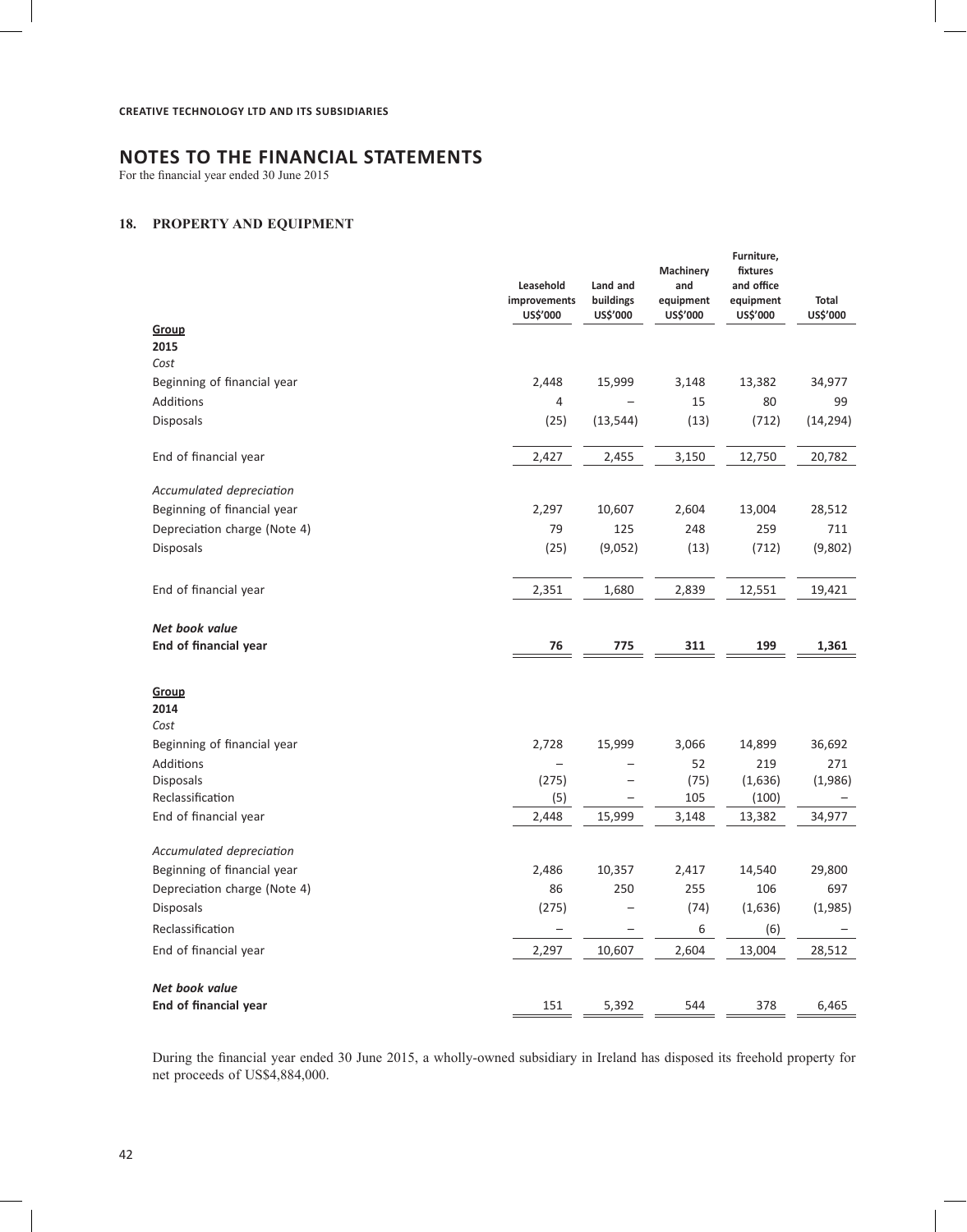|                             | Leasehold<br>improvements<br>US\$'000 | Machinery<br>and<br>equipment<br>US\$'000 | Furniture,<br>fixtures<br>and office<br>equipment<br>US\$'000 | <b>Total</b><br>US\$'000 |
|-----------------------------|---------------------------------------|-------------------------------------------|---------------------------------------------------------------|--------------------------|
| Company                     |                                       |                                           |                                                               |                          |
| 2015                        |                                       |                                           |                                                               |                          |
| Cost                        |                                       |                                           |                                                               |                          |
| Beginning of financial year | 1,739                                 | 3,050                                     | 9,755                                                         | 14,544                   |
| Additions                   | $\mathbf{1}$                          | 15                                        | 75                                                            | 91                       |
| <b>Disposals</b>            | (25)                                  | (13)                                      | (450)                                                         | (488)                    |
| End of financial year       | 1,715                                 | 3,052                                     | 9,380                                                         | 14,147                   |
| Accumulated depreciation    |                                       |                                           |                                                               |                          |
| Beginning of financial year | 1,592                                 | 2,911                                     | 9,390                                                         | 13,893                   |
| Depreciation charge         | 78                                    | 47                                        | 248                                                           | 373                      |
| Disposals                   | (25)                                  | (13)                                      | (450)                                                         | (488)                    |
| End of financial year       | 1,645                                 | 2,945                                     | 9,188                                                         | 13,778                   |
| Net book value              |                                       |                                           |                                                               |                          |
| End of financial year       | 70                                    | 107                                       | 192                                                           | 369                      |
| Company                     |                                       |                                           |                                                               |                          |
| 2014                        |                                       |                                           |                                                               |                          |
| Cost                        |                                       |                                           |                                                               |                          |
| Beginning of financial year | 1,757                                 | 3,035                                     | 10,100                                                        | 14,892                   |
| Additions                   |                                       | 50                                        | 217                                                           | 267                      |
| <b>Disposals</b>            | (13)                                  | (40)                                      | (562)                                                         | (615)                    |
| Reclassification            | (5)                                   | 5                                         |                                                               |                          |
| End of financial year       | 1,739                                 | 3,050                                     | 9,755                                                         | 14,544                   |
| Accumulated depreciation    |                                       |                                           |                                                               |                          |
| Beginning of financial year | 1,521                                 | 2,901                                     | 9,765                                                         | 14,187                   |
| Depreciation charge         | 84                                    | 49                                        | 186                                                           | 319                      |
| Disposals                   | (13)                                  | (39)                                      | (561)                                                         | (613)                    |
| Reclassification            |                                       |                                           | $\overline{\phantom{0}}$                                      |                          |
| End of financial year       | 1,592                                 | 2,911                                     | 9,390                                                         | 13,893                   |
| Net book value              |                                       |                                           |                                                               |                          |
| End of financial year       | 147                                   | 139                                       | 365                                                           | 651                      |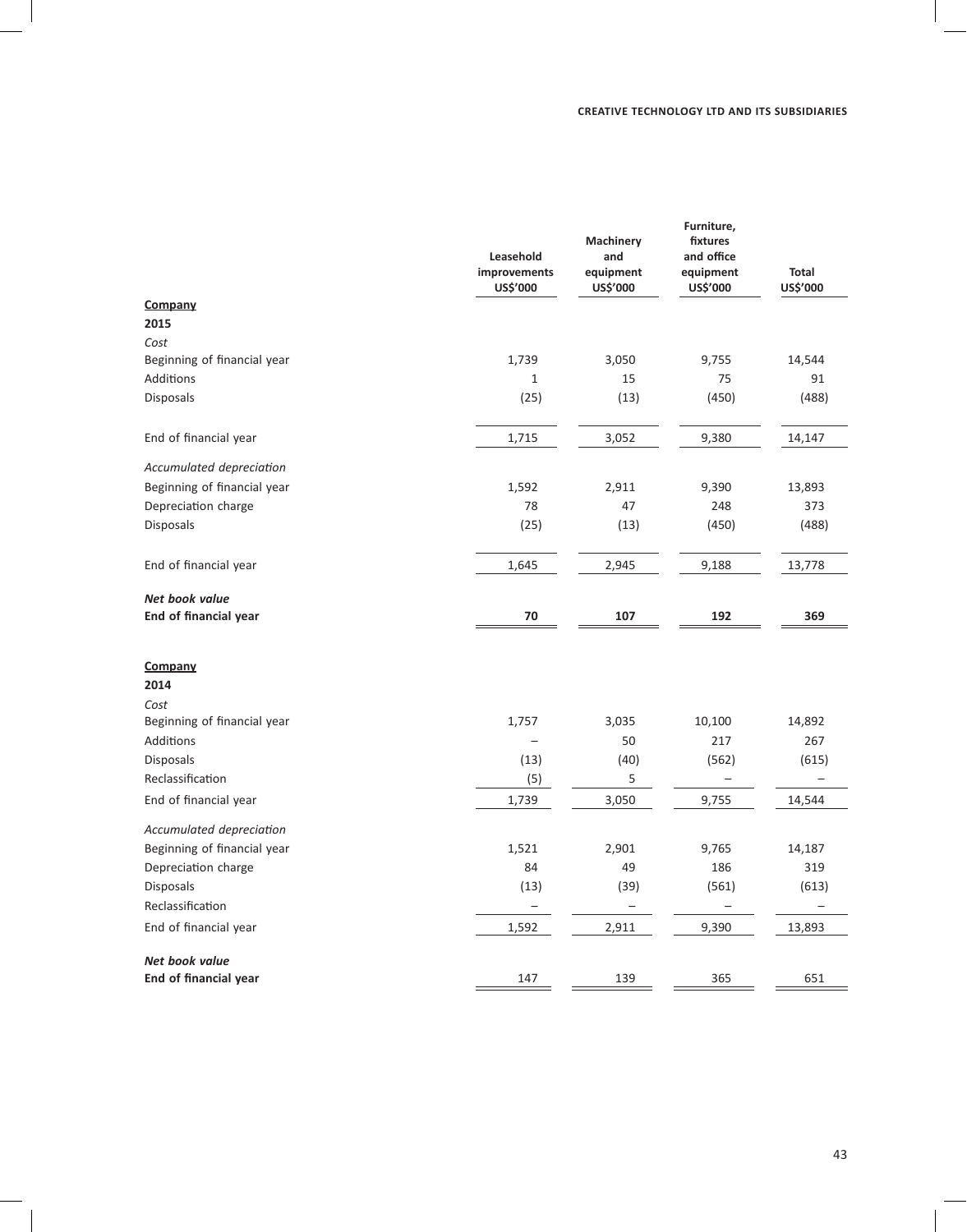For the financial year ended 30 June 2015

# **19. INTANGIBLE ASSETS**

|                                              | Group            |                  |                         | Company          |  |
|----------------------------------------------|------------------|------------------|-------------------------|------------------|--|
|                                              | 2015<br>US\$'000 | 2014<br>US\$'000 | 2015<br><b>US\$'000</b> | 2014<br>US\$'000 |  |
| Goodwill arising on consolidation (Note (a)) |                  |                  |                         |                  |  |
| Trademarks and licences (Note (b))           | -                | -                |                         |                  |  |
|                                              | -                | -                |                         |                  |  |

# **(a) Goodwill arising on consolidation**

|                                     |                  | Group            |  |  |
|-------------------------------------|------------------|------------------|--|--|
|                                     | 2015<br>US\$'000 | 2014<br>US\$'000 |  |  |
| Cost                                |                  |                  |  |  |
| Beginning and end of financial year | 2,262            | 2,262            |  |  |
| Accumulated amortisation            |                  |                  |  |  |
| Beginning and end of financial year | 2,262            | 2,262            |  |  |
| Net book value                      |                  |                  |  |  |

# **(b) Trademarks and licences**

|                  | Group            |                         | Company          |  |  |
|------------------|------------------|-------------------------|------------------|--|--|
| 2015<br>US\$'000 | 2014<br>US\$'000 | 2015<br><b>US\$'000</b> | 2014<br>US\$'000 |  |  |
|                  |                  |                         |                  |  |  |
| 16,574           | 35,139           |                         | 16,533           |  |  |
| (4, 727)         | (18, 565)        |                         | (16, 533)        |  |  |
| 11,847           | 16,574           |                         |                  |  |  |
|                  |                  |                         |                  |  |  |
| 16,574           | 35,139           |                         | 16,533           |  |  |
| (4, 727)         | (18, 565)        |                         | (16, 533)        |  |  |
| 11,847           | 16,574           |                         |                  |  |  |
|                  |                  |                         |                  |  |  |
|                  |                  |                         |                  |  |  |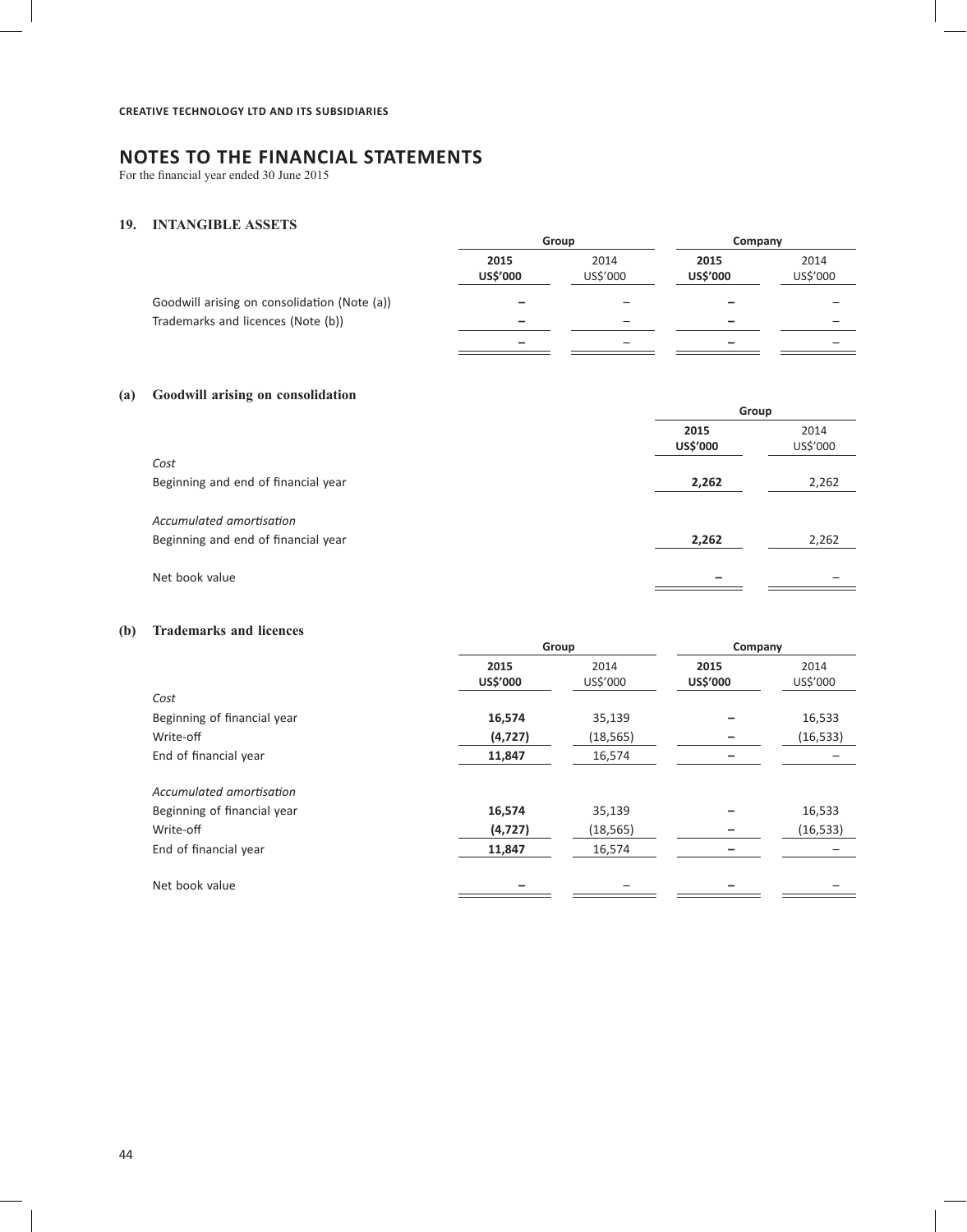# **20. OTHER NON-CURRENT ASSETS**

|                   |                  | Group            | Company          |                  |  |
|-------------------|------------------|------------------|------------------|------------------|--|
|                   | 2015<br>US\$'000 | 2014<br>US\$'000 | 2015<br>US\$'000 | 2014<br>US\$'000 |  |
| Security deposits | 88               | 98               | -                |                  |  |
|                   | 88               | 98               | -                |                  |  |

# **21. TRADE PAYABLES**

|                        |                         | Group            |                         | Company          |  |
|------------------------|-------------------------|------------------|-------------------------|------------------|--|
|                        | 2015<br><b>US\$'000</b> | 2014<br>US\$'000 | 2015<br><b>US\$'000</b> | 2014<br>US\$'000 |  |
| Trade payables         |                         |                  |                         |                  |  |
| - Non-related parties  | 15,596                  | 9,339            | 10,366                  | 5,863            |  |
| - Associated companies | 43                      | 44               | 43                      | 44               |  |
|                        | 15,639                  | 9,383            | 10,409                  | 5,907            |  |

# **22. ACCRUED LIABILITIES AND PROVISIONS**

|                                  | Group            |                  |                  | Company          |  |
|----------------------------------|------------------|------------------|------------------|------------------|--|
|                                  | 2015<br>US\$'000 | 2014<br>US\$'000 | 2015<br>US\$'000 | 2014<br>US\$'000 |  |
| Marketing accruals               | 3,470            | 5,469            | 605              | 967              |  |
| Payroll accruals                 | 4,702            | 6,789            | 3,782            | 5,820            |  |
| Warranty (Note (a))              | 793              | 976              | 792              | 975              |  |
| Restructuring (Note (b))         | 1,343            | 1,343            | 281              | 281              |  |
| Royalty accruals                 | 2,179            | 2,114            | 325              | 261              |  |
| Legal claims and fees (Note (c)) | 6,376            | 7,124            | 5,150            | 5,900            |  |
| Deposits and other creditors     | 1,477            | 2,585            | 1,009            | 1,959            |  |
| Subcontract accruals             | 5,200            | 5,200            | 5,200            | 5,200            |  |
| Freight and duty accruals        | 583              | 738              | 183              | 255              |  |
| Professional fees accruals       | 768              | 953              | 582              | 741              |  |
| Other accruals                   | 4,554            | 4,608            | 2,542            | 2,115            |  |
|                                  | 31,445           | 37,899           | 20,451           | 24,474           |  |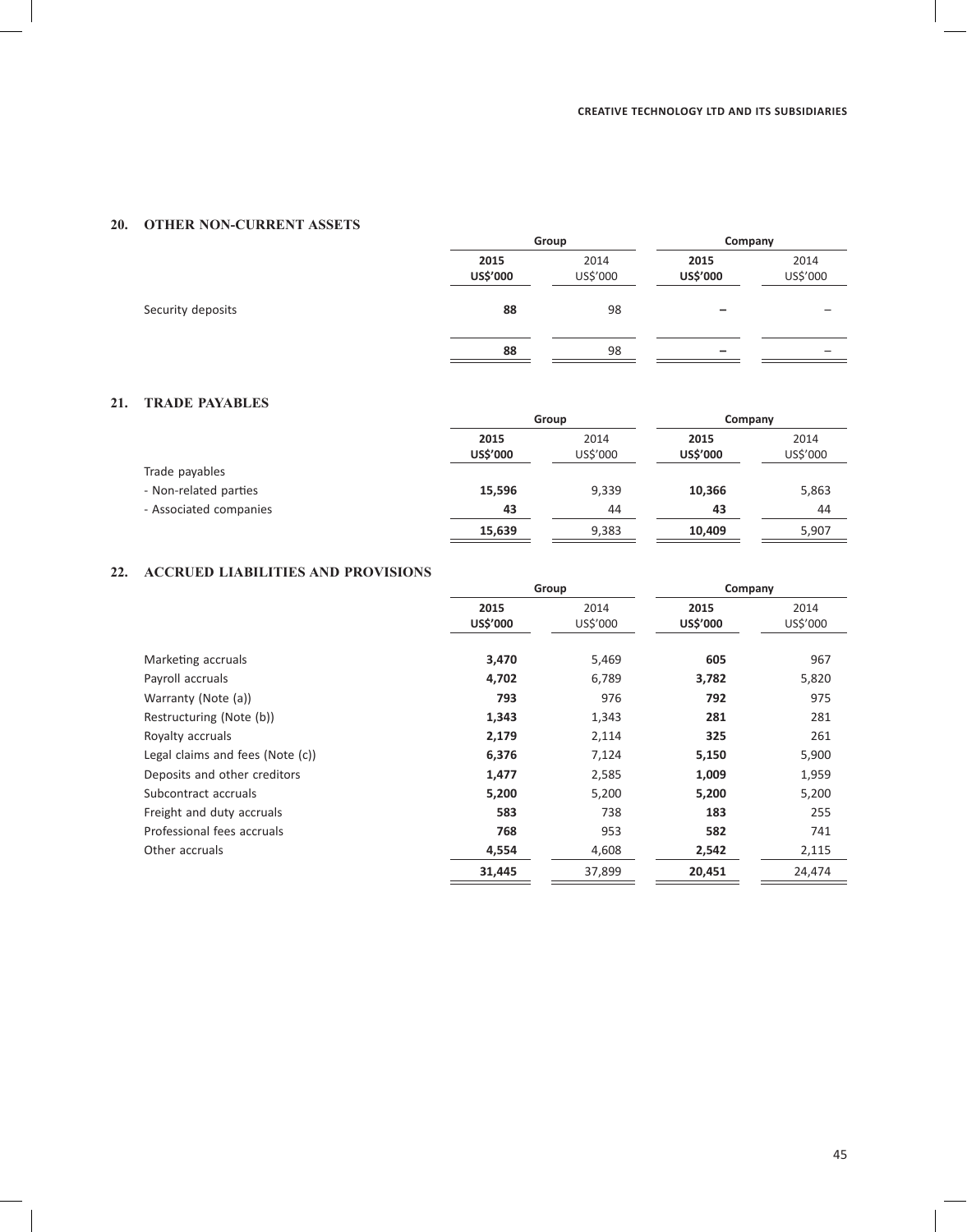For the financial year ended 30 June 2015

# **22. ACCRUED LIABILITIES AND PROVISIONS** (cont'd)

### **(a) Warranty**

The warranty period for the bulk of the products typically ranges between 1 to 2 years. The product warranty provision reflects management's best estimate of probable liability under its product warranties. Management determines the warranty provision based on known product failures (if any), historical experience, and other currently available evidence.

Movements in provision for warranty are as follows:

|                             |                  | Group            |                  | Company          |  |
|-----------------------------|------------------|------------------|------------------|------------------|--|
|                             | 2015<br>US\$'000 | 2014<br>US\$'000 | 2015<br>US\$'000 | 2014<br>US\$'000 |  |
| Beginning of financial year | 976              | 1,253            | 975              | 1,252            |  |
| Provision written back      | (13)             | (62)             | (13)             | (62)             |  |
| Provision utilised          | (170)            | (215)            | (170)            | (215)            |  |
| End of financial year       | 793              | 976              | 792              | 975              |  |
|                             |                  |                  |                  |                  |  |

# **(b) Restructuring**

Movements in provision for restructuring are as follows:

|                             | Group            |                  | Company          |                  |
|-----------------------------|------------------|------------------|------------------|------------------|
|                             | 2015<br>US\$'000 | 2014<br>US\$'000 | 2015<br>US\$'000 | 2014<br>US\$'000 |
| Beginning of financial year | 1,343            | 1,474            | 281              | 281              |
| Provision utilised          |                  | (125)            |                  |                  |
| Provision written back      | -                | (6)              | -                | -                |
| End of financial year       | 1,343            | 1,343            | 281              | 281              |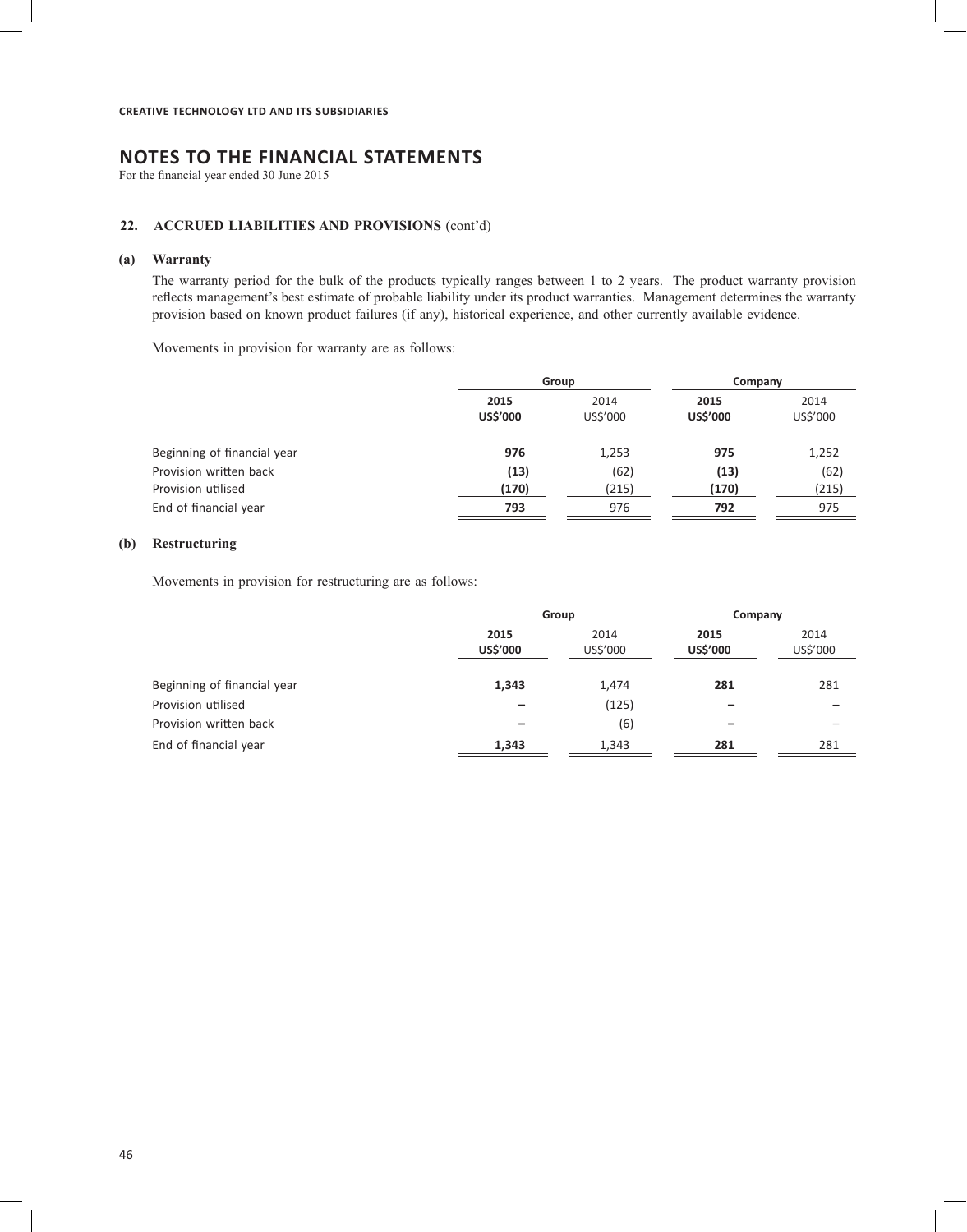# **(c) Legal claims and fees**

The provision for legal claims is in respect of certain legal claims brought against the Group. In the opinion of management, after taking appropriate legal advice, the outcomes of these legal claims are not expected to give rise to any significant loss beyond the amounts provided at 30 June 2015. Management considers that disclosure of further details of these claims will seriously prejudice the Group's negotiating position and accordingly, further information on the nature of the obligation has not been provided.

# **23. DEFERRED INCOME TAX LIABILITIES**

Movements in deferred income tax account are as follows:

|                                                  | Group                   |                  | Company                 |                  |
|--------------------------------------------------|-------------------------|------------------|-------------------------|------------------|
|                                                  | 2015<br><b>US\$'000</b> | 2014<br>US\$'000 | 2015<br><b>US\$'000</b> | 2014<br>US\$'000 |
| Beginning of financial year                      | 10,702                  | 15,202           |                         |                  |
| Over provision in prior financial years (Note 9) | (800)                   | (4,500)          | -                       |                  |
| End of financial year                            | 9,902                   | 10,702           | -                       |                  |

Deferred income tax liabilities (assets) consist of the following:

|                                                     | <b>Unremitted</b><br>offshore<br>interest<br>income<br>US\$'000 | <b>Undistributed</b><br>profits of<br>foreign<br>subsidiaries<br><b>US\$'000</b> | <b>Transfer</b><br>pricing and<br>withholding<br>tax<br>US\$'000 | <b>Others</b><br>US\$'000 | <b>Total</b><br>deferred<br>tax<br><b>liabilities</b><br>US\$'000 | <b>Deferred</b><br>tax<br>assets-<br>tax<br>losses<br>US\$'000 | <b>Net</b><br>deferred<br>tax<br><b>liabilities</b><br>US\$'000 |
|-----------------------------------------------------|-----------------------------------------------------------------|----------------------------------------------------------------------------------|------------------------------------------------------------------|---------------------------|-------------------------------------------------------------------|----------------------------------------------------------------|-----------------------------------------------------------------|
| Group                                               |                                                                 |                                                                                  |                                                                  |                           |                                                                   |                                                                |                                                                 |
| 2015                                                |                                                                 |                                                                                  |                                                                  |                           |                                                                   |                                                                |                                                                 |
| Beginning of<br>financial year<br>(Over) additional | 5,388                                                           | 6,412                                                                            | 6,700                                                            | 4,002                     | 22,502                                                            | (11,800)                                                       | 10,702                                                          |
| provision                                           |                                                                 | (6, 412)                                                                         | 3,202                                                            | (4,002)                   | (7, 212)                                                          | 6,412                                                          | (800)                                                           |
| End of financial year                               | 5,388                                                           |                                                                                  | 9,902                                                            |                           | 15,290                                                            | (5,388)                                                        | 9,902                                                           |
| 2014                                                |                                                                 |                                                                                  |                                                                  |                           |                                                                   |                                                                |                                                                 |
| Beginning of                                        |                                                                 |                                                                                  |                                                                  |                           |                                                                   |                                                                |                                                                 |
| financial year                                      | 5,388                                                           | 6,412                                                                            | 11,200                                                           | 4,002                     | 27,002                                                            | (11,800)                                                       | 15,202                                                          |
| Over provision                                      |                                                                 |                                                                                  | (4,500)                                                          |                           | (4,500)                                                           |                                                                | (4,500)                                                         |
| End of financial year                               | 5,388                                                           | 6,412                                                                            | 6,700                                                            | 4,002                     | 22,502                                                            | (11,800)                                                       | 10,702                                                          |
|                                                     |                                                                 |                                                                                  |                                                                  |                           |                                                                   |                                                                |                                                                 |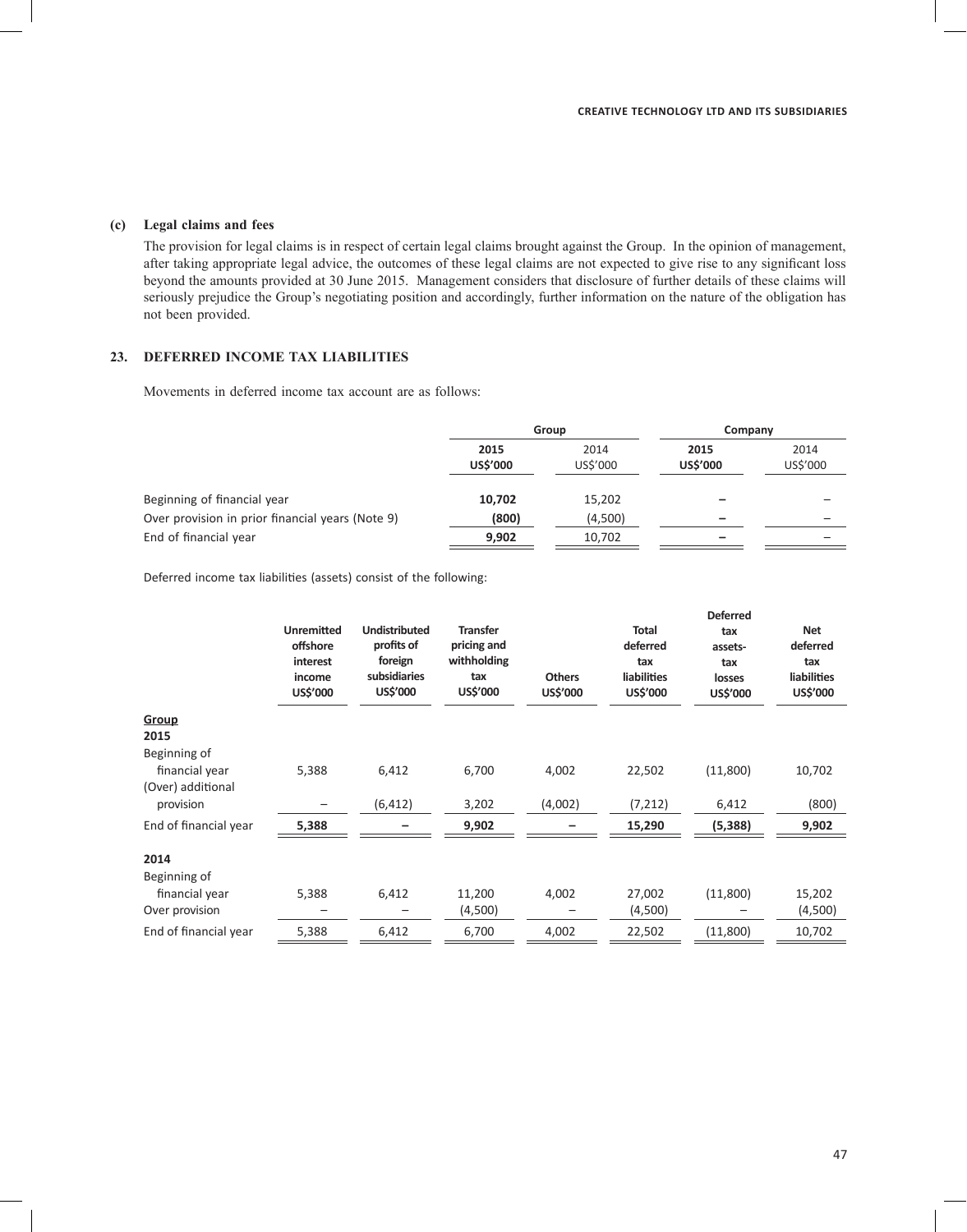For the financial year ended 30 June 2015

#### **23. DEFERRED INCOME TAX LIABILITIES** (cont'd)

|                                     | <b>Unremitted</b><br>offshore<br>interest<br>income<br>US\$'000 | <b>Undistributed</b><br>profits of<br>foreign<br>subsidiaries<br><b>US\$'000</b> | <b>Total</b><br>deferred<br>tax liabilities<br>US\$'000 | <b>Deferred</b><br>tax assests<br>-tax losses<br>US\$'000 | Net deferred<br>tax liabilities<br>US\$'000 |
|-------------------------------------|-----------------------------------------------------------------|----------------------------------------------------------------------------------|---------------------------------------------------------|-----------------------------------------------------------|---------------------------------------------|
| Company                             |                                                                 |                                                                                  |                                                         |                                                           |                                             |
| 2015                                |                                                                 |                                                                                  |                                                         |                                                           |                                             |
| Beginning of financial year         | 5,388                                                           | 6,412                                                                            | 11,800                                                  | (11,800)                                                  |                                             |
| Over provision                      |                                                                 | (6, 412)                                                                         | (6, 412)                                                | 6,412                                                     |                                             |
| End of financial year               | 5,388                                                           |                                                                                  | 5,388                                                   | (5, 388)                                                  |                                             |
| 2014                                |                                                                 |                                                                                  |                                                         |                                                           |                                             |
| Beginning and end of financial year | 5,388                                                           | 6,412                                                                            | 11,800                                                  | (11,800)                                                  |                                             |

The deferred income tax liabilities/assets are expected to be settled/recovered after one year.

Deferred income tax assets are recognised for tax losses and other reserves carried forward to the extent that realisation of the related tax benefits through future taxable profit is probable. The deferred tax asset of US\$5,388,000 as at the financial year ended 30 June 2015 (2014: US\$11,800,000) pertains to losses brought forward from the previous financial years which can be used to offset certain future tax liabilities.

Respectively, the Group and the Company have unrecognised tax losses of approximately US\$628,000,000 and US\$360,000,000 (2014: US\$560,000,000 and US\$291,000,000) at the balance sheet date which can be carried forward and used to offset against future taxable income subject to meeting certain statutory requirements by those companies with unrecognised tax losses in their respective countries of incorporation. Approximately US\$198,000,000 of the Group's tax losses expire between 2016 and 2035. The Group also has United States tax deductions not included in unrecognised tax losses of approximately US\$60,000,000 (2014: US\$60,000,000) as a result of the exercise of employee share options of which the tax benefit has not been realised. The tax benefit of the deductions, when realised will be accounted for as a credit to other reserves rather than a reduction of the income tax expense.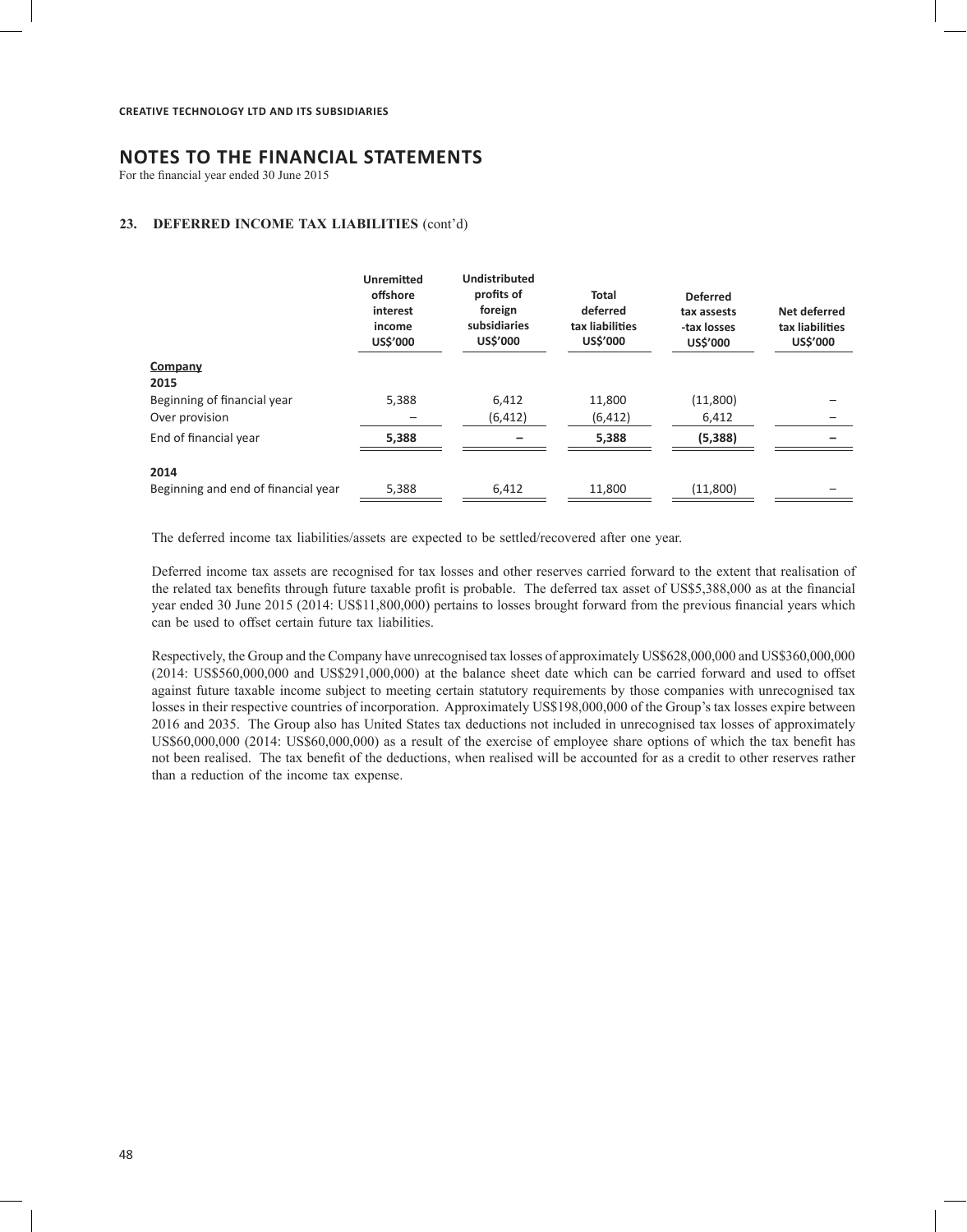**Number of ordinary shares Amount**

#### **24. SHARE CAPITAL AND TREASURY SHARES**

|                                                                                                  | <b>NUMBER OF ORDER PROPERTY</b>        |                                   | <b>AUTOMIL</b>                      |                                       |  |
|--------------------------------------------------------------------------------------------------|----------------------------------------|-----------------------------------|-------------------------------------|---------------------------------------|--|
|                                                                                                  | <b>Issued share</b><br>capital<br>'000 | <b>Treasury</b><br>shares<br>'000 | <b>Share</b><br>capital<br>US\$'000 | <b>Treasury</b><br>shares<br>US\$'000 |  |
| <b>Group and Company</b>                                                                         |                                        |                                   |                                     |                                       |  |
| 2015                                                                                             |                                        |                                   |                                     |                                       |  |
| Beginning and end of financial year                                                              | 75,000                                 | (4,668)                           | 266,753                             | (16, 262)                             |  |
| 2014                                                                                             |                                        |                                   |                                     |                                       |  |
| Beginning of financial year                                                                      | 75,000                                 | (4, 767)                          | 266,753                             | (16,606)                              |  |
| Utilisation of treasury shares for shares issued<br>under employee options plans and performance |                                        |                                   |                                     |                                       |  |
| share plan                                                                                       |                                        | 99                                |                                     | 344                                   |  |
| End of financial year                                                                            | 75,000                                 | (4,668)                           | 266,753                             | (16, 262)                             |  |
|                                                                                                  |                                        |                                   |                                     |                                       |  |

All issued ordinary shares are fully paid. There is no par value for these ordinary shares.

### **(a) Treasury shares**

No shares were acquired in the financial years ended 30 June 2015 and 2014.

The Company did not issue any treasury shares pursuant to the Creative Technology (1999) Share Option Scheme ("1999 Scheme") in the financial years ended 30 June 2015 and 30 June 2014.

For the financial year ended 30 June 2015, the Company did not issue any treasury shares (2014: 99,000) pursuant to the Creative Performance Share Plan.

#### **(b) Share options**

The Creative Technology (1999) Share Option Scheme ("1999 Scheme") was approved by shareholders at an Extraordinary General Meeting on 30 December 1998 which allows options to be granted to full-time employees as well as consultants and non-executive directors. The total number of shares that may be granted under the 1999 Scheme was 7.5 million, provided that such amount shall be automatically increased on the first day (1 July) of each of the five financial years ended 30 June 2001, 2002, 2003, 2004 and 2005 by four percent of the issued share capital of the Company as at the last day of the immediate preceding financial year. The Option Committee has the discretion to decide the vesting schedule in the letter of offer. If it is not specifically stated in the letter of offer, 1/4 of the total amount of the grant vests on the first anniversary of the grant date and 1/48 of the total amount of the grant vests on the last day of each calendar month thereafter.

The exercise price of the options is determined at the average of the closing prices of the Company's shares as quoted on the SGX-ST or the National Association of Securities Dealers Automated Quotations ("NASDAQ") for five market days preceding the date of the grant.

Options expire after the tenth anniversary of the date of grant, except in the case of options granted to participants other than employees, options expire not later than the fifth anniversary of the date of grant. Effective 12 November 2007, amendments were made to the 1999 Scheme to allow the use of treasury shares to satisfy share based exercises. The options under the 1999 Scheme do not entitle the holders of the options, by virtue of such holdings, to any right to participate in any share issue of any other company.

The 1999 Scheme expired on 29 December 2008. The existing options granted will continue to vest according to the terms and conditions of the 1999 Scheme and the respective grants.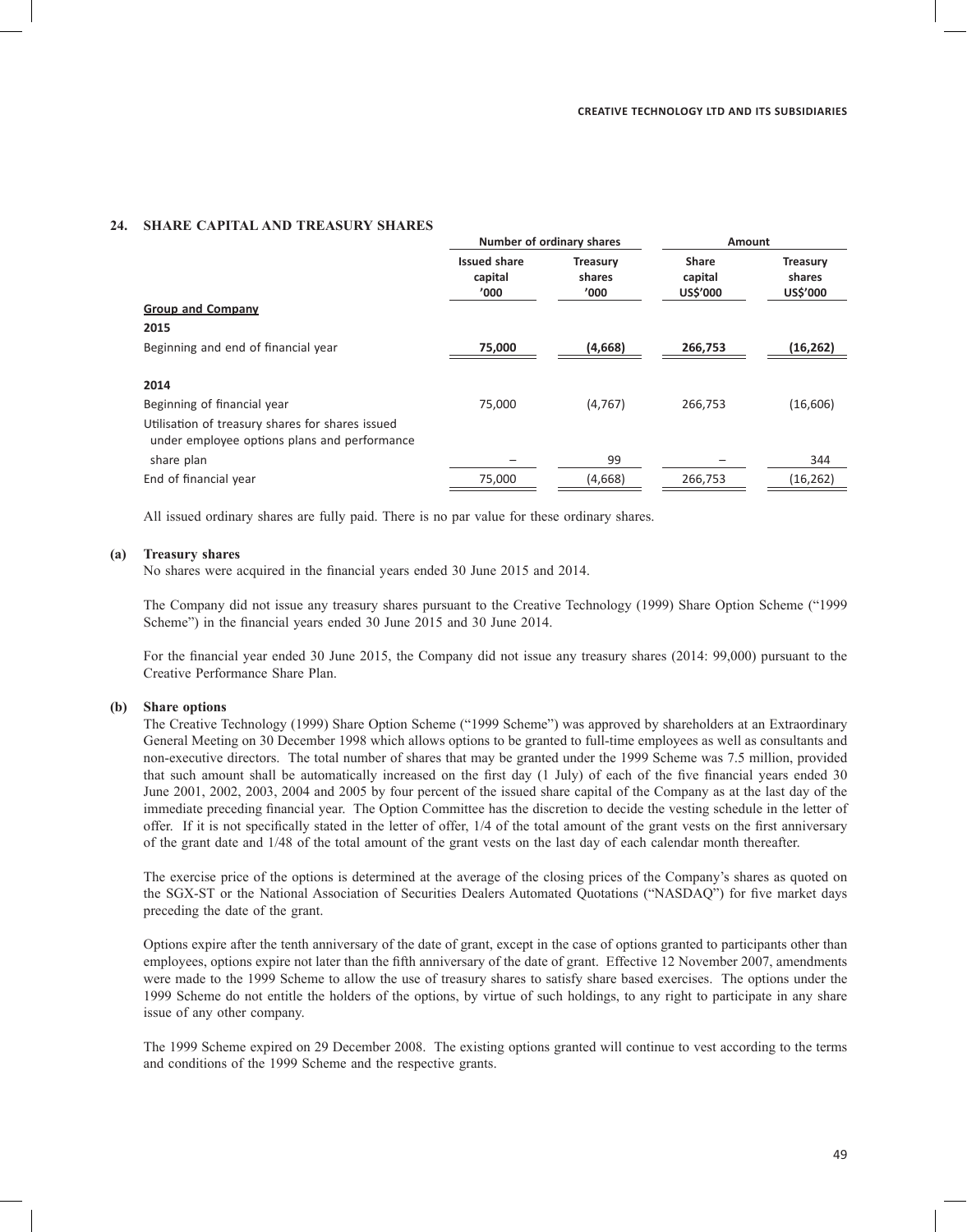# **NOTES TO THE FINANCIAL STATEMENTS**

For the financial year ended 30 June 2015

# **24. SHARE CAPITAL AND TREASURY SHARES** (cont'd)

**(b) Share options** (cont'd)

Movements in the number of unissued ordinary shares under option and their exercise prices were as follows:

|                             | Number of<br>options<br>('000) | <b>Weighted average</b><br>exercise price<br>(US\$) |
|-----------------------------|--------------------------------|-----------------------------------------------------|
| Outstanding at 30 June 2013 | 3,188                          | 5.81                                                |
| Exercised                   |                                | -                                                   |
| Cancelled/Forfeited/Expired | (668)                          | 6.51                                                |
| Outstanding at 30 June 2014 | 2,520                          | 5.62                                                |
| Exercised                   |                                |                                                     |
| Cancelled/Forfeited/Expired | (395)                          | 6.06                                                |
| Outstanding at 30 June 2015 | 2,125                          | 5.54                                                |
| Exercisable at 30 June 2015 | 2,125                          | 5.54                                                |

There were no options exercised during the financial years ended 30 June 2015 and 2014.

The options outstanding as at 30 June 2015 and 30 June 2014 were in the following exercise price ranges:

|                                               |                                              | 2015                                                                  |                                              | 2014                                                                  |  |
|-----------------------------------------------|----------------------------------------------|-----------------------------------------------------------------------|----------------------------------------------|-----------------------------------------------------------------------|--|
| Range of<br>exercise prices                   | Number of<br>shares<br>outstanding<br>('000) | Weighted<br>average<br>remaining<br>contractual<br>term<br>(in years) | Number of<br>shares<br>outstanding<br>('000) | Weighted<br>average<br>remaining<br>contractual<br>term<br>(in years) |  |
| US\$3.00 to US\$4.99<br>US\$5.00 to US\$10.99 | 1,462<br>663                                 | 2.52<br>0.31                                                          | 1,657<br>863                                 | 3.51<br>1.31                                                          |  |
|                                               | 2,125                                        | 1.83                                                                  | 2,520                                        | 2.76                                                                  |  |

#### **(c) Performance shares**

The Creative Performance Share Plan (the "Plan") was approved by shareholders at an Extraordinary General Meeting on 29 October 2009 under which awards (the "Award") of fully-paid shares, their equivalent cash value or combinations thereof, will be issued free of charge, to eligible employees and non-executive directors of the Company and its subsidiaries, provided that certain prescribed performance targets are met and/or upon expiry of the prescribed vesting periods.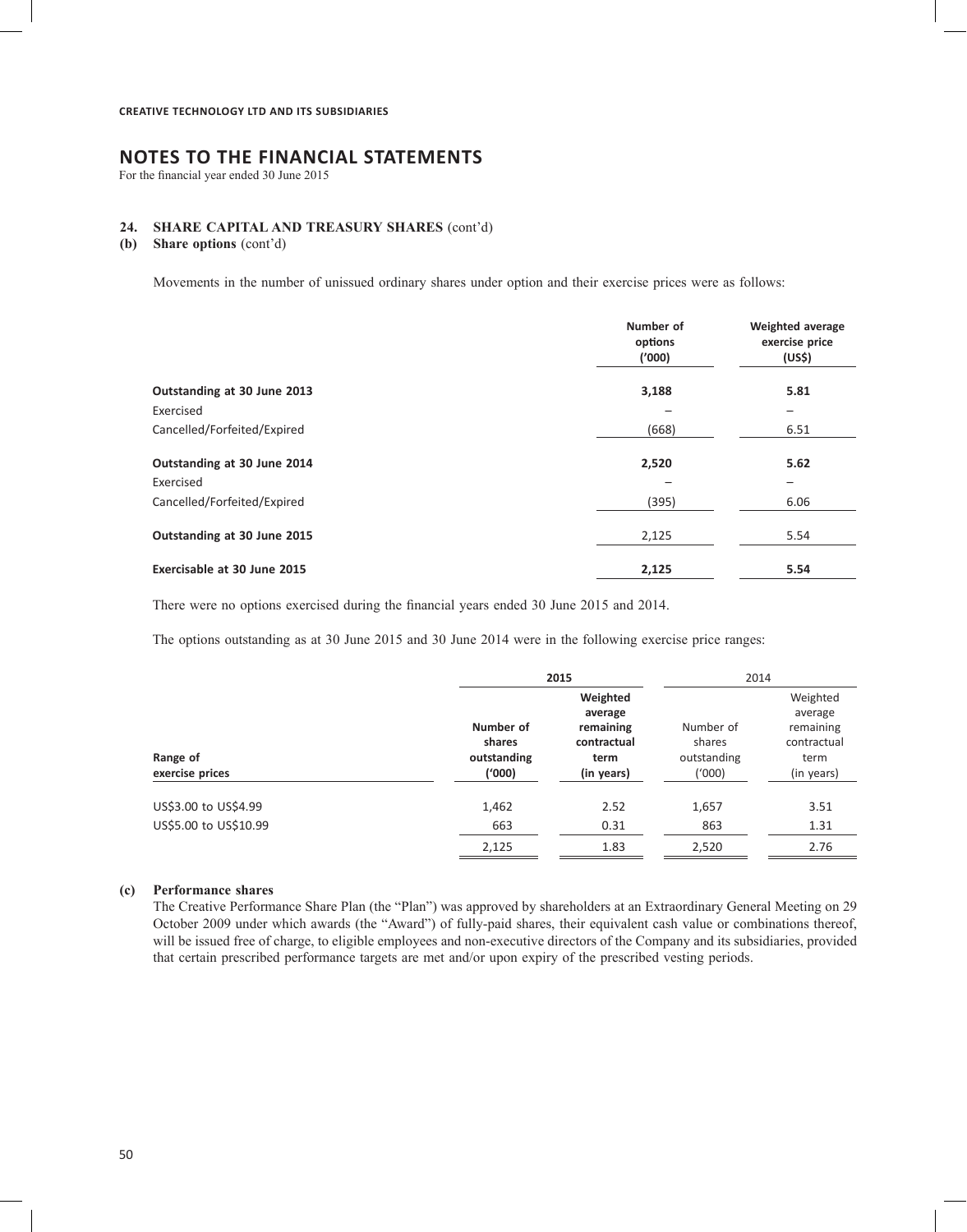On 31 March 2010, 2,793,600 performance shares were granted subject to the terms and conditions of the Plan. Of the total performance shares granted, 716,950 shares were vested immediately on the date of grant.

There were no awards granted under the Plan during the financial years ended 30 June 2015 and 2014. However, as at 30 June 2015, the Committee has extended the performance period till 31 December 2015 for 285,000 performance shares granted on 31 March 2010 that were subject to the achievement of prescribed performance targets.

The fair value of the performance shares is determined at the grant date using the Monte Carlo simulation model which involves projecting future outcomes based on statistical distributions of key random variables including share price and volatility of returns.

The fair values and assumption inputs used in the model are as follows:

| Grant<br>date | <b>Vesting</b><br>date | Number of<br>shares<br>('000) | Fair value<br>per share<br>US\$ | <b>Expected</b><br>volatility<br>% | <b>Dividend</b><br>vield<br>% | <b>Risk-free</b><br>interest rate<br>% | Share price<br>at grant date<br>US\$ |
|---------------|------------------------|-------------------------------|---------------------------------|------------------------------------|-------------------------------|----------------------------------------|--------------------------------------|
| 31.3.2010     | 31.3.2011              | 514.5                         | 3.49                            | 56.07                              | 1.99                          | 0.45                                   | 3.57                                 |
| 31.3.2010     | 31.3.2012              | 514.5                         | 3.40                            | 56.07                              | 1.99                          | 0.62                                   | 3.57                                 |
| 31.3.2010     | 31.3.2013              | 514.5                         | 3.33                            | 56.07                              | 1.99                          | 0.72                                   | 3.57                                 |
| 31.3.2010     | 31.3.2014              | 514.5                         | 3.29                            | 56.07                              | 1.99                          | 1.08                                   | 3.57                                 |

Movements in the number of performance shares are as follows:

| Grant<br>date | Outstanding<br>at<br>1 July 2014<br>('000) | Granted<br>(000) | <b>Vested and</b><br>released<br>('000) | Cancelled<br>('000) | Outstanding<br>at<br>30 June 2015<br>(000) |
|---------------|--------------------------------------------|------------------|-----------------------------------------|---------------------|--------------------------------------------|
| 31 March 2010 | 287                                        |                  |                                         | (2)                 | 285                                        |
| Grant<br>date | Outstanding<br>at<br>1 July 2013<br>(1000) | Granted<br>(000) | <b>Vested and</b><br>released<br>(1000) | Cancelled<br>(1000) | Outstanding<br>at<br>30 June 2014<br>(000) |
| 31 March 2010 | 561                                        |                  | (99)                                    | (175)               | 287                                        |

There were no shares released during the financial year ended 30 June 2015. The 99,000 shares released during the financial year ended 30 June 2014 were satisfied using treasury shares.

## **25. OTHER RESERVES**

|     |                                              |                         | Group            |                         | Company          |  |
|-----|----------------------------------------------|-------------------------|------------------|-------------------------|------------------|--|
|     |                                              | 2015<br><b>US\$'000</b> | 2014<br>US\$'000 | 2015<br><b>US\$'000</b> | 2014<br>US\$'000 |  |
| (a) | <u>Composition:</u>                          |                         |                  |                         |                  |  |
|     | Capital reserves                             | 19,932                  | 19,932           | 6.951                   | 6,951            |  |
|     | Share-based compensation reserves (Note (b)) | 42,630                  | 42,638           | 28.147                  | 28,155           |  |
|     |                                              | 62,562                  | 62,570           | 35,098                  | 35,106           |  |

Capital reserves arose from changes of interests in the group companies in prior financial years. Share-based compensation reserves comprised mainly of compensation expense for share options, tax benefits relating to exercise of non qualified share options by US employees, performance share plans and Chairman's gift of shares to employees.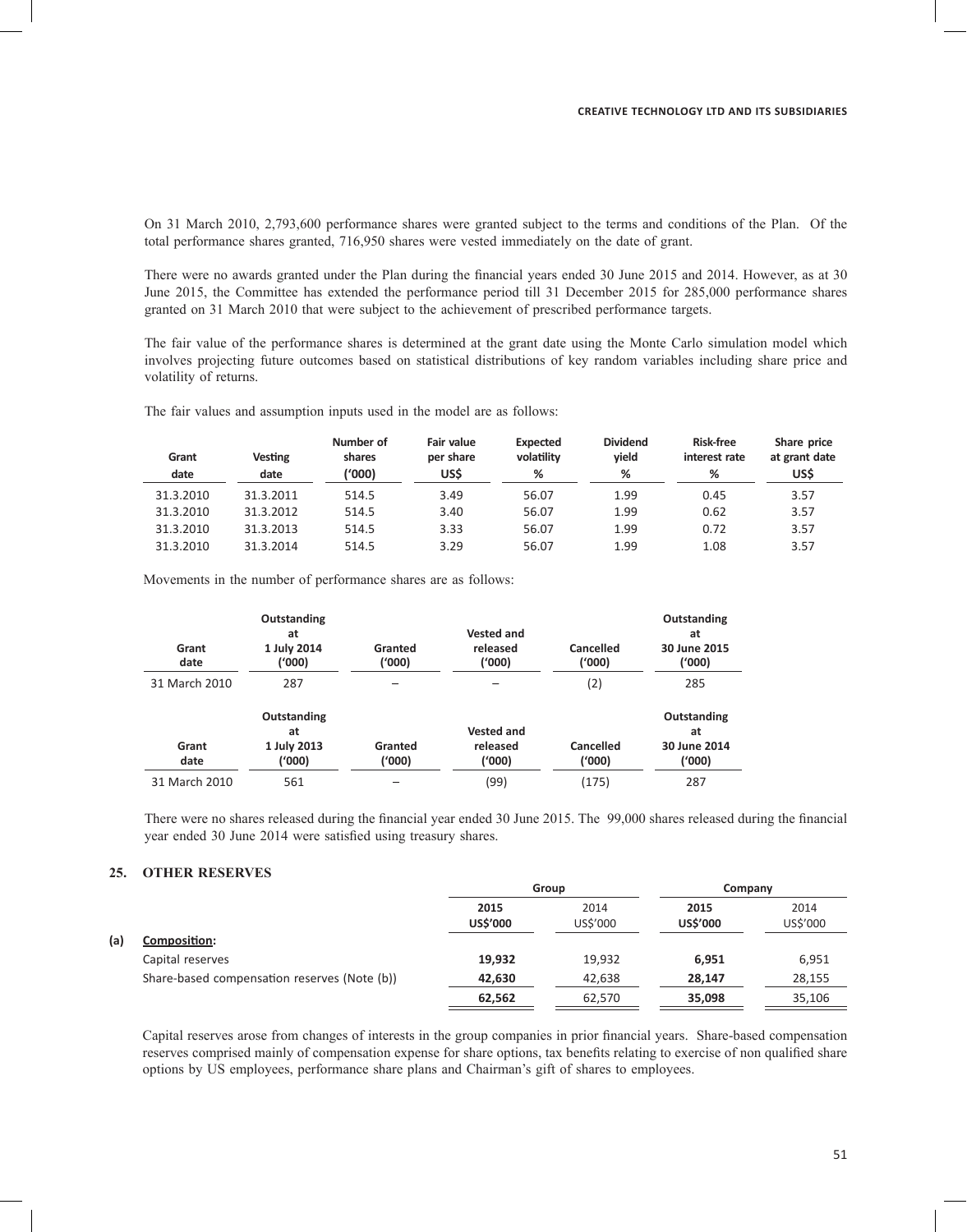For the financial year ended 30 June 2015

# **25. OTHER RESERVES** (cont'd)

|     |                                             | Group            |                  | Company          |                  |
|-----|---------------------------------------------|------------------|------------------|------------------|------------------|
|     |                                             | 2015<br>US\$'000 | 2014<br>US\$'000 | 2015<br>US\$'000 | 2014<br>US\$'000 |
| (b) | <b>Movements:</b>                           |                  |                  |                  |                  |
|     | Share-based compensation reserves           |                  |                  |                  |                  |
|     | Beginning of financial year                 | 42,638           | 43,419           | 28,155           | 28,936           |
|     | Amortisation of deferred share              |                  |                  |                  |                  |
|     | compensation (Note 5)                       | (8)              | (437)            | (8)              | (437)            |
|     | Utilisation of shares issued under employee |                  |                  |                  |                  |
|     | options plans and performance share plan    |                  | (344)            |                  | (344)            |
|     | End of financial year                       | 42,630           | 42,638           | 28,147           | 28,155           |
|     |                                             |                  |                  |                  |                  |

# **26. (ACCUMULATED LOSSES) RETAINED EARNINGS**

Movements in (accumulated losses) retained earnings for the Company are as follows:

|                             | Company          |                  |
|-----------------------------|------------------|------------------|
|                             | 2015<br>US\$'000 | 2014<br>US\$'000 |
| Beginning of financial year | 4,402            | 33,678           |
| Net loss                    | (36, 741)        | (23,600)         |
| Dividends paid (Note 27)    | (2,752)          | (5,676)          |
| End of financial year       | (35,091)         | 4,402            |
|                             |                  |                  |

# **27. DIVIDENDS**

|                                                                                  | <b>Group and Company</b> |                  |
|----------------------------------------------------------------------------------|--------------------------|------------------|
|                                                                                  | 2015<br><b>US\$'000</b>  | 2014<br>US\$'000 |
| Ordinary dividends paid                                                          |                          |                  |
| Final exempt dividend paid in respect of the previous financial year of \$\$0.05 |                          |                  |
| (2014: S\$0.10) per share (Note 26)                                              | 2.752                    | 5.676            |
|                                                                                  |                          |                  |

No dividend has been proposed for the financial year ended 30 June 2015.

# **28. CONTINGENCIES**

The Company has issued banker's guarantee of US\$1,335,000 (2014: US\$1,295,000) to its landlord as security deposit for its office building in Singapore.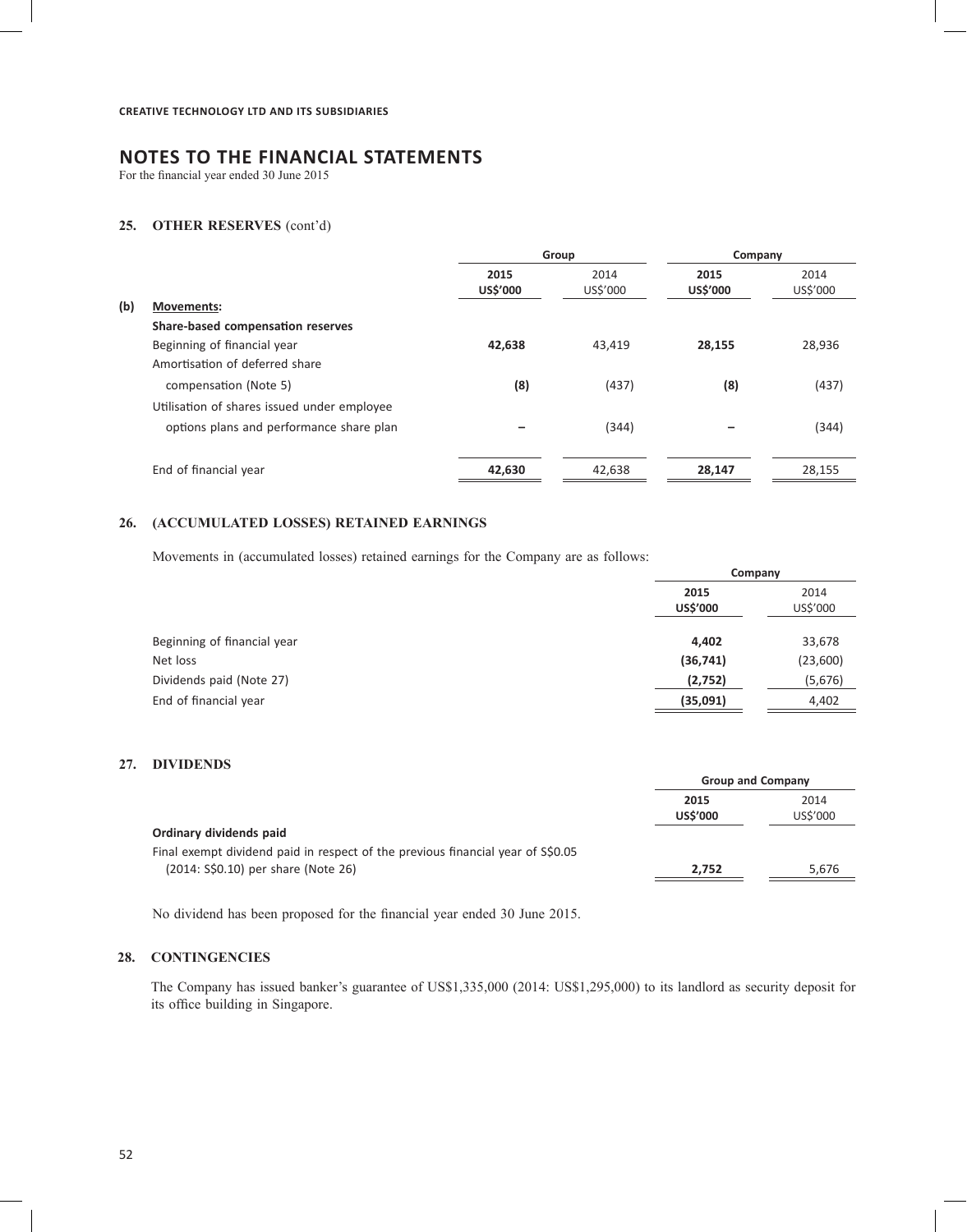#### **29. COMMITMENTS**

### **(a) Capital and other commitments**

Capital and other expenditures contracted for at the balance sheet date but not recognised in the financial statements are as follows:

|                            |                  | Group            |                         | Company          |  |
|----------------------------|------------------|------------------|-------------------------|------------------|--|
|                            | 2015<br>US\$'000 | 2014<br>US\$'000 | 2015<br><b>US\$'000</b> | 2014<br>US\$'000 |  |
| Property and equipment     |                  | 9                |                         | q                |  |
| Other purchase obligations | 2,714            | 2,695            | 2,680                   | 2,674            |  |
|                            | 2,719            | 2,704            | 2,685                   | 2,683            |  |

#### **(b) Operating lease commitments – where the Group is a lessee**

The Group leases office space from non-related parties under non-cancellable operating lease agreements. The leases have varying terms, escalation clauses and renewal rights.

The future minimum lease payables under non-cancellable operating leases contracted for at the balance sheet date but not recognised as liabilities, are as follows:

|                            | Group            |                  |
|----------------------------|------------------|------------------|
|                            | 2015<br>US\$'000 | 2014<br>US\$'000 |
| Not later than one year    | 3,903            | 4,131            |
| Between one and five years | 7,133            | 11,442           |
|                            | 11,036           | 15,573           |
|                            |                  |                  |

#### **30. FINANCIAL RISK MANAGEMENT**

The Group is exposed to financial risks arising from its operations and the use of financial instruments. The Group's principal financial instruments, other than foreign exchange contracts, comprise investments, cash at bank and short-term bank deposits. All financial transactions with the banks are duly accepted with Board of Directors' resolutions, with banking mandates, which define the permitted financial instruments and facility limits, approved by the Board of Directors. The Group has various other financial assets and liabilities such as trade receivables and trade payables, which arise directly from its operations.

It is the Group's policy not to engage in foreign exchange and/or derivatives speculation or trading or enter into any complex foreign exchange or derivatives transactions. From time to time, the Group enters into forward exchange contracts to reduce its exposure to currency translation gains and losses.

The main financial risks arising from the Group's operations and the use of financial instruments are market risk (including price risk, interest rate risk and currency risk), credit risk and liquidity risk. Management does not view the Company on a standalone basis and therefore all risks relevant to the Group are considered and managed at the Group level. The policies for managing each of these risks at the Group level are summarised below.

# **(a) Market risk**

#### **(i) Price risk**

As part of its long-term business strategy, from time to time, the Group makes strategic equity investments in companies that can provide the Group with technologies or products that management believes will give the Group a competitive advantage in the markets in which the Group competes. The Group has strategic investments in quoted equity shares. The Group manages the risk of unfavourable changes by cautious review of the investments before investing and continuous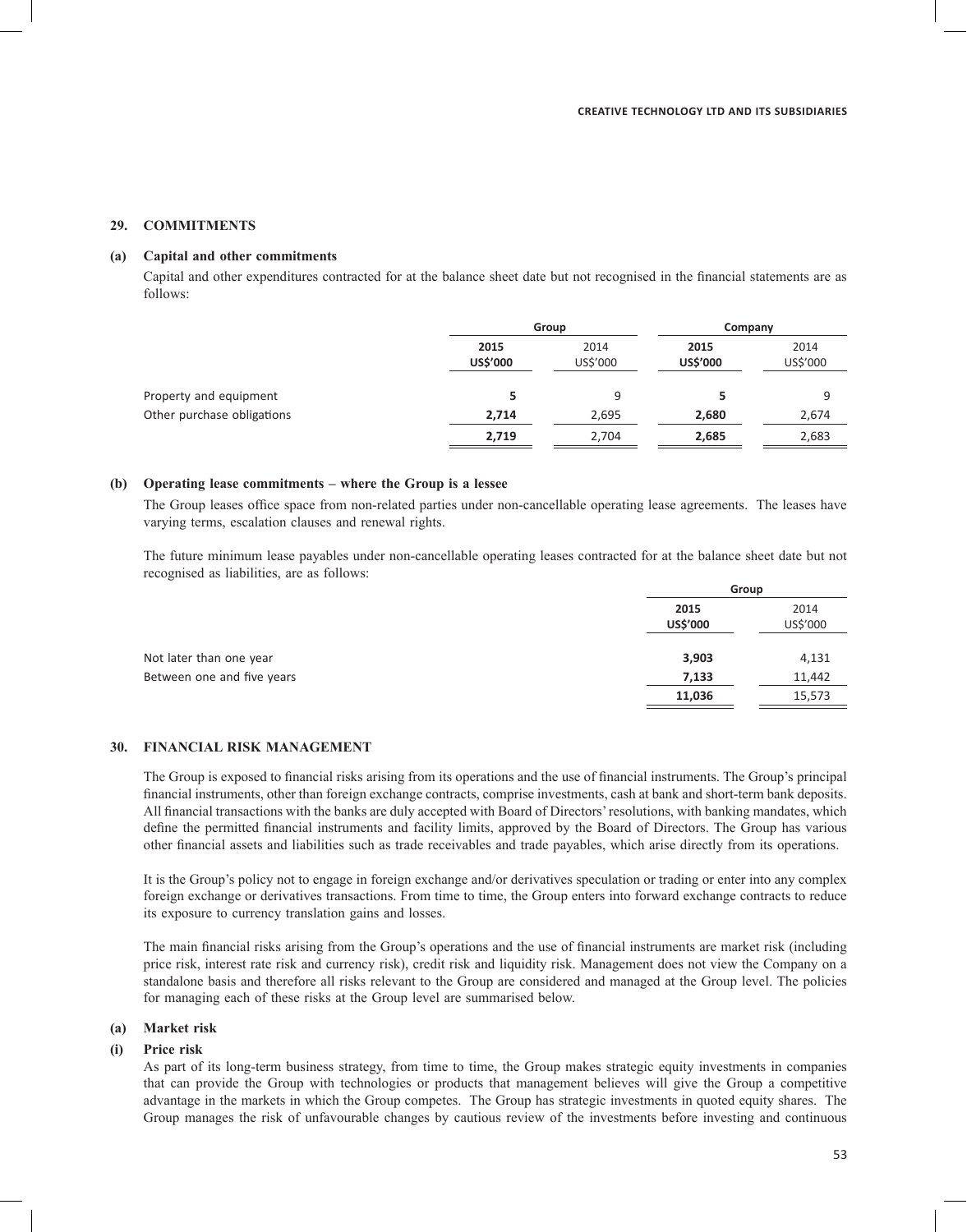For the financial year ended 30 June 2015

#### **30. FINANCIAL RISK MANAGEMENT** (cont'd)

- **(a) Market risk** (cont'd)
- **(i) Price risk** (cont'd)

monitoring of the performance of investments held and assessing market risk relevant to which the investments operate. The market value of these investments will fluctuate with market conditions. The table below summarises the impact to the Group's fair value reserve in equity arising as a result of a 10% increase/decrease in prices of quoted equity securities. This analysis assumes that all other variables remain constant.

|                          |                          | <b>Equity</b>            |  |  |
|--------------------------|--------------------------|--------------------------|--|--|
|                          | 10% increase<br>US\$'000 | 10% decrease<br>US\$'000 |  |  |
| <b>Group</b>             |                          |                          |  |  |
| 2015                     |                          |                          |  |  |
| Quoted equity securities | 1,085                    | (1,085)                  |  |  |
| 2014                     |                          |                          |  |  |
| Quoted equity securities | 1,367                    | (1, 367)                 |  |  |

#### **(ii) Interest rate risk**

The Group has balances placed with reputable banks and financial institutions. The Group manages its interest rate risks on its interest income by placing the cash balances in varying maturities and interest rate terms with due consideration to operating cash flow requirements and optimising yield.

#### **(iii) Currency risk**

The functional currency of the companies in the Group is predominantly the US dollar and accordingly, gains and losses resulting from the translation of financial assets and liabilities denominated in currencies other than the US dollar are reflected in the determination of net profit (loss). From time to time, the Group enters into forward exchange contracts to reduce its exposure to currency translation gains and losses. Forward exchange contracts are marked to market each period and the resulting gains and losses are included in the determination of net profit (loss). No forward exchange contracts were outstanding as at 30 June 2015 and 30 June 2014. **Collar** are

The Group's currency exposure is as follows:

|                                      | <b>USD</b><br>US\$'000 | SGD<br>US\$'000 | <b>EUR</b><br>US\$'000 | <b>GBP</b><br>US\$'000 | <b>Others</b><br>US\$'000 | <b>Total</b><br>US\$'000 |
|--------------------------------------|------------------------|-----------------|------------------------|------------------------|---------------------------|--------------------------|
| Group                                |                        |                 |                        |                        |                           |                          |
| 2015                                 |                        |                 |                        |                        |                           |                          |
| Financial assets                     |                        |                 |                        |                        |                           |                          |
| Cash and cash equivalents            | 44,555                 | 32,987          | 12,307                 | 3,903                  | 5,916                     | 99,668                   |
| Financial assets, available-for-sale | 7,465                  | 10,774          |                        |                        | $\overline{\phantom{a}}$  | 18,239                   |
| Trade receivables                    | 5,508                  | 613             | 2,830                  | 190                    | 641                       | 9,782                    |
| Other receivables                    | 92                     | 115             | 33                     |                        | 33                        | 273                      |
| Other financial assets - deposits    | 87                     | 218             | 66                     | 26                     | 81                        | 478                      |
| Receivables from subsidiaries        | 446,363                | 32,068          | 6,530                  | 244                    | 1,275                     | 486,480                  |
|                                      | 504,070                | 76,775          | 21,766                 | 4,363                  | 7,946                     | 614,920                  |
|                                      |                        |                 |                        |                        |                           |                          |
| <b>Financial liabilities</b>         |                        |                 |                        |                        |                           |                          |
| Financial liabilities                | (34, 734)              | (7, 186)        | (4,652)                | (75)                   | (437)                     | (47,084)                 |
| Payables to subsidiaries             | (446, 363)             | (32,068)        | (6, 530)               | (244)                  | (1, 275)                  | (486, 480)               |
|                                      | (481,097)              | (39, 254)       | (11, 182)              | (319)                  | (1,712)                   | (533, 564)               |
| Net financial assets                 | 22,973                 | 37,521          | 10,584                 | 4,044                  | 6,234                     | 81,356                   |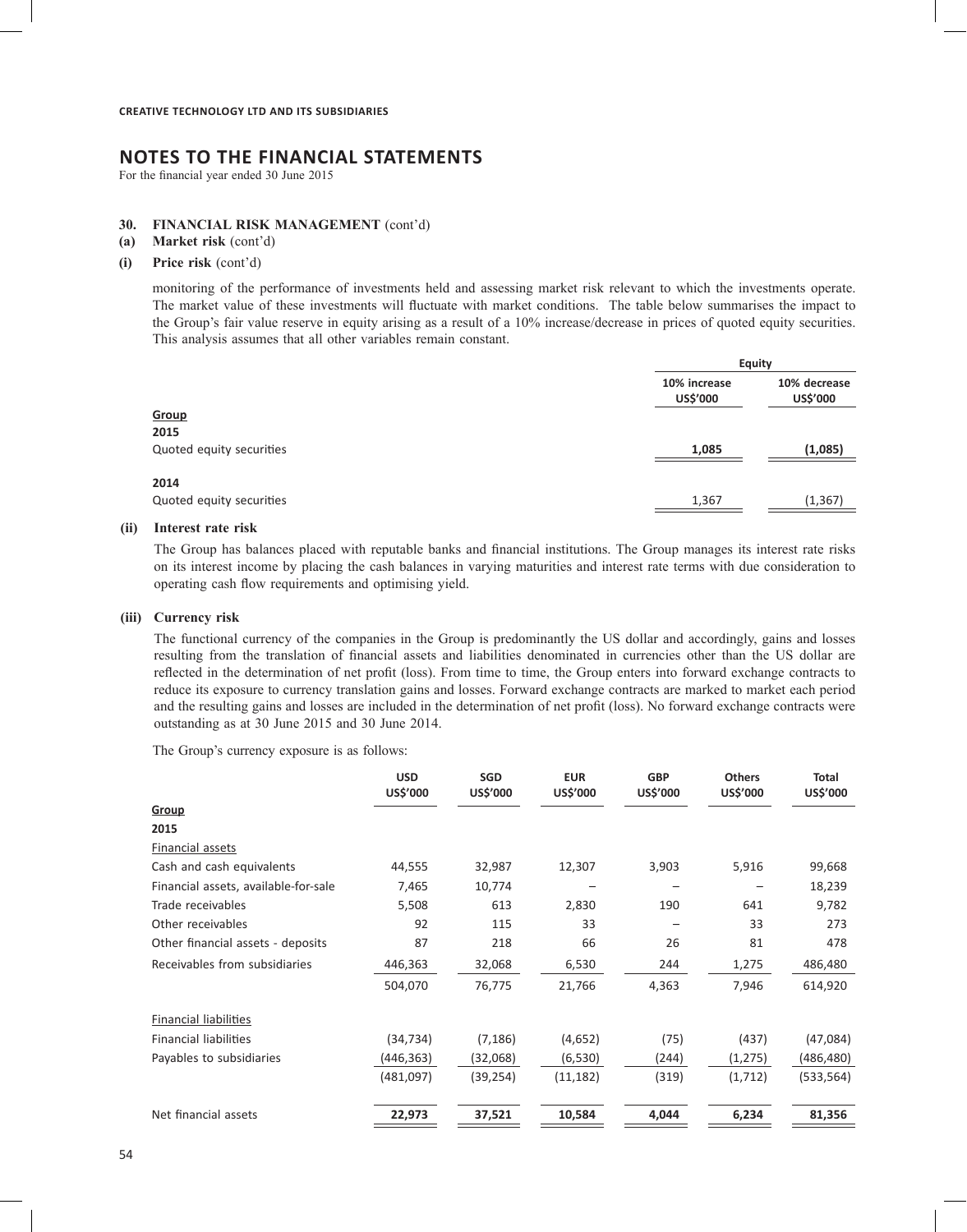|                                      | <b>USD</b><br>US\$'000 | <b>SGD</b><br>US\$'000 | <b>EUR</b><br>US\$'000 | <b>GBP</b><br>US\$'000 | <b>Others</b><br>US\$'000 | <b>Total</b><br>US\$'000 |
|--------------------------------------|------------------------|------------------------|------------------------|------------------------|---------------------------|--------------------------|
| Group                                |                        |                        |                        |                        |                           |                          |
| 2014                                 |                        |                        |                        |                        |                           |                          |
| Financial assets                     |                        |                        |                        |                        |                           |                          |
| Cash and cash equivalents            | 28,510                 | 65,017                 | 20,208                 | 4,433                  | 6,470                     | 124,638                  |
| Financial assets, available-for-sale | 13,495                 | 8,113                  |                        |                        |                           | 21,608                   |
| Trade receivables                    | 6,407                  | 657                    | 2,434                  | 254                    | 807                       | 10,559                   |
| Other receivables                    | 274                    | 97                     | $\overline{2}$         | 1                      | 112                       | 486                      |
| Other financial assets - deposits    | 87                     | 232                    | 66                     | 28                     | 67                        | 480                      |
| Receivables from subsidiaries        | 452,465                | 39,257                 | 8,420                  | 142                    | 983                       | 501,267                  |
|                                      | 501,238                | 113,373                | 31,130                 | 4,858                  | 8,439                     | 659,038                  |
| <b>Financial liabilities</b>         |                        |                        |                        |                        |                           |                          |
| <b>Financial liabilities</b>         | (31,761)               | (8,624)                | (6,091)                | (117)                  | (689)                     | (47, 282)                |
| Payables to subsidiaries             | (452,465)              | (39, 257)              | (8,420)                | (142)                  | (983)                     | (501,267)                |
|                                      | (484,226)              | (47, 881)              | (14, 511)              | (259)                  | (1,672)                   | (548, 549)               |
| Net financial assets                 | 17,012                 | 65,492                 | 16,619                 | 4,599                  | 6,767                     | 110,489                  |

A change of 10% in foreign currency exchange rates relative to US\$ at the reporting date would increase/(decrease) profit (loss) before tax by the amounts shown below. This analysis assumes that all other variables remain constant.

|                    |                                | 10% strengthened                             |                                | 10% weakened                                 |  |  |
|--------------------|--------------------------------|----------------------------------------------|--------------------------------|----------------------------------------------|--|--|
|                    | Profit and<br>loss<br>US\$'000 | Other<br>comprehensive<br>income<br>US\$'000 | Profit and<br>loss<br>US\$'000 | Other<br>comprehensive<br>income<br>US\$'000 |  |  |
| Group<br>2015      |                                |                                              |                                |                                              |  |  |
| SGD against USD    | 2,675                          | 1,077                                        | (2,675)                        | (1,077)                                      |  |  |
| EUR against USD    | 1,058                          | $\overline{\phantom{0}}$                     | (1,058)                        |                                              |  |  |
| GBP against USD    | 404                            |                                              | (404)                          |                                              |  |  |
| Others against USD | 623                            |                                              | (623)                          |                                              |  |  |
| 2014               |                                |                                              |                                |                                              |  |  |
| SGD against USD    | 5,738                          | 811                                          | (5, 738)                       | (811)                                        |  |  |
| EUR against USD    | 1,662                          |                                              | (1,662)                        |                                              |  |  |
| GBP against USD    | 460                            | -                                            | (460)                          |                                              |  |  |
| Others against USD | 677                            |                                              | (677)                          |                                              |  |  |
|                    |                                |                                              |                                |                                              |  |  |

### **(b) Credit risk**

Credit risk refers to the risk that a counterparty will default on its contractual obligations resulting in financial loss to the Group. Financial instruments that potentially subject the Group to significant concentrations of credit risk consist principally of cash and cash equivalents and trade receivables. The Group deals only with financial institutions with high credit ratings and limits the amount of credit exposure to any one financial institution. The Group sells its products to original equipment manufacturers, distributors and key retailers. The Group believes that the concentration of credit risk in its trade receivables is substantially mitigated due to performance of ongoing credit evaluations of its customers' financial condition, use of short collection terms, use of letters of credit in certain circumstances, procurement of credit insurance coverage and the geographical dispersion of sales. The Group establishes allowances for doubtful accounts, returns and discounts for specifically identified doubtful accounts, returns and discounts based on credit profiles of its customers, current economic trends, contractual terms and conditions and historical payment, returns and discount experience.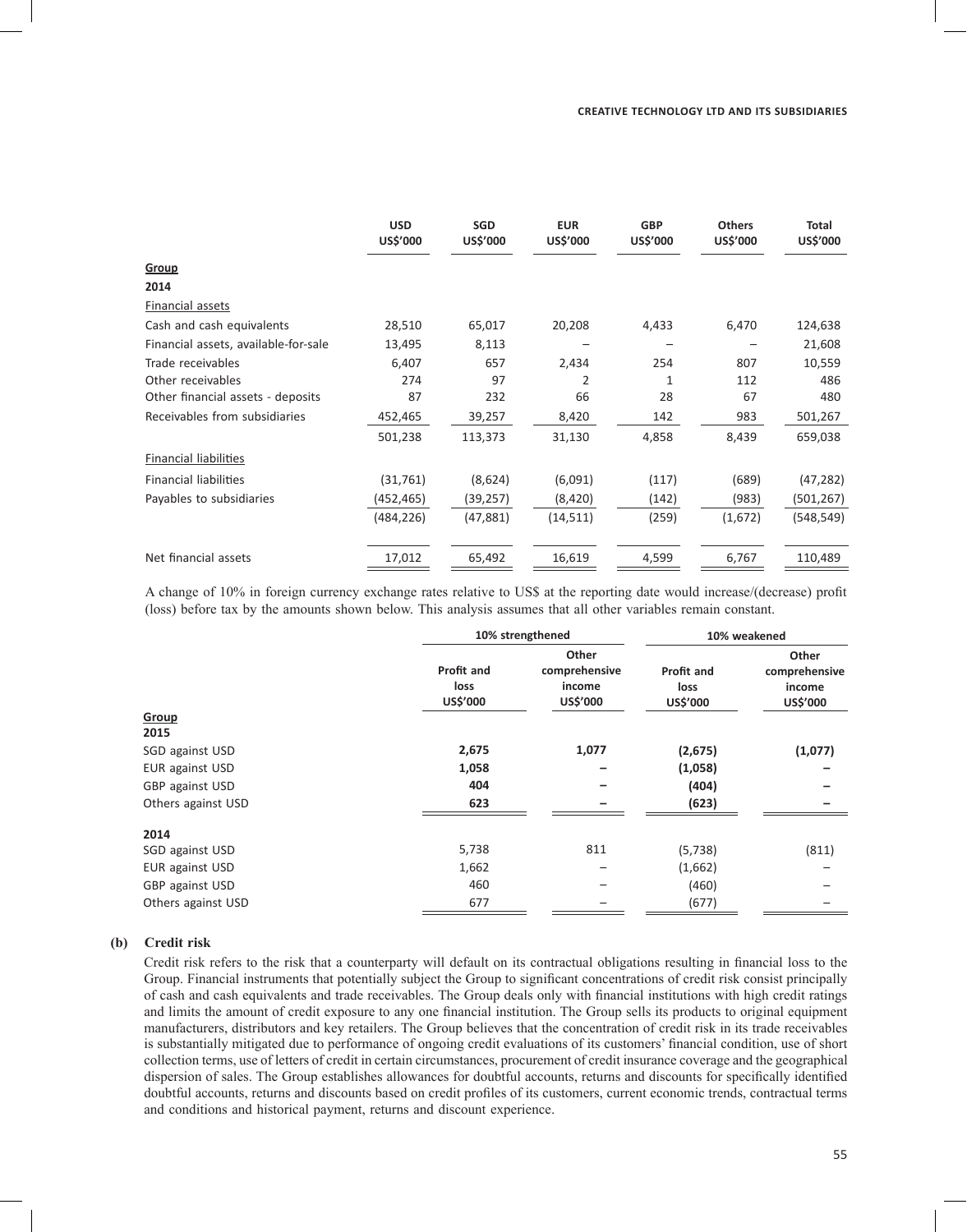# **NOTES TO THE FINANCIAL STATEMENTS**

For the financial year ended 30 June 2015

#### **30. FINANCIAL RISK MANAGEMENT** (cont'd)

**(b) Credit risk** (cont'd)

The maximum exposure to credit risk for each class of financial instruments is the carrying amount of that class of financial instruments presented on the balance sheet.

As at 30 June 2015, there were no significant concentrations of credit risk and only one customer (2014: Nil) individually accounted for 10% or more of net accounts receivable.

Bank deposits that are neither past due nor impaired are mainly deposits with banks with high credit-ratings assigned by international credit-rating agencies. Trade receivables that are neither past due nor impaired are substantially companies with a good collection track record with the Group.

There is no other class of financial assets that is past due and/or impaired except for trade receivables.

The age analysis of trade receivables past due but not impaired is as follows:

|                         |                  | Group            |  |
|-------------------------|------------------|------------------|--|
|                         | 2015<br>US\$'000 | 2014<br>US\$'000 |  |
| Past due 1 to 60 days   | 1,310            | 1,086            |  |
| Past due 61 to 120 days | 2                | 333              |  |
| Past due over 120 days  | 385              | 747              |  |
|                         | 1,697            | 2,166            |  |

The carrying amount of trade receivables individually determined to be impaired and the movements in the related allowance for impairment are as follows:

|                                | Group            |                  |  |
|--------------------------------|------------------|------------------|--|
|                                | 2015<br>US\$'000 | 2014<br>US\$'000 |  |
| Past due 1 to 60 days          | 135              | 5                |  |
| Past due 61 to 120 days        | 7                | 10               |  |
| Past due over 120 days         | 2,996            | 3,471            |  |
|                                | 3,138            | 3,486            |  |
| Less: Allowance for impairment | (3, 138)         | (3, 486)         |  |
|                                |                  |                  |  |
| Beginning of financial year    | 3,486            | 4,391            |  |
| Allowance made (write-back)    | 21               | (28)             |  |
| Allowance utilised             | (369)            | (877)            |  |
| End of financial year          | 3,138            | 3,486            |  |

The impaired trade receivables arose mainly from sales to customers who significantly delayed their payments.

#### **(c) Liquidity risk**

To manage liquidity risk, the Group monitors its net operating cash flows and maintains an adequate level of cash and cash equivalents and secured committed funding facilities from financial institutions. In assessing the adequacy of these funding facilities, management reviews its working capital requirements regularly.

As at 30 June 2015 and 30 June 2014, the Group's financial liabilities mature in less than 1 year's time.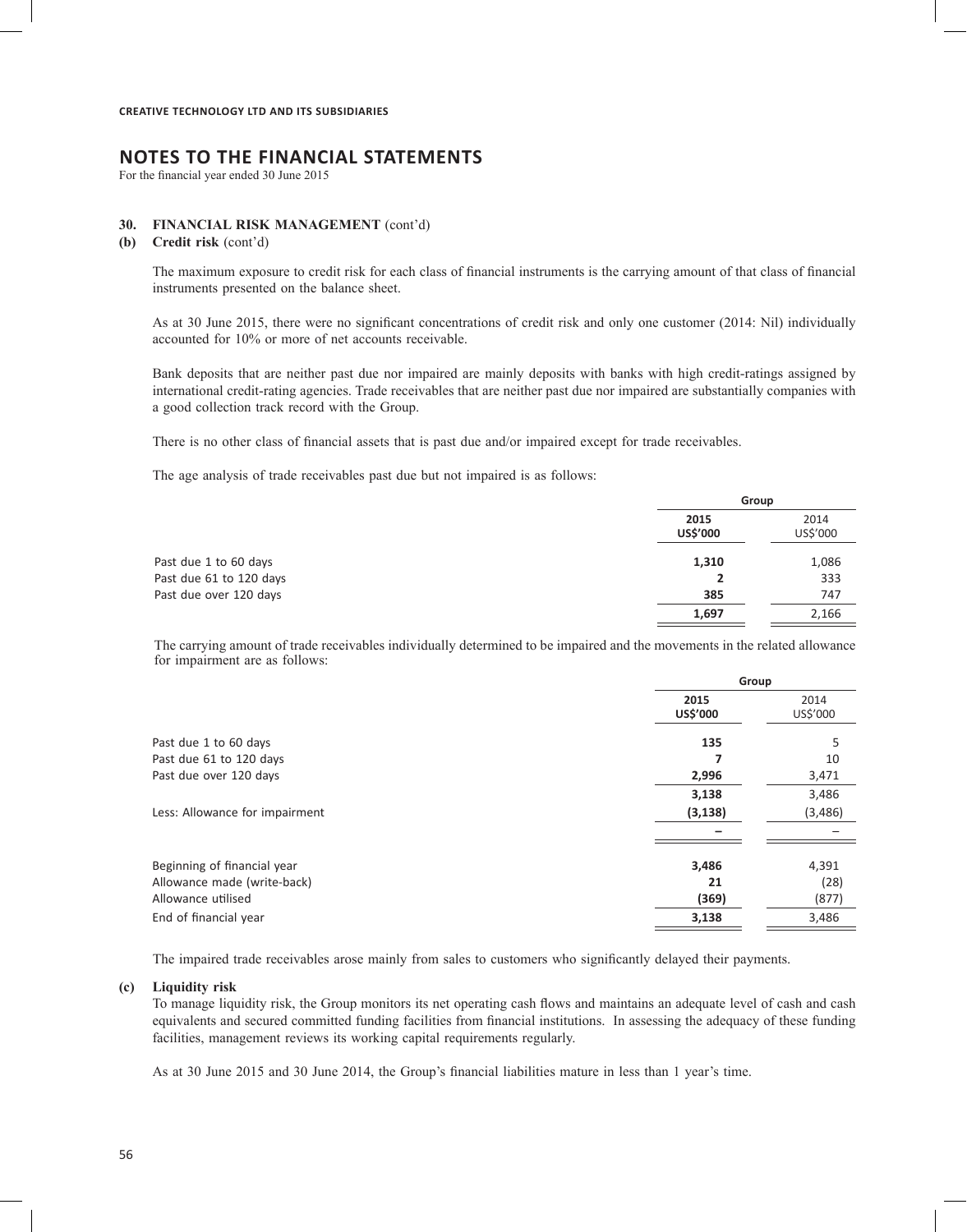# **(d) Capital risk**

The Group's and Company's objectives when managing capital, which is total equity, are to safeguard the Group's and Company's ability to continue as a going concern and to maintain an optimal capital structure so as to maximise shareholder value. In order to maintain or achieve an optimal capital structure, the Group and Company may adjust the amount of dividend payment, return capital to shareholders, issue new shares, buy back issued shares or obtain new borrowings.

As at 30 June 2015 and 2014, the Group and Company does not have any outstanding bank borrowings and the Group and Company is not subject to any externally imposed capital requirements.

# **(e) Fair value measurements**

The following table presents assets and liabilities measured at fair value and classified by level of the following fair value measurement hierarchy:

- (a) quoted prices (unadjusted) in active markets for identical assets or liabilities (Level 1);
- (b) inputs other than quoted prices included within Level 1 that are observable for the asset or liability, either directly (ie. as prices) or indirectly (ie. derived from prices) (Level 2); and
- (c) inputs for the asset or liability that are not based on observable market data (unobservable inputs) (Level 3).

|                                      | US\$'000 |         |         |        |
|--------------------------------------|----------|---------|---------|--------|
|                                      | Level 1  | Level 2 | Level 3 | Total  |
| Group                                |          |         |         |        |
| 2015                                 |          |         |         |        |
| Financial assets, available-for-sale |          |         |         |        |
| - Listed equity securities           | 10,848   |         |         | 10,848 |
| - Unlisted equity securities         |          |         | 7,391   | 7,391  |
|                                      | 10,848   |         | 7,391   | 18,239 |
| 2014                                 |          |         |         |        |
| Financial assets, available-for-sale |          |         |         |        |
| - Listed equity securities           | 13,666   |         |         | 13,666 |
| - Unlisted equity securities         |          |         | 7,942   | 7,942  |
|                                      | 13,666   |         | 7,942   | 21,608 |
|                                      |          |         |         |        |

Fair values for listed equity securities are determined using quoted market prices at the balance sheet date. These instruments are included in Level 1.

Fair values for unlisted equity securities are determined by using net asset values which approximate the fair value of the investments. These instruments are included in Level 3.

The changes in Level 3 instruments are as follows:

|                                |                         | Group            |
|--------------------------------|-------------------------|------------------|
|                                | 2015<br><b>US\$'000</b> | 2014<br>US\$'000 |
| Group                          |                         |                  |
| Beginning of financial year    | 7,942                   | 8,595            |
| Purchase of level 3 securities | 1,900                   | 250              |
| <b>Disposals</b>               | (5, 418)                | (733)            |
| Fair value gain recognised in  |                         |                  |
| - other comprehensive income   | 6,417                   | 690              |
| Impairment losses              | (3, 450)                | (860)            |
| End of financial year          | 7,391                   | 7,942            |
|                                |                         |                  |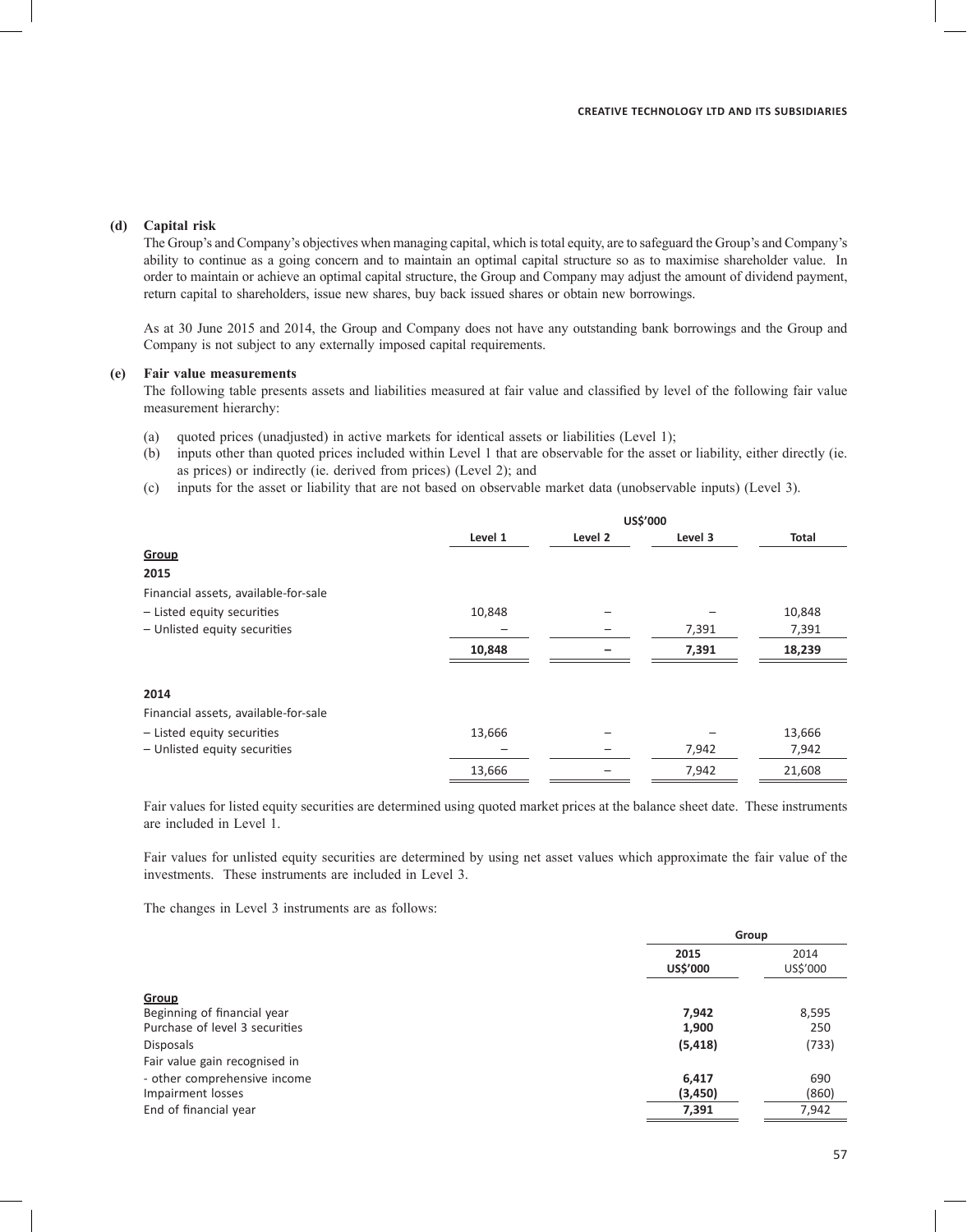For the financial year ended 30 June 2015

#### **30. FINANCIAL RISK MANAGEMENT** (cont'd)

#### **(f) Financial instruments by category**

The carrying amount of the different categories of financial instruments is as disclosed on the face of the balance sheet and in Note 11, Note 12, Note 13, Note 15, Note 16, Note 20, Note 21 and Note 22 to the financial statements.

#### **31. RELATED PARTY TRANSACTIONS**

In addition to the information disclosed elsewhere in the financial statements, the following transactions took place between the Group and related parties at terms agreed between the parties:

#### **(a) Sales and purchases of goods and services**

|                                                              | Group            |                  |
|--------------------------------------------------------------|------------------|------------------|
|                                                              | 2015<br>US\$'000 | 2014<br>US\$'000 |
| Sales of goods and/or services to associated companies       | 721              | 1,588            |
| Purchases of goods and/or services from associated companies |                  | 35               |

Outstanding balances arising from sale/purchase of goods and services, are set out in Notes 12, 15 and 21 respectively.

#### **(b) Key management personnel compensation**

Key management personnel compensation is as follows:

|                                                                                        | Group            |                  |
|----------------------------------------------------------------------------------------|------------------|------------------|
|                                                                                        | 2015<br>US\$'000 | 2014<br>US\$'000 |
| Short-term employees benefits                                                          | 1,215            | 1,492            |
| Employer's contribution to defined contribution plans including Central Provident Fund | 51               | 57               |
| Termination benefits                                                                   |                  | 279              |
| Employee share-based expense                                                           |                  | (107)            |
|                                                                                        | 1,266            | 1,721            |

Included in the above is total compensation to the Chairman and Chief Executive Officer of the Company amounting to S\$1 (2014: S\$1).

#### **32. SEGMENT INFORMATION**

Management determines the operating segments based on the reports reviewed and used by the chief operating decisionmaker ("CODM") to make strategic decisions.

The CODM considers the business from a geographic segment perspective. Geographically, management considers the performance of the business of the sale of advanced multimedia solutions for personal computers and personal digital entertainment products in Asia Pacific, Europe and The Americas.

The reportable operating segments derive their revenue primarily from the sale of advanced multimedia solutions for personal computers and personal digital entertainment products. In addition, services within Asia Pacific include investment holding and this is included within the reportable operating segment as it is included in the reports provided to the CODM.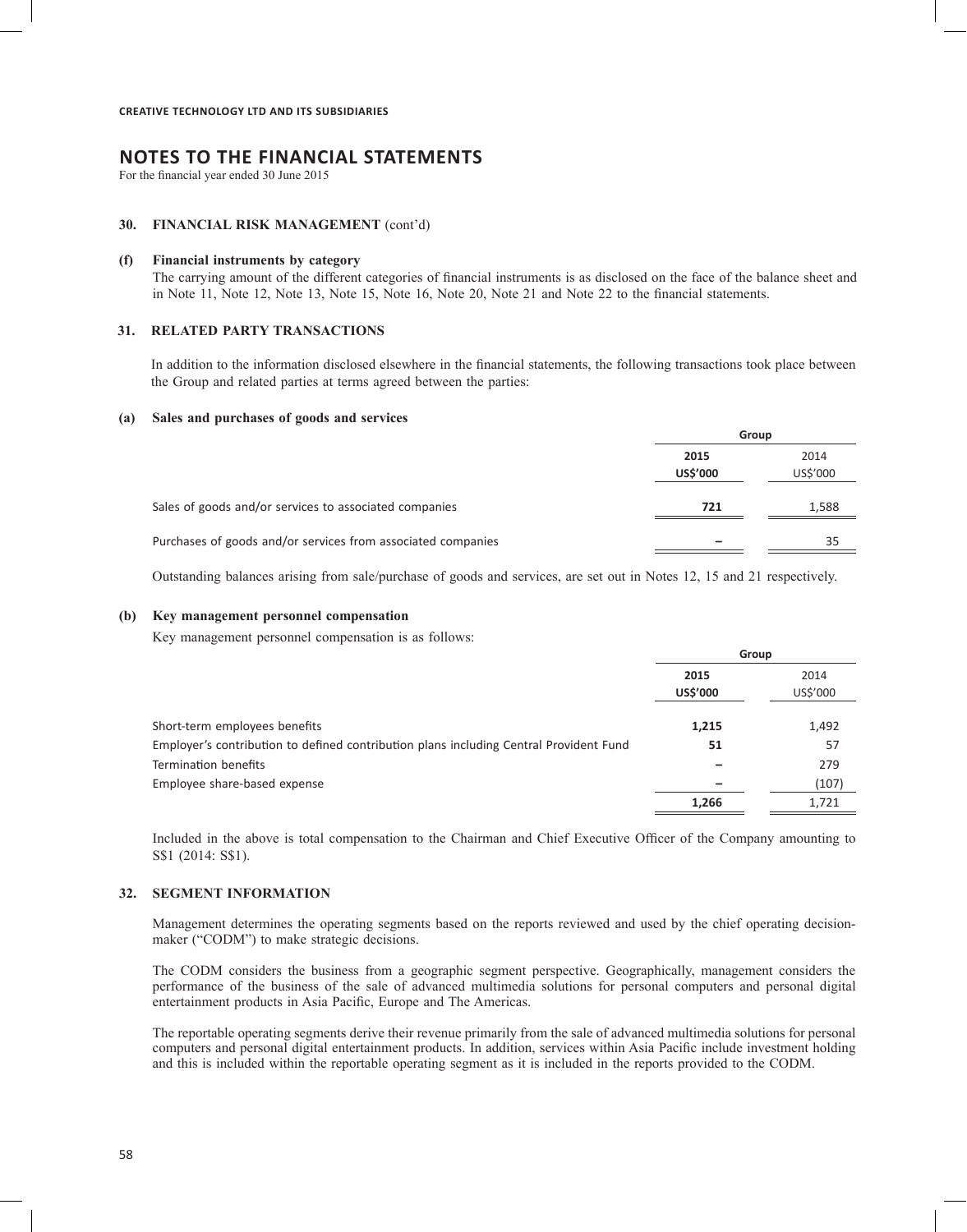The segment information provided to the CODM for the reportable segments is as follows:

|                                                    | Asia Pacific<br>US\$'000 | <b>The Americas</b><br>US\$'000 | Europe<br>US\$'000 | <b>Total</b><br>US\$'000 |
|----------------------------------------------------|--------------------------|---------------------------------|--------------------|--------------------------|
| Group<br>2015                                      |                          |                                 |                    |                          |
| <b>Sales</b>                                       | 51,699                   | 16,680                          | 31,103             | 99,482                   |
| (Loss) profit after total expenses                 | (26, 418)                | 450                             | (1, 367)           | (27, 335)                |
| Other income                                       | 398                      | $\mathbf{1}$                    | 53                 | 452                      |
| Other gains<br>Other losses                        | 9,201<br>(15, 558)       | 3<br>$\overline{\phantom{0}}$   | 404<br>(1,290)     | 9,608<br>(16, 848)       |
| (Loss) profit before income tax                    | (32, 377)                | 454                             | (2,200)            | (34, 123)                |
| Income tax credit (expense)                        | 5,242                    | (12)                            | (4, 498)           | 732                      |
| Net (loss) profit                                  | (27, 135)                | 442                             | (6,698)            | (33, 391)                |
| Other segment items<br>Additions to                |                          |                                 |                    |                          |
| - property and equipment                           | 91                       | 8                               |                    | 99                       |
| Depreciation                                       | 574                      | 70                              | 67                 | 711                      |
| Impairment of financial assets, available-for sale | (4, 725)                 |                                 |                    | (4, 725)                 |
| Segment assets                                     | 139,622                  | 8,780                           | 10,935             | 159,337                  |
| <b>Segment liabilities</b>                         | 40,678                   | 4,130                           | 12,821             | 57,629                   |
| <b>Group</b><br>2014                               |                          |                                 |                    |                          |
| <b>Sales</b>                                       | 59,275                   | 17,228                          | 39,829             | 116,332                  |
| (Loss) profit after total expenses                 | (30, 543)                | (221)                           | 1,265              | (29, 499)                |
| Other income                                       | 223                      | 2                               |                    | 225                      |
| Other gains                                        | 3,515                    |                                 | 487                | 4,002                    |
| Other losses                                       | (973)                    | $\overline{\phantom{0}}$        |                    | (973)                    |
| (Loss) profit before income tax                    | (27, 778)                | (219)                           | 1,752              | (26, 245)                |
| Income tax credit (expense)                        | 1,795                    | 2,687                           | (9)                | 4,473                    |
| Net (loss) profit                                  | (25, 983)                | 2,468                           | 1,743              | (21, 772)                |
| Other segment items<br>Additions to                |                          |                                 |                    |                          |
| - property and equipment                           | 267                      | $\mathbf{1}$                    | 3                  | 271                      |
| Depreciation                                       | 431                      | 72                              | 194                | 697                      |
| Impairment of financial assets, available-for sale | (972)                    |                                 |                    | (972)                    |
| Segment assets                                     | 163,016                  | 9,686                           | 21,484             | 194,186                  |
| <b>Segment liabilities</b>                         | 43,440                   | 5,020                           | 10,259             | 58,719                   |

The revenue reported to the CODM excludes sales between segments. The revenue from external parties reported to the CODM is measured in a manner consistent with that in profit or loss. Geographic revenue information for the financial years ended 30 June 2015 and 30 June 2014 is based on the location of the selling entity.

The CODM assesses the performance of the operating segments based on net profit or loss. This is the measure reported to the CODM for the purposes of resource allocation and assessment of segment performance.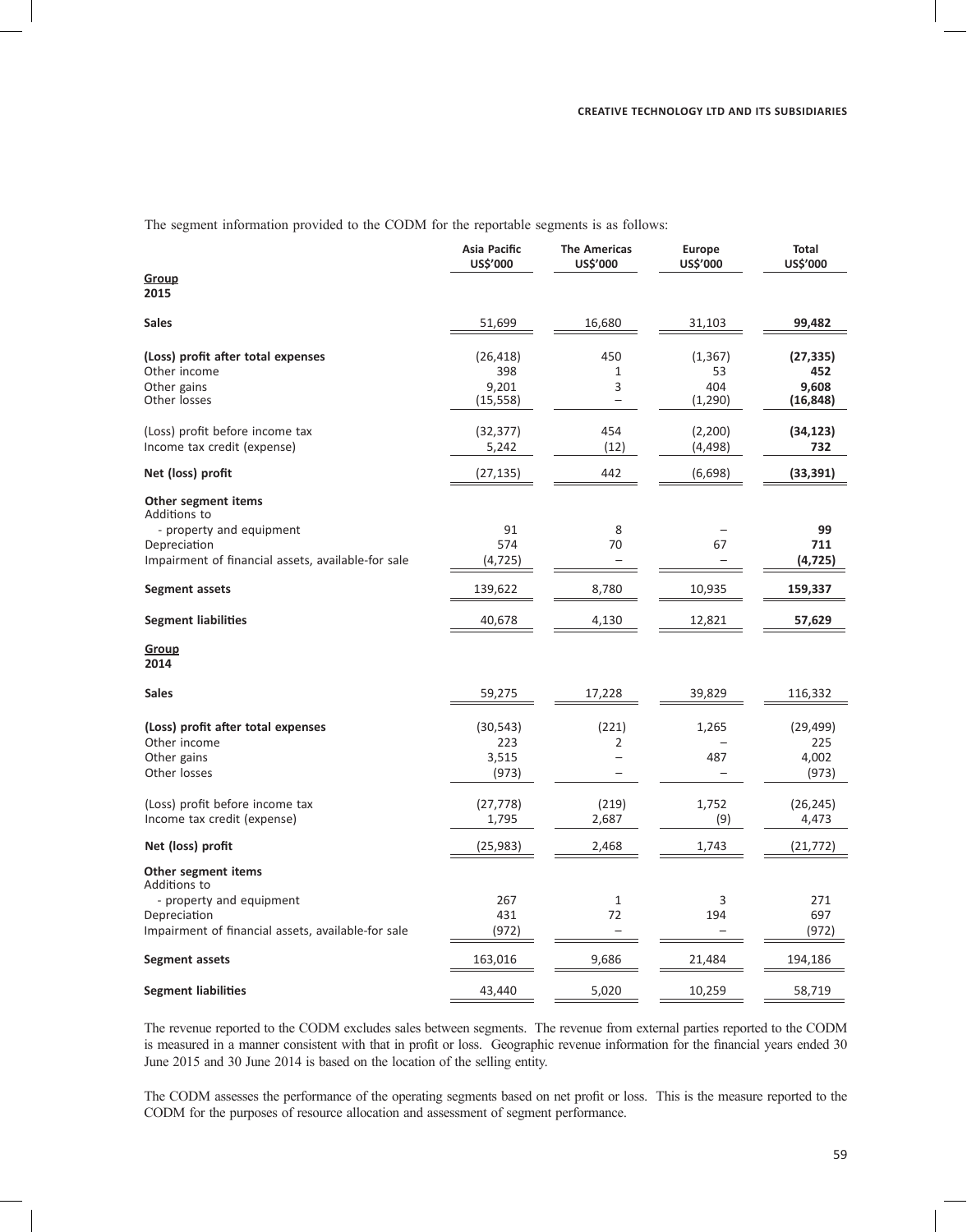For the financial year ended 30 June 2015

#### **32. SEGMENT INFORMATION** (cont'd)

The amounts provided to the CODM with respect to total assets are measured in a manner consistent with that of the financial statements. For the purposes of monitoring segment performance and allocating resources between segments, the CODM monitors the total assets attributable to each segment. All assets are allocated to reportable segments.

The amounts provided to the CODM with respect to total liabilities are measured in a manner consistent with that of the financial statements. These liabilities are allocated based on the operations of the segment. All liabilities are allocated to reportable segments.

Summary of net sales by country:

|                          | Group            |                  |
|--------------------------|------------------|------------------|
|                          | 2015<br>US\$'000 | 2014<br>US\$'000 |
| Singapore                | 45,401           | 51,751           |
| United States of America | 16,680           | 17,228           |
| Ireland                  | 31,103           | 39,829           |
| Other countries          | 6,298            | 7,524            |
|                          | 99,482           | 116,332          |

Summary of net sales by product category:

|                                | Group            |         |
|--------------------------------|------------------|---------|
|                                | 2015<br>US\$'000 |         |
| Audio, speakers and headphones | 90,216           | 103,565 |
| Personal digital entertainment | 5,101            | 8,171   |
| Other products                 | 4,165            | 4,596   |
|                                | 99,482           | 116,332 |

There was no customer who accounted for 10% or more of net revenues for the current and prior financial years.

Summary of property and equipment by country:

|                          |                  | Group            |  |
|--------------------------|------------------|------------------|--|
|                          | 2015<br>US\$'000 | 2014<br>US\$'000 |  |
| Singapore                | 569              | 1,051            |  |
| United States of America | 786              | 848              |  |
| Ireland                  | 3                | 4,562            |  |
| Other countries          | 3                | 4                |  |
|                          | 1,361            | 6,465            |  |
|                          |                  |                  |  |

### **33. NEW OR REVISED ACCOUNTING STANDARDS AND INTERPRETATIONS**

Mandatory standards, amendments and interpretations to existing standards that have been published, and are relevant for the Group's accounting periods beginning on or after 1 July 2015 and which the Group has not early adopted:

FRS 109 Financial instruments, addresses the classification, measurement and recognition of financial assets and financial liabilities. FRS 109 replaces the guidance in FRS 39 that relates to the classification and measurement of financial instruments. FRS 109 retains but simplifies the mixed measurement model and establishes three primary measurement categories for financial assets: amortised cost, fair value through other comprehensive income ("OCI") and fair value through profit and loss. The basis of classification depends on the entity's business model and the contractual cash flow characteristics of the financial asset. Investments in equity instruments are required to be measured at fair value through profit or loss with the irrevocable option at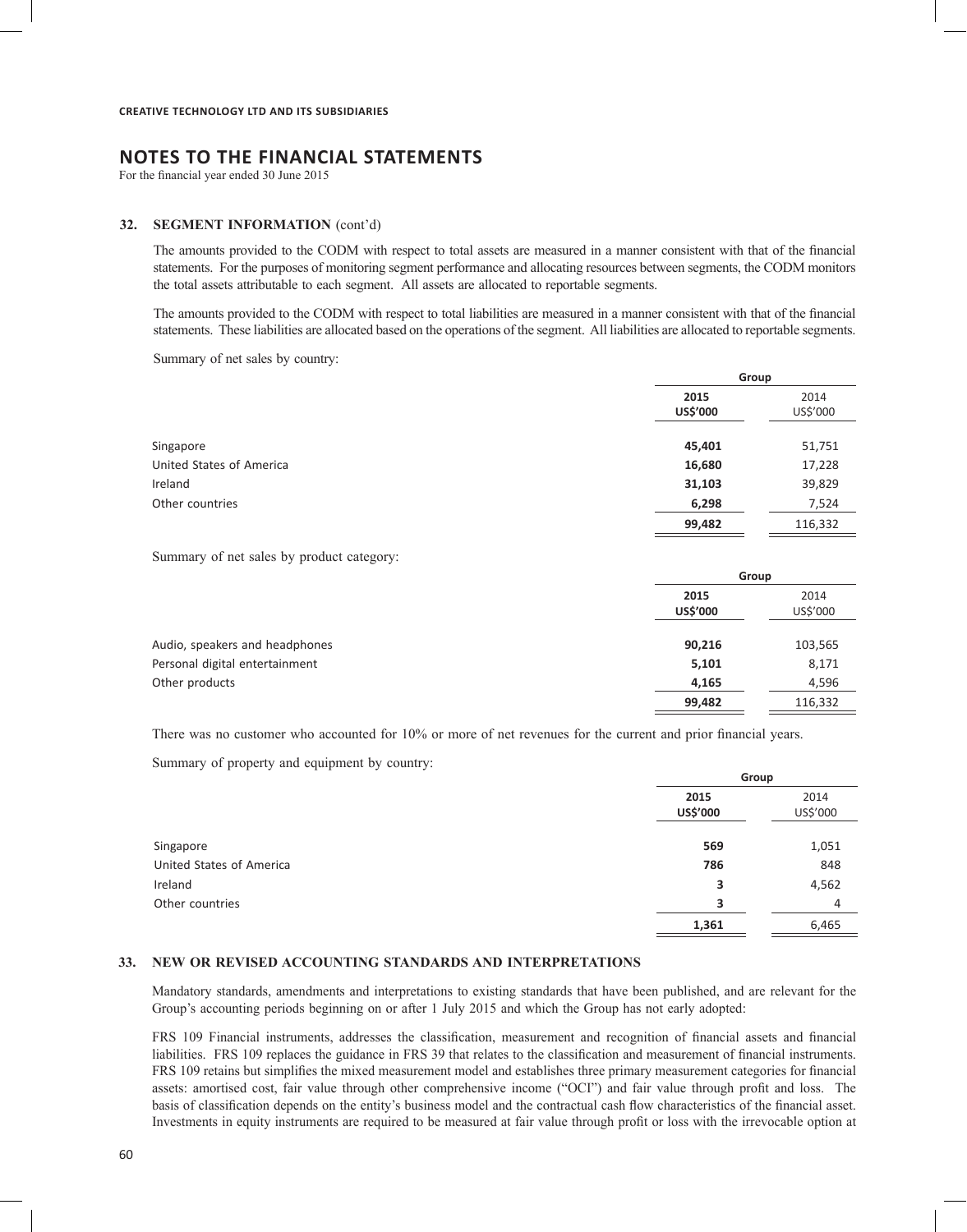inception to present changes in fair value in OCI not recycling. There is now a new expected credit losses model that replaces the incurred loss impairment model used in FRS 39. The standard is effective for annual periods beginning on or after 1 January 2018. The Group is assessing the impact of the adoption of FRS 109.

FRS 115 Revenue from contracts with customers, deals with revenue recognition and establishes principles for reporting useful information to users of financial statements about the nature, amount, timing and uncertainty of revenue and cash flows arising from an entity's contracts with customers. Revenue is recognised when a customer obtains control of a good or service and thus has the ability to direct the use and obtain the benefits from the good or service. The standard replaces FRS 18 Revenue and FRS 11 Construction contracts and related interpretations. The standard is effective for annual periods beginning on or after 1 January 2017. The Group is assessing the impact of the adoption of FRS 115.

### **34. AUTHORISATION OF FINANCIAL STATEMENTS**

These financial statements were authorised for issue in accordance with a resolution of the Board of Directors of CREATIVE TECHNOLOGY LTD. on 18 September 2015.

# **35. LISTING OF SIGNIFICANT COMPANIES IN THE GROUP**

| Name of companies                                                     | <b>Principal activities</b>                                                                                                                | Country of<br>business /<br>incorporation | Proportion of<br>ownership<br>interest held |           |
|-----------------------------------------------------------------------|--------------------------------------------------------------------------------------------------------------------------------------------|-------------------------------------------|---------------------------------------------|-----------|
|                                                                       |                                                                                                                                            |                                           | 2015<br>%                                   | 2014<br>% |
| Significant subsidiaries held by the Group<br>Creative Labs, Inc. (a) | Distribution of digitised<br>sound and video boards,<br>computers, related<br>multimedia and personal<br>digital entertainment<br>products | <b>United States</b><br>of America        | 100                                         | 100       |
| Creative Labs (Ireland) Ltd (c)                                       | Distribution of digitised<br>sound and video boards,<br>computers, related<br>multimedia and personal<br>digital entertainment<br>products | Republic of<br>Ireland                    | 100                                         | 100       |
| OMax Pte Ltd<br>and subsidiary companies (b)                          | Provision of data<br>communications,<br>telecommunications,<br>wireless broadband and<br>related services                                  | Singapore                                 | 100                                         | 100       |
| CTI Limited (a)                                                       | Investment holding                                                                                                                         | Bermuda                                   | 100                                         | 100       |
|                                                                       | Investment holding                                                                                                                         | Bermuda                                   | 100                                         | 100       |
| CTI II Limited $(a)$                                                  |                                                                                                                                            |                                           |                                             |           |

*(a) Not required to be audited under the laws of the country of incorporation*

*(b) Audited by PricewaterhouseCoopers LLP, Singapore*

*(c) Audited by PricewaterhouseCoopers, Dublin*

All the Singapore-incorporated subsidiaries were audited by the Company's auditor, PricewaterhouseCoopers LLP, Singapore.

For subsidiaries which appointed different auditors, the Audit Committee and Board of Directors are satisfied that the appointment would not compromise the standard and effectiveness of the audit.

There are no significant associated companies held by the Group.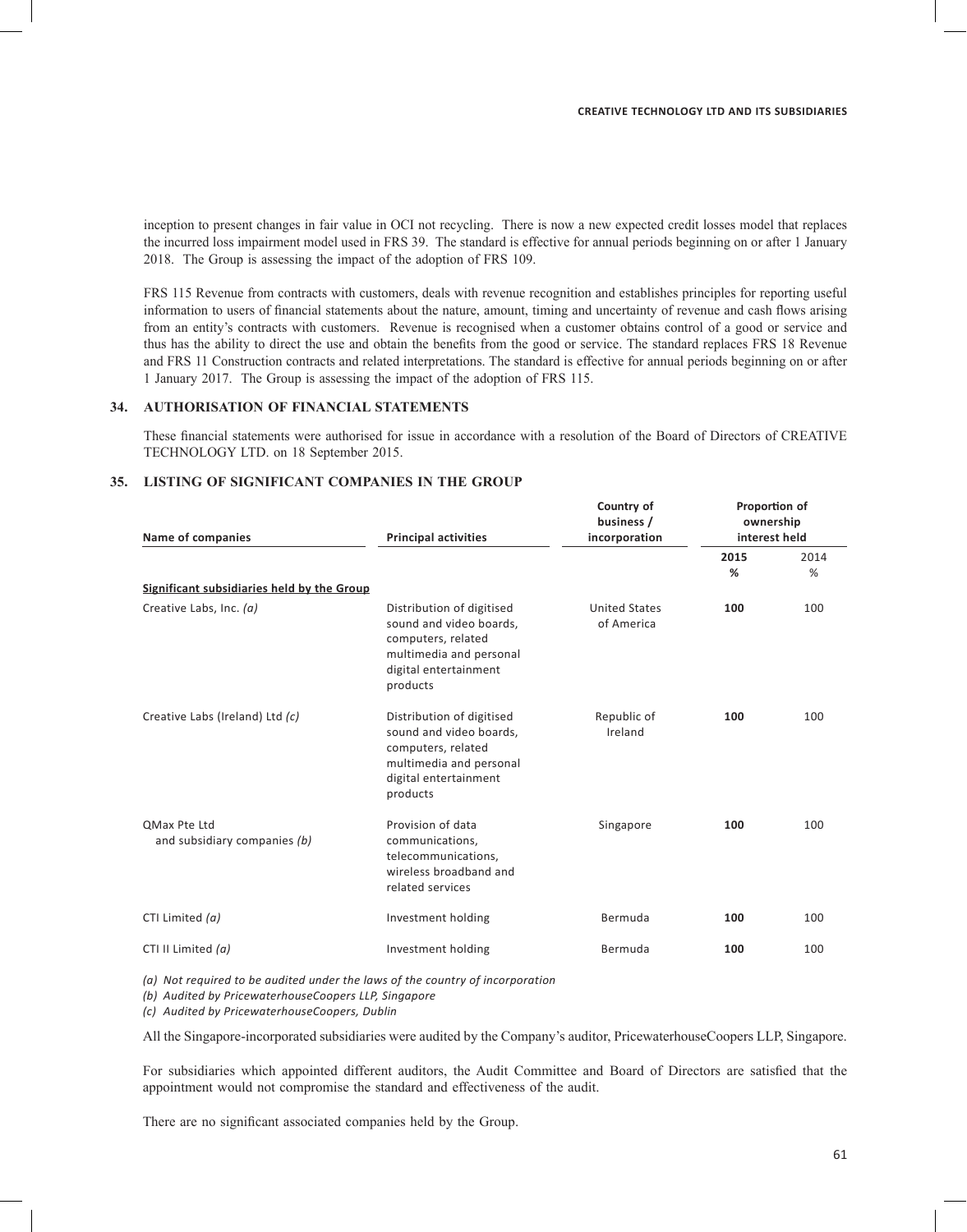# **SGX-ST LISTING MANUAL REQUIREMENTS**

For the financial year ended 30 June 2015

### **Additional Requirements of SGX-ST Listing Manual**

#### **DIRECTORS' REMUNERATION**

The following information relates to remuneration of directors of the Company during the financial year:

|                                                           | 2015 | 2014 |
|-----------------------------------------------------------|------|------|
| Number of directors of the Company in remuneration bands: |      |      |
| - above S\$500,000                                        |      | -    |
| - S\$250,000 to below S\$500,000                          | -    | -    |
| - below S\$250,000                                        | 4    |      |
| Total                                                     | д    |      |

The Company proposed to pay Directors' fees of S\$180,000 in the current financial year (2014: paid S\$180,000) to its nonexecutive directors on its Board of Directors.

The Company paid a total remuneration of S\$1 (2014: S\$1) to its Chairman and Chief Executive Officer.

### **AUDITOR'S REMUNERATION**

The following information relates to fees of the auditors during the financial year:

|                                                                 | 2015<br><b>US\$'000</b> | 2014<br>US\$'000 |
|-----------------------------------------------------------------|-------------------------|------------------|
| Audit fees paid/payable to:                                     |                         |                  |
| - Auditor of the Company                                        | 197                     | 255              |
| - Other auditors *                                              | 26                      | 32               |
| Other fees paid/payable to:                                     |                         |                  |
| - Auditor of the Company                                        | 38                      | 50               |
| - Other auditors *                                              | 18                      | 15               |
| * Include PricewaterhouseCoopers member firms outside Singapore |                         |                  |

The Group has complied with Rules 712 and 715 or 716 of the Listing Manual issued by SGX-ST in relation to its auditors.

The Audit Committee has reviewed all non-audit services provided by the auditor of the Company and in the Audit Committee's opinion, the non-audit services provided, will not affect the independence of the auditors.

#### **PROPERTIES OF THE GROUP**

The net book values of properties held by the Group are as follows:

|                             | 2015<br><b>US\$'000</b> | 2014<br>US\$'000 |
|-----------------------------|-------------------------|------------------|
| Freehold land and buildings | 775                     | 5,392            |

During the financial year ended 30 June 2015, a wholly-owned subsidiary in Ireland has disposed its freehold property for net proceeds of US\$4,884,000 and recognised a gain of US\$392,000.

#### **MATERIAL CONTRACTS**

There is no material contract entered into by the Company or any of its subsidiaries involving the interest of the chief executive officer, any director or controlling shareholder, either still subsisting at the end of the financial year or entered into since the end of the previous financial year.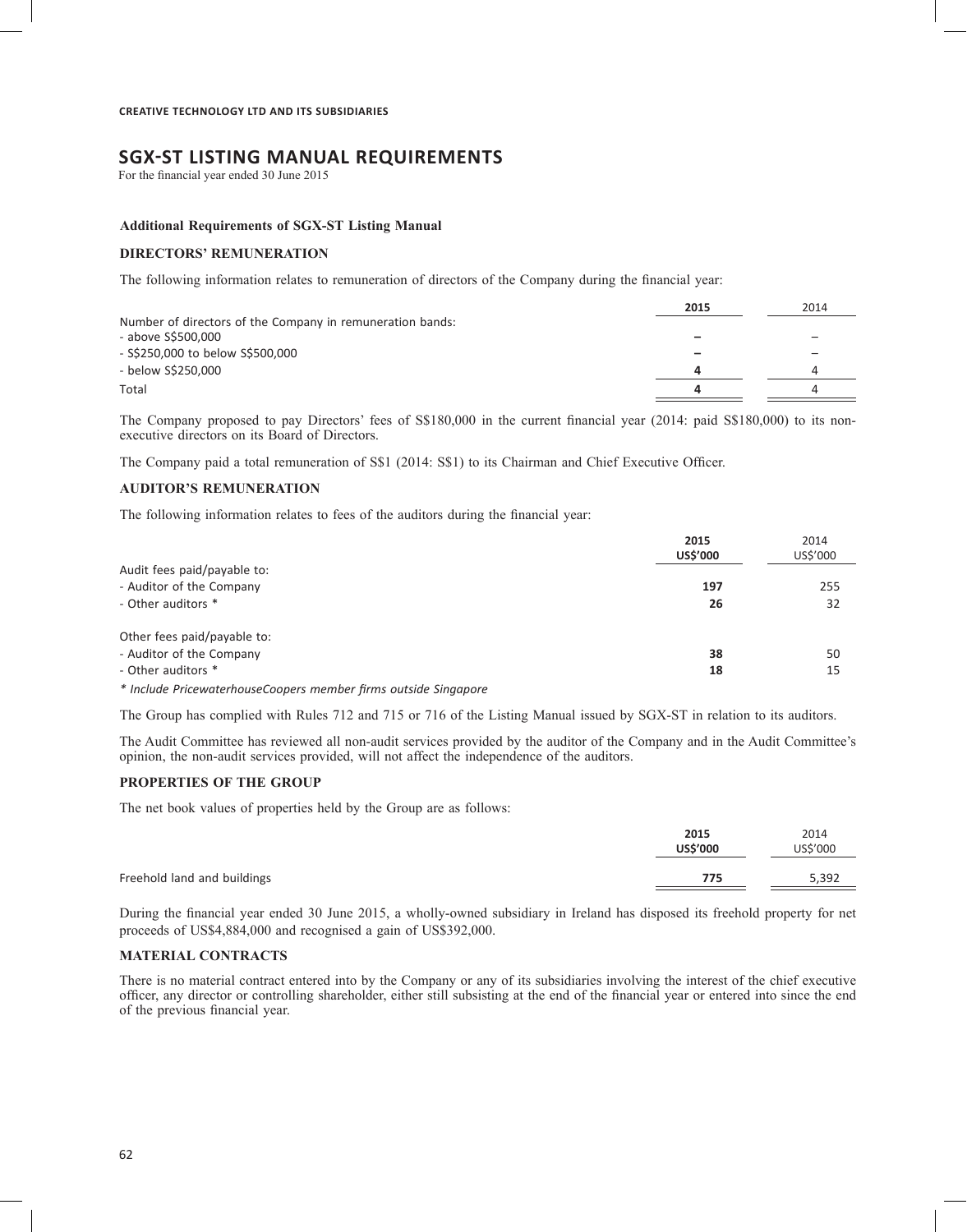# **STATISTICS OF SHAREHOLDING AS AT 10 SEPTEMBER 2015**

| Number of Issued Shares                             | : 75,000,000         |
|-----------------------------------------------------|----------------------|
| Number of Issued Shares (excluding Treasury Shares) | : 70,331,649         |
| Number / Percentage of Treasury Shares              | 4,668,351 (6.64%)    |
| Class of Shares                                     | : Ordinary shares    |
| Voting Rights (excluding Treasury Shares)           | $: 1$ vote per share |

Based on the information available to the Company as at 10 September 2015, 63.43% of the issued ordinary shares of the Company is held by the public and therefore, Rule 723 of the Listing Manual issued by SGX-ST is complied with.

| Size of shareholdings | Number of<br>shareholders | Percentage of<br>shareholders (%) | Number of<br>shares | Percentage of<br>shares (%) |
|-----------------------|---------------------------|-----------------------------------|---------------------|-----------------------------|
| $1 - 99$              | 1,148                     | 9.63                              | 51,893              | 0.07                        |
| $100 - 1.000$         | 6,478                     | 54.36                             | 3,528,334           | 5.02                        |
| $1,001 - 10,000$      | 3,811                     | 31.98                             | 13,002,929          | 18.49                       |
| 10,001 - 1,000,000    | 477                       | 4.00                              | 20,850,334          | 29.64                       |
| 1,000,001 and above   | 4                         | 0.03                              | 32,898,159          | 46.78                       |
| Total                 | 11.918                    | 100.00                            | 70,331,649          | 100.00                      |

# **TWENTY LARGEST SHAREHOLDERS**

|              | Name of shareholder                              | <b>Number of shares</b> | Percentage (%) |
|--------------|--------------------------------------------------|-------------------------|----------------|
| $\mathbf{1}$ | Sim Wong Hoo                                     | 23,270,652              | 33.09          |
| 2            | DBS Nominees (Private) Limited                   | 4,998,088               | 7.11           |
| 3            | Citibank Nominees Singapore Pte Ltd              | 3,442,086               | 4.89           |
| 4            | United Overseas Bank Nominees (Private) Limited  | 1,187,333               | 1.69           |
| 5.           | Pornchada Vanich                                 | 856,000                 | 1.22           |
| 6            | OCBC Nominees Singapore Private Limited          | 854,250                 | 1.21           |
| 7            | Ng Keh Long                                      | 845,000                 | 1.20           |
| 8            | Sim Guan Huat                                    | 657,675                 | 0.94           |
| 9            | BNP Paribas Nominees Singapore Pte Ltd           | 639,450                 | 0.91           |
| 10           | Maybank Kim Eng Securities Pte. Ltd.             | 562,284                 | 0.80           |
| 11           | Hong Leong Finance Nominees Pte Ltd              | 531,050                 | 0.76           |
| 12           | DB Nominees (Singapore) Pte Ltd                  | 527,009                 | 0.75           |
| 13           | UOB Kay Hian Private Limited                     | 505,750                 | 0.72           |
| 14           | BNP Paribas Securities Services Singapore Branch | 469,238                 | 0.67           |
| 15           | <b>OCBC Securities Private Limited</b>           | 347,100                 | 0.49           |
| 16           | Phillip Securities Pte Ltd                       | 314,700                 | 0.45           |
| 17           | Choo Ah Seng                                     | 290,700                 | 0.41           |
| 18           | Chan Siew Kim Alice                              | 259,400                 | 0.37           |
| 19           | Low Ting Pong                                    | 243,160                 | 0.35           |
| 20           | Teng Cheng Sin                                   | 230,100                 | 0.33           |
|              | Total                                            | 41,031,025              | 58.36          |
|              |                                                  |                         |                |

| Substantial shareholder | Number of ordinary shares |                          |  |
|-------------------------|---------------------------|--------------------------|--|
|                         | Direct interest           | Deemed interest          |  |
| Sim Wong Hoo            | 23.270.652                | $\overline{\phantom{0}}$ |  |